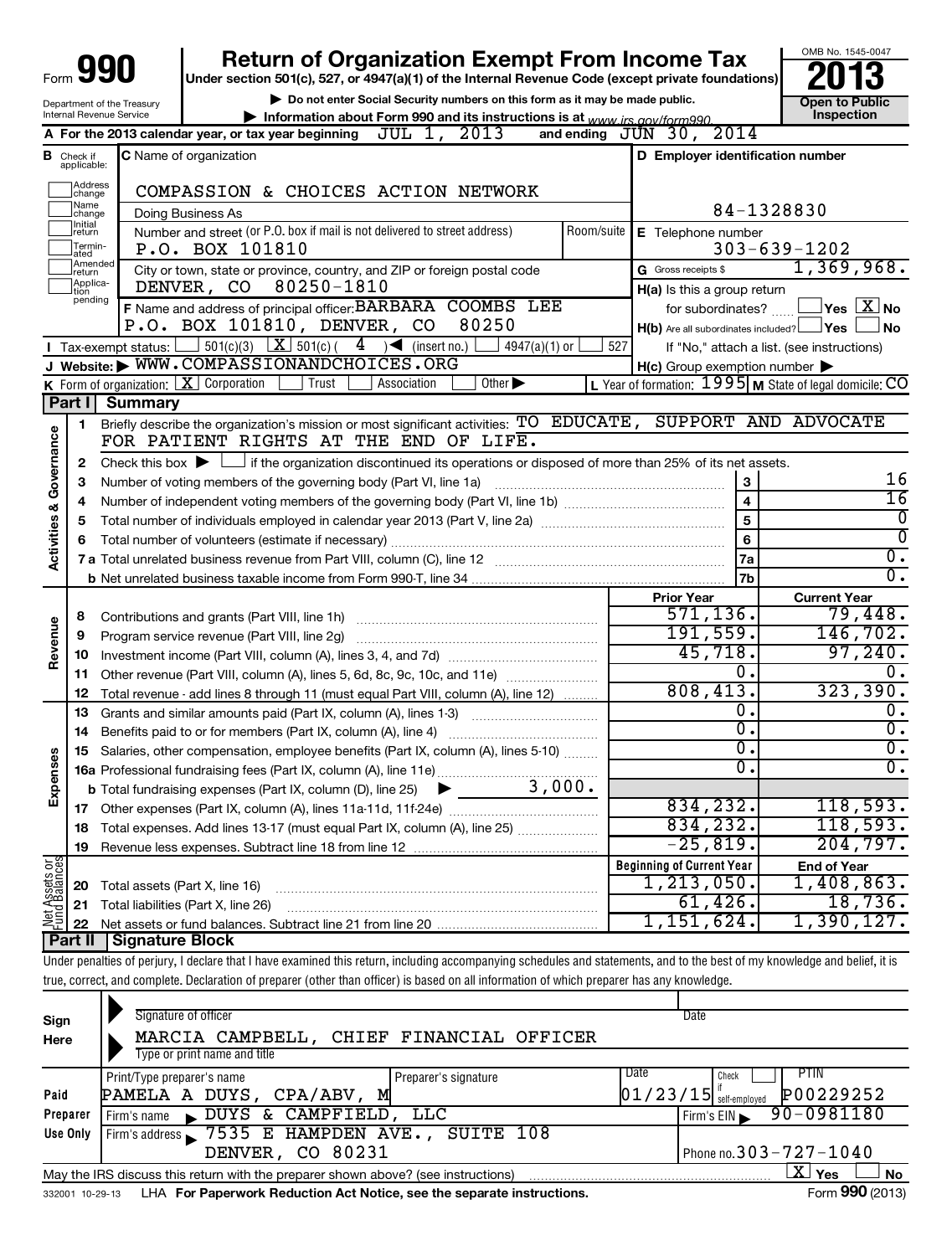| 4c<br>4d<br>332002 | (Code:<br>) (Expenses \$<br>including grants of \$<br>) (Revenue \$<br>Other program services (Describe in Schedule O.)<br>(Expenses \$<br>(Revenue \$<br>including grants of \$<br>98,762.<br>4e Total program service expenses<br>Form 990 (2013) |
|--------------------|-----------------------------------------------------------------------------------------------------------------------------------------------------------------------------------------------------------------------------------------------------|
|                    |                                                                                                                                                                                                                                                     |
|                    |                                                                                                                                                                                                                                                     |
|                    |                                                                                                                                                                                                                                                     |
|                    |                                                                                                                                                                                                                                                     |
|                    |                                                                                                                                                                                                                                                     |
|                    |                                                                                                                                                                                                                                                     |
|                    |                                                                                                                                                                                                                                                     |
|                    |                                                                                                                                                                                                                                                     |
|                    |                                                                                                                                                                                                                                                     |
|                    |                                                                                                                                                                                                                                                     |
|                    |                                                                                                                                                                                                                                                     |
|                    |                                                                                                                                                                                                                                                     |
|                    |                                                                                                                                                                                                                                                     |
|                    |                                                                                                                                                                                                                                                     |
|                    |                                                                                                                                                                                                                                                     |
|                    |                                                                                                                                                                                                                                                     |
|                    |                                                                                                                                                                                                                                                     |
|                    |                                                                                                                                                                                                                                                     |
|                    |                                                                                                                                                                                                                                                     |
|                    |                                                                                                                                                                                                                                                     |
|                    |                                                                                                                                                                                                                                                     |
| 4b                 | ) (Revenue \$<br>including grants of \$<br>(Code: ) (Expenses \$                                                                                                                                                                                    |
|                    |                                                                                                                                                                                                                                                     |
|                    |                                                                                                                                                                                                                                                     |
|                    |                                                                                                                                                                                                                                                     |
|                    |                                                                                                                                                                                                                                                     |
|                    |                                                                                                                                                                                                                                                     |
|                    |                                                                                                                                                                                                                                                     |
|                    | AMERICANS HAVE ACCESS TO THE FULL RANGE OF END-OF-LIFE OPTIONS                                                                                                                                                                                      |
|                    | THE ORGANIZATION OFFERS PROGRAMS AND PRODUCTS AND WORKS AT THE FEDERAL<br>AND STATE LEVEL TO ADVOCATE AND HELP INSURE THAT ALL HOPELESSLY ILL                                                                                                       |
| 4a                 | $\overline{98,762}$ . including grants of \$<br>$\overline{0}$ .)<br>) (Expenses \$<br>) (Revenue \$<br>(Code:                                                                                                                                      |
|                    | Section 501(c)(3) and 501(c)(4) organizations are required to report the amount of grants and allocations to others, the total expenses, and<br>revenue, if any, for each program service reported.                                                 |
| 4                  | Describe the organization's program service accomplishments for each of its three largest program services, as measured by expenses.                                                                                                                |
|                    | Did the organization cease conducting, or make significant changes in how it conducts, any program services?<br>If "Yes," describe these changes on Schedule O.                                                                                     |
| 3                  | If "Yes," describe these new services on Schedule O.<br>$\Box$ Yes $[\overline{\mathrm{X}}]$ No                                                                                                                                                     |
|                    | $\exists$ Yes $\boxed{\text{X}}$ No<br>the prior Form 990 or 990-EZ?                                                                                                                                                                                |
| $\mathbf{2}$       | CHOICES.<br>Did the organization undertake any significant program services during the year which were not listed on                                                                                                                                |
|                    | STATES WHO ADVOCATE PATIENT'S RIGHTS AND THEIR RIGHTS TO END OF LIFE                                                                                                                                                                                |
|                    | TO OTHER ORGANIZATIONS & ASSIST VARIOUS CHAPTERS THROUGHOUT THE UNITED                                                                                                                                                                              |
| 1.                 | Briefly describe the organization's mission:<br>TO ENGAGE IN PROGRAMS TO PROMOTE EDUCATION OF MEMBERS, PROVIDE GRANTS                                                                                                                               |
|                    |                                                                                                                                                                                                                                                     |
|                    | 84-1328830<br>COMPASSION & CHOICES ACTION NETWORK<br>Page 2<br>Form 990 (2013)<br><b>Part III   Statement of Program Service Accomplishments</b>                                                                                                    |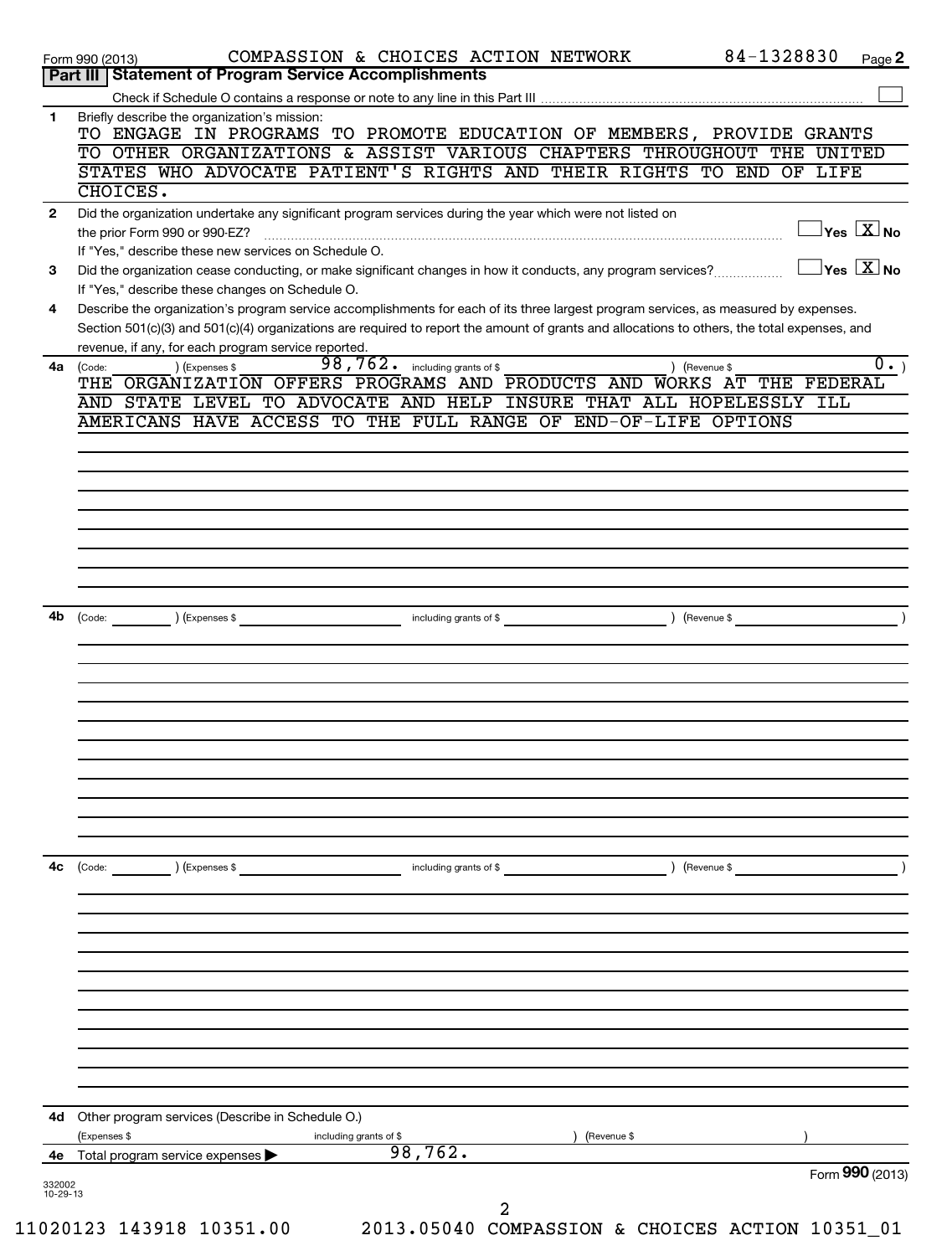332003 10-29-13 **20a** Did the organization operate one or more hospital facilities? If "Yes," complete Schedule H **b** If "Yes" to line 20a, did the organization attach a copy of its audited financial statements to this return?

*If "Yes," complete Schedule D, Part V If "Yes," complete Schedule D, Part VII* Did the organization, directly or through a related organization, hold assets in temporarily restricted endowments, permanent Did the organization report an amount for investments - other securities in Part X, line 12 that is 5% or more of its total

|                                        | amounts not listed in Part X; or provide credit counseling, debt management, credit repair, or debt negotiation services? |
|----------------------------------------|---------------------------------------------------------------------------------------------------------------------------|
| If "Yes," complete Schedule D, Part IV |                                                                                                                           |

Did the organization receive or hold a conservation easement, including easements to preserve open space,

| 10 Did the organization, directly or through a related organization, hold assets in temporarily restricted endowments, permanent    |
|-------------------------------------------------------------------------------------------------------------------------------------|
| endowments, or quasi-endowments? If "Yes," complete Schedule D, Part V                                                              |
| 11 If the organization's answer to any of the following questions is "Yes," then complete Schedule D, Parts VI, VII, VIII, IX, or X |

Did the organization report an amount in Part X, line 21, for escrow or custodial account liability; serve as a custodian for

| as applicable.                                                                                                                       |
|--------------------------------------------------------------------------------------------------------------------------------------|
| a Did the organization report an amount for land, buildings, and equipment in Part X, line 10? If "Yes," complete Schedule D,        |
| Part VI                                                                                                                              |
| <b>b</b> Did the organization report an amount for investments - other securities in Part X, line 12 that is 5% or more of its total |

| assets reported in Part X, line 16? If "Yes," complete Schedule D, Part VII                                                  |
|------------------------------------------------------------------------------------------------------------------------------|
| c Did the organization report an amount for investments - program related in Part X, line 13 that is 5% or more of its total |
|                                                                                                                              |

| assets reported in Part X, line 16? If "Yes," complete Schedule D, Part VIII                                                   |
|--------------------------------------------------------------------------------------------------------------------------------|
| d Did the organization report an amount for other assets in Part X, line 15 that is 5% or more of its total assets reported in |
| Part X, line 16? If "Yes," complete Schedule D, Part IX                                                                        |

| e Did the organization report an amount for other liabilities in Part X, line 25? If "Yes," complete Schedule D, Part X   |
|---------------------------------------------------------------------------------------------------------------------------|
| f Did the organization's separate or consolidated financial statements for the tax year include a footnote that addresses |
| the organization's liability for uncertain tax positions under FIN 48 (ASC 740)? If "Yes," complete Schedule D, Part X    |

**12a** Did the organization obtain separate, independent audited financial statements for the tax year? If "Yes," complete

|     | Schedule D, Parts XI and XII                                                                                                                                                                                                                                                                                    | 12a |   |
|-----|-----------------------------------------------------------------------------------------------------------------------------------------------------------------------------------------------------------------------------------------------------------------------------------------------------------------|-----|---|
|     | <b>b</b> Was the organization included in consolidated, independent audited financial statements for the tax year?<br>If "Yes," and if the organization answered "No" to line 12a, then completing Schedule D, Parts XI and XII is optional                                                                     | 12b | х |
| 13  | Is the organization a school described in section $170(b)(1)(A)(ii)?$ If "Yes," complete Schedule E                                                                                                                                                                                                             | 13  |   |
| 14a | Did the organization maintain an office, employees, or agents outside of the United States?                                                                                                                                                                                                                     | 14a |   |
| b   | Did the organization have aggregate revenues or expenses of more than \$10,000 from grantmaking, fundraising, business,<br>investment, and program service activities outside the United States, or aggregate foreign investments valued at \$100,000<br>or more? If "Yes," complete Schedule F, Parts I and IV | 14b |   |
| 15  | Did the organization report on Part IX, column (A), line 3, more than \$5,000 of grants or other assistance to or for any<br>foreign organization? If "Yes," complete Schedule F, Parts II and IV                                                                                                               | 15  |   |
| 16  | Did the organization report on Part IX, column (A), line 3, more than \$5,000 of aggregate grants or other assistance to<br>or for foreign individuals? If "Yes," complete Schedule F, Parts III and IV                                                                                                         | 16  |   |
| 17  | Did the organization report a total of more than \$15,000 of expenses for professional fundraising services on Part IX,<br>column (A), lines 6 and 11e? If "Yes," complete Schedule G, Part I                                                                                                                   | 17  |   |
| 18  | Did the organization report more than \$15,000 total of fundraising event gross income and contributions on Part VIII, lines                                                                                                                                                                                    |     |   |

1c and 8a? If "Yes," complete Schedule G, *Part II <sub>………………………………………………………………………………*…………</sub>

*complete Schedule G, Part III* ~~~~~~~~~~~~~~~~~~~~~~~~~~~~~~~~~~~~~~~~~~~~~~~

Did the organization report more than \$15,000 of gross income from gaming activities on Part VIII, line 9a? If "Yes,"

**3** Did the organization engage in direct or indirect political campaign activities on behalf of or in opposition to candidates for

Is the organization described in section 501(c)(3) or 4947(a)(1) (other than a private foundation)?

**Part IV Checklist of Required Schedules**

Section 501(c)(3) organizations. Did the organization engage in lobbying activities, or have a section 501(h) election in effect

during the tax year? If "Yes," complete Schedule C, Part II **manual complete of the complete of the constant of t** 

Is the organization a section 501(c)(4), 501(c)(5), or 501(c)(6) organization that receives membership dues, assessments, or

Did the organization maintain any donor advised funds or any similar funds or accounts for which donors have the right to

similar amounts as defined in Revenue Procedure 98-19? If "Yes," complete Schedule C, Part III *\_\_\_\_\_\_\_\_\_\_\_\_\_\_\_\_\_* 

*If "Yes," complete Schedule D, Part I* provide advice on the distribution or investment of amounts in such funds or accounts?

*If "Yes," complete Schedule D, Part II* the environment, historic land areas, or historic structures? ~~~~~~~~~~~~~~ Did the organization maintain collections of works of art, historical treasures, or other similar assets? If "Yes," complete *Schedule D, Part III* ~~~~~~~~~~~~~~~~~~~~~~~~~~~~~~~~~~~~~~~~~~~~~~~~~~~~

*If "Yes," complete Schedule C, Part I* public office? ~~~~~~~~~~~~~~~~~~~~~~~~~~~~~~~~~~~~

*If "Yes," complete Schedule A* ~~~~~~~~~~~~~~~~~~~~~~~~~~~~~~~~~~~~~~~~~~~~~~~ *Schedule B, Schedule of Contributors* Is the organization required to complete ? ~~~~~~~~~~~~~~~~~~~~~~

Form 990 (2013)  $\,$  COMPASSION & CHOICES ACTION NETWORK  $\,$   $\,$  84-1328830  $\,$   $_{\rm Page}$ **3**

> **1 2**

**3**

**4**

**5**

X

**6**

**7**

**8**

**9**

**10**

**11a**

**11b**

**11c**

**11d 11e**

 $\overline{\text{x}}$ 

X

**11f**

**12a**

**Yes No**

X  $\overline{\textbf{x}}$ 

X

X

X

X

X

X

X

X

X

X

X

 $\overline{\text{x}}$  $\overline{\mathtt{x}}$ 

X

X

X

X

X  $\overline{\text{x}}$ 

X

**18**

**19 20a 20b**

**19**

**1**

**2**

**4**

**5**

**6**

**7**

**8**

**9**

11020123 143918 10351.00 2013.05040 COMPASSION & CHOICES ACTION 10351\_01

~~~~~~~~~~~~~~~~

3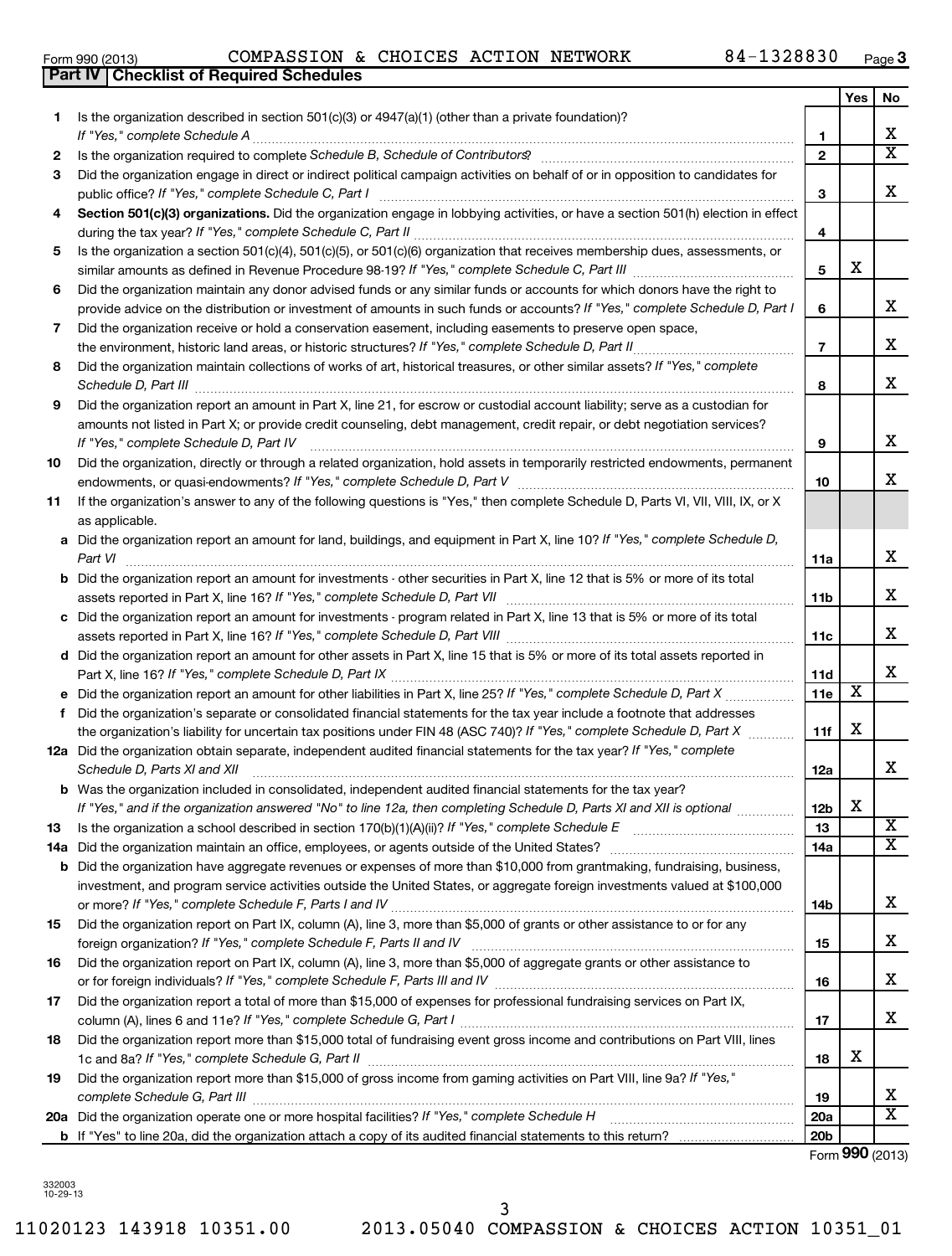11020123 143918 10351.00 2013.05040 COMPASSION & CHOICES ACTION 10351\_01 4

| Form 990 (2013) |  | COMPASSION & CHOICES ACTION NETWORK | 84-1328830 | Page |
|-----------------|--|-------------------------------------|------------|------|

| 84-1328830 | Page 4 |
|------------|--------|
|------------|--------|

|    | <b>Part IV   Checklist of Required Schedules (continued)</b>                                                                            |                 |     |                              |
|----|-----------------------------------------------------------------------------------------------------------------------------------------|-----------------|-----|------------------------------|
|    |                                                                                                                                         |                 | Yes | No                           |
| 21 | Did the organization report more than \$5,000 of grants or other assistance to any domestic organization or                             |                 |     |                              |
|    | government on Part IX, column (A), line 1? If "Yes," complete Schedule I, Parts I and II                                                | 21              |     | x                            |
| 22 | Did the organization report more than \$5,000 of grants or other assistance to individuals in the United States on Part IX,             |                 |     |                              |
|    | column (A), line 2? If "Yes," complete Schedule I, Parts I and III                                                                      | 22              |     | x                            |
| 23 | Did the organization answer "Yes" to Part VII, Section A, line 3, 4, or 5 about compensation of the organization's current              |                 |     |                              |
|    | and former officers, directors, trustees, key employees, and highest compensated employees? If "Yes," complete                          |                 |     |                              |
|    | Schedule J <b>Execute Schedule J Execute Schedule J</b>                                                                                 | 23              | X   |                              |
|    | 24a Did the organization have a tax-exempt bond issue with an outstanding principal amount of more than \$100,000 as of the             |                 |     |                              |
|    | last day of the year, that was issued after December 31, 2002? If "Yes," answer lines 24b through 24d and complete                      |                 |     |                              |
|    | Schedule K. If "No", go to line 25a                                                                                                     | 24a             |     | x                            |
| b  |                                                                                                                                         | 24 <sub>b</sub> |     |                              |
|    | Did the organization maintain an escrow account other than a refunding escrow at any time during the year to defease                    |                 |     |                              |
|    |                                                                                                                                         | 24c             |     |                              |
|    |                                                                                                                                         | 24d             |     |                              |
|    | 25a Section 501(c)(3) and 501(c)(4) organizations. Did the organization engage in an excess benefit transaction with a                  |                 |     |                              |
|    | disqualified person during the year? If "Yes," complete Schedule L, Part I                                                              | 25a             |     | x                            |
| b  | Is the organization aware that it engaged in an excess benefit transaction with a disqualified person in a prior year, and              |                 |     |                              |
|    | that the transaction has not been reported on any of the organization's prior Forms 990 or 990-EZ? If "Yes," complete                   |                 |     |                              |
|    | Schedule L, Part I                                                                                                                      | 25b             |     | X                            |
| 26 | Did the organization report any amount on Part X, line 5, 6, or 22 for receivables from or payables to any current or                   |                 |     |                              |
|    | former officers, directors, trustees, key employees, highest compensated employees, or disqualified persons? If so,                     |                 |     |                              |
|    | complete Schedule L, Part II                                                                                                            | 26              |     | X                            |
| 27 | Did the organization provide a grant or other assistance to an officer, director, trustee, key employee, substantial                    |                 |     |                              |
|    | contributor or employee thereof, a grant selection committee member, or to a 35% controlled entity or family member                     |                 |     |                              |
|    |                                                                                                                                         | 27              |     | x                            |
| 28 | Was the organization a party to a business transaction with one of the following parties (see Schedule L, Part IV                       |                 |     |                              |
|    | instructions for applicable filing thresholds, conditions, and exceptions):                                                             |                 |     |                              |
| а  | A current or former officer, director, trustee, or key employee? If "Yes," complete Schedule L, Part IV                                 | 28a             |     | x                            |
| b  | A family member of a current or former officer, director, trustee, or key employee? If "Yes," complete Schedule L, Part IV              | 28 <sub>b</sub> |     | $\overline{\mathbf{x}}$      |
| c  | An entity of which a current or former officer, director, trustee, or key employee (or a family member thereof) was an officer,         |                 |     |                              |
|    | director, trustee, or direct or indirect owner? If "Yes," complete Schedule L, Part IV                                                  | 28c             |     | х<br>$\overline{\mathbf{x}}$ |
| 29 |                                                                                                                                         | 29              |     |                              |
| 30 | Did the organization receive contributions of art, historical treasures, or other similar assets, or qualified conservation             |                 |     |                              |
|    |                                                                                                                                         | 30              |     | x                            |
| 31 | Did the organization liquidate, terminate, or dissolve and cease operations?                                                            |                 |     | Х                            |
|    | If "Yes," complete Schedule N, Part I                                                                                                   | 31              |     |                              |
| 32 | Did the organization sell, exchange, dispose of, or transfer more than 25% of its net assets? If "Yes," complete<br>Schedule N, Part II | 32              |     | x                            |
| 33 | Did the organization own 100% of an entity disregarded as separate from the organization under Regulations                              |                 |     |                              |
|    |                                                                                                                                         | 33              |     | x                            |
| 34 | Was the organization related to any tax-exempt or taxable entity? If "Yes," complete Schedule R, Part II, III, or IV, and               |                 |     |                              |
|    | Part V, line 1                                                                                                                          | 34              | Х   |                              |
|    |                                                                                                                                         | 35a             |     | X                            |
| b  | If "Yes" to line 35a, did the organization receive any payment from or engage in any transaction with a controlled entity               |                 |     |                              |
|    |                                                                                                                                         | 35b             |     |                              |
| 36 | Section 501(c)(3) organizations. Did the organization make any transfers to an exempt non-charitable related organization?              |                 |     |                              |
|    |                                                                                                                                         | 36              |     |                              |
| 37 | Did the organization conduct more than 5% of its activities through an entity that is not a related organization                        |                 |     |                              |
|    |                                                                                                                                         | 37              |     | x                            |
| 38 | Did the organization complete Schedule O and provide explanations in Schedule O for Part VI, lines 11b and 19?                          |                 |     |                              |
|    |                                                                                                                                         | 38              | х   |                              |

Form (2013) **990**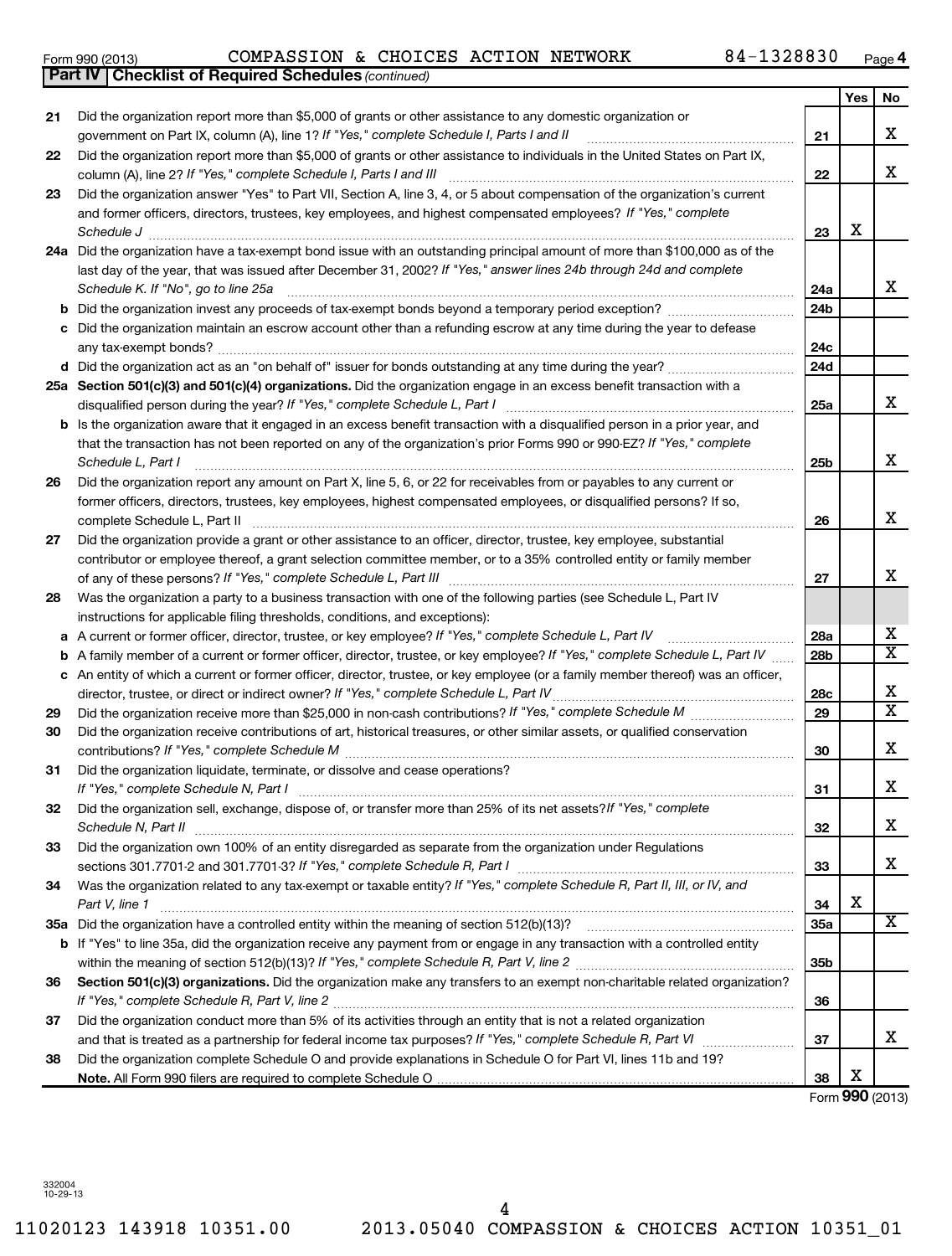| Yes<br>No<br>01<br>1a<br>1 <sub>b</sub><br>Enter the number of Forms W-2G included in line 1a. Enter -0- if not applicable<br>b<br>Did the organization comply with backup withholding rules for reportable payments to vendors and reportable gaming<br>C<br>х<br>1c<br>2a Enter the number of employees reported on Form W-3, Transmittal of Wage and Tax Statements,<br>0l<br>filed for the calendar year ending with or within the year covered by this return<br>2a<br>2 <sub>b</sub><br>x<br>3a Did the organization have unrelated business gross income of \$1,000 or more during the year?<br>3a<br>3b<br>4a At any time during the calendar year, did the organization have an interest in, or a signature or other authority over, a<br>х<br>financial account in a foreign country (such as a bank account, securities account, or other financial account)?<br>4a<br><b>b</b> If "Yes," enter the name of the foreign country:<br>See instructions for filing requirements for Form TD F 90-22.1, Report of Foreign Bank and Financial Accounts.<br>х<br>5a<br>X<br>5 <sub>b</sub><br>b<br>5c<br>с<br>6a Does the organization have annual gross receipts that are normally greater than \$100,000, and did the organization solicit<br>х<br>6a<br><b>b</b> If "Yes," did the organization include with every solicitation an express statement that such contributions or gifts<br>х<br>6b<br>Organizations that may receive deductible contributions under section 170(c).<br>7<br>Did the organization receive a payment in excess of \$75 made partly as a contribution and partly for goods and services provided to the payor?<br>7a<br>a<br>7b<br>b<br>Did the organization sell, exchange, or otherwise dispose of tangible personal property for which it was required<br>c<br>7c<br>d<br>Did the organization receive any funds, directly or indirectly, to pay premiums on a personal benefit contract?<br>7e<br>е<br>7f<br>f<br>If the organization received a contribution of qualified intellectual property, did the organization file Form 8899 as required?<br>7g<br>g<br>If the organization received a contribution of cars, boats, airplanes, or other vehicles, did the organization file a Form 1098-C?<br>7h<br>h<br>Sponsoring organizations maintaining donor advised funds and section $509(a)(3)$ supporting organizations. Did the supporting<br>8<br>organization, or a donor advised fund maintained by a sponsoring organization, have excess business holdings at any time during the year?<br>8<br>Sponsoring organizations maintaining donor advised funds.<br>9<br>9a<br>а<br>9 <sub>b</sub><br>10<br>Section 501(c)(7) organizations. Enter:<br>10a<br>а<br>10 <sub>b</sub><br>Gross receipts, included on Form 990, Part VIII, line 12, for public use of club facilities<br>b<br>11<br>Section 501(c)(12) organizations. Enter:<br>11a<br>а<br>Gross income from other sources (Do not net amounts due or paid to other sources against<br>b<br>11b<br>12a Section 4947(a)(1) non-exempt charitable trusts. Is the organization filing Form 990 in lieu of Form 1041?<br>12a<br>12b<br><b>b</b> If "Yes," enter the amount of tax-exempt interest received or accrued during the year<br>13<br>Section 501(c)(29) qualified nonprofit health insurance issuers.<br><b>13a</b><br>a Is the organization licensed to issue qualified health plans in more than one state?<br>Note. See the instructions for additional information the organization must report on Schedule O.<br><b>b</b> Enter the amount of reserves the organization is required to maintain by the states in which the<br>13b<br>13 <sub>c</sub><br>x<br>14a Did the organization receive any payments for indoor tanning services during the tax year?<br>14a<br>14 <sub>b</sub> | Check if Schedule O contains a response or note to any line in this Part V |  |  |  |  |  |  |  |  |  |  |  |  |
|---------------------------------------------------------------------------------------------------------------------------------------------------------------------------------------------------------------------------------------------------------------------------------------------------------------------------------------------------------------------------------------------------------------------------------------------------------------------------------------------------------------------------------------------------------------------------------------------------------------------------------------------------------------------------------------------------------------------------------------------------------------------------------------------------------------------------------------------------------------------------------------------------------------------------------------------------------------------------------------------------------------------------------------------------------------------------------------------------------------------------------------------------------------------------------------------------------------------------------------------------------------------------------------------------------------------------------------------------------------------------------------------------------------------------------------------------------------------------------------------------------------------------------------------------------------------------------------------------------------------------------------------------------------------------------------------------------------------------------------------------------------------------------------------------------------------------------------------------------------------------------------------------------------------------------------------------------------------------------------------------------------------------------------------------------------------------------------------------------------------------------------------------------------------------------------------------------------------------------------------------------------------------------------------------------------------------------------------------------------------------------------------------------------------------------------------------------------------------------------------------------------------------------------------------------------------------------------------------------------------------------------------------------------------------------------------------------------------------------------------------------------------------------------------------------------------------------------------------------------------------------------------------------------------------------------------------------------------------------------------------------------------------------------------------------------------------------------------------------------------------------------------------------------------------------------------------------------------------------------------------------------------------------------------------------------------------------------------------------------------------------------------------------------------------------------------------------------------------------------------------------------------------------------------------------------------------------------------------------------------------------------------------------------------------------------------------------------------------------------------------------------------------------------------------------|----------------------------------------------------------------------------|--|--|--|--|--|--|--|--|--|--|--|--|
|                                                                                                                                                                                                                                                                                                                                                                                                                                                                                                                                                                                                                                                                                                                                                                                                                                                                                                                                                                                                                                                                                                                                                                                                                                                                                                                                                                                                                                                                                                                                                                                                                                                                                                                                                                                                                                                                                                                                                                                                                                                                                                                                                                                                                                                                                                                                                                                                                                                                                                                                                                                                                                                                                                                                                                                                                                                                                                                                                                                                                                                                                                                                                                                                                                                                                                                                                                                                                                                                                                                                                                                                                                                                                                                                                                                                         |                                                                            |  |  |  |  |  |  |  |  |  |  |  |  |
|                                                                                                                                                                                                                                                                                                                                                                                                                                                                                                                                                                                                                                                                                                                                                                                                                                                                                                                                                                                                                                                                                                                                                                                                                                                                                                                                                                                                                                                                                                                                                                                                                                                                                                                                                                                                                                                                                                                                                                                                                                                                                                                                                                                                                                                                                                                                                                                                                                                                                                                                                                                                                                                                                                                                                                                                                                                                                                                                                                                                                                                                                                                                                                                                                                                                                                                                                                                                                                                                                                                                                                                                                                                                                                                                                                                                         |                                                                            |  |  |  |  |  |  |  |  |  |  |  |  |
|                                                                                                                                                                                                                                                                                                                                                                                                                                                                                                                                                                                                                                                                                                                                                                                                                                                                                                                                                                                                                                                                                                                                                                                                                                                                                                                                                                                                                                                                                                                                                                                                                                                                                                                                                                                                                                                                                                                                                                                                                                                                                                                                                                                                                                                                                                                                                                                                                                                                                                                                                                                                                                                                                                                                                                                                                                                                                                                                                                                                                                                                                                                                                                                                                                                                                                                                                                                                                                                                                                                                                                                                                                                                                                                                                                                                         |                                                                            |  |  |  |  |  |  |  |  |  |  |  |  |
|                                                                                                                                                                                                                                                                                                                                                                                                                                                                                                                                                                                                                                                                                                                                                                                                                                                                                                                                                                                                                                                                                                                                                                                                                                                                                                                                                                                                                                                                                                                                                                                                                                                                                                                                                                                                                                                                                                                                                                                                                                                                                                                                                                                                                                                                                                                                                                                                                                                                                                                                                                                                                                                                                                                                                                                                                                                                                                                                                                                                                                                                                                                                                                                                                                                                                                                                                                                                                                                                                                                                                                                                                                                                                                                                                                                                         |                                                                            |  |  |  |  |  |  |  |  |  |  |  |  |
|                                                                                                                                                                                                                                                                                                                                                                                                                                                                                                                                                                                                                                                                                                                                                                                                                                                                                                                                                                                                                                                                                                                                                                                                                                                                                                                                                                                                                                                                                                                                                                                                                                                                                                                                                                                                                                                                                                                                                                                                                                                                                                                                                                                                                                                                                                                                                                                                                                                                                                                                                                                                                                                                                                                                                                                                                                                                                                                                                                                                                                                                                                                                                                                                                                                                                                                                                                                                                                                                                                                                                                                                                                                                                                                                                                                                         |                                                                            |  |  |  |  |  |  |  |  |  |  |  |  |
|                                                                                                                                                                                                                                                                                                                                                                                                                                                                                                                                                                                                                                                                                                                                                                                                                                                                                                                                                                                                                                                                                                                                                                                                                                                                                                                                                                                                                                                                                                                                                                                                                                                                                                                                                                                                                                                                                                                                                                                                                                                                                                                                                                                                                                                                                                                                                                                                                                                                                                                                                                                                                                                                                                                                                                                                                                                                                                                                                                                                                                                                                                                                                                                                                                                                                                                                                                                                                                                                                                                                                                                                                                                                                                                                                                                                         |                                                                            |  |  |  |  |  |  |  |  |  |  |  |  |
|                                                                                                                                                                                                                                                                                                                                                                                                                                                                                                                                                                                                                                                                                                                                                                                                                                                                                                                                                                                                                                                                                                                                                                                                                                                                                                                                                                                                                                                                                                                                                                                                                                                                                                                                                                                                                                                                                                                                                                                                                                                                                                                                                                                                                                                                                                                                                                                                                                                                                                                                                                                                                                                                                                                                                                                                                                                                                                                                                                                                                                                                                                                                                                                                                                                                                                                                                                                                                                                                                                                                                                                                                                                                                                                                                                                                         |                                                                            |  |  |  |  |  |  |  |  |  |  |  |  |
|                                                                                                                                                                                                                                                                                                                                                                                                                                                                                                                                                                                                                                                                                                                                                                                                                                                                                                                                                                                                                                                                                                                                                                                                                                                                                                                                                                                                                                                                                                                                                                                                                                                                                                                                                                                                                                                                                                                                                                                                                                                                                                                                                                                                                                                                                                                                                                                                                                                                                                                                                                                                                                                                                                                                                                                                                                                                                                                                                                                                                                                                                                                                                                                                                                                                                                                                                                                                                                                                                                                                                                                                                                                                                                                                                                                                         |                                                                            |  |  |  |  |  |  |  |  |  |  |  |  |
|                                                                                                                                                                                                                                                                                                                                                                                                                                                                                                                                                                                                                                                                                                                                                                                                                                                                                                                                                                                                                                                                                                                                                                                                                                                                                                                                                                                                                                                                                                                                                                                                                                                                                                                                                                                                                                                                                                                                                                                                                                                                                                                                                                                                                                                                                                                                                                                                                                                                                                                                                                                                                                                                                                                                                                                                                                                                                                                                                                                                                                                                                                                                                                                                                                                                                                                                                                                                                                                                                                                                                                                                                                                                                                                                                                                                         |                                                                            |  |  |  |  |  |  |  |  |  |  |  |  |
|                                                                                                                                                                                                                                                                                                                                                                                                                                                                                                                                                                                                                                                                                                                                                                                                                                                                                                                                                                                                                                                                                                                                                                                                                                                                                                                                                                                                                                                                                                                                                                                                                                                                                                                                                                                                                                                                                                                                                                                                                                                                                                                                                                                                                                                                                                                                                                                                                                                                                                                                                                                                                                                                                                                                                                                                                                                                                                                                                                                                                                                                                                                                                                                                                                                                                                                                                                                                                                                                                                                                                                                                                                                                                                                                                                                                         |                                                                            |  |  |  |  |  |  |  |  |  |  |  |  |
|                                                                                                                                                                                                                                                                                                                                                                                                                                                                                                                                                                                                                                                                                                                                                                                                                                                                                                                                                                                                                                                                                                                                                                                                                                                                                                                                                                                                                                                                                                                                                                                                                                                                                                                                                                                                                                                                                                                                                                                                                                                                                                                                                                                                                                                                                                                                                                                                                                                                                                                                                                                                                                                                                                                                                                                                                                                                                                                                                                                                                                                                                                                                                                                                                                                                                                                                                                                                                                                                                                                                                                                                                                                                                                                                                                                                         |                                                                            |  |  |  |  |  |  |  |  |  |  |  |  |
|                                                                                                                                                                                                                                                                                                                                                                                                                                                                                                                                                                                                                                                                                                                                                                                                                                                                                                                                                                                                                                                                                                                                                                                                                                                                                                                                                                                                                                                                                                                                                                                                                                                                                                                                                                                                                                                                                                                                                                                                                                                                                                                                                                                                                                                                                                                                                                                                                                                                                                                                                                                                                                                                                                                                                                                                                                                                                                                                                                                                                                                                                                                                                                                                                                                                                                                                                                                                                                                                                                                                                                                                                                                                                                                                                                                                         |                                                                            |  |  |  |  |  |  |  |  |  |  |  |  |
|                                                                                                                                                                                                                                                                                                                                                                                                                                                                                                                                                                                                                                                                                                                                                                                                                                                                                                                                                                                                                                                                                                                                                                                                                                                                                                                                                                                                                                                                                                                                                                                                                                                                                                                                                                                                                                                                                                                                                                                                                                                                                                                                                                                                                                                                                                                                                                                                                                                                                                                                                                                                                                                                                                                                                                                                                                                                                                                                                                                                                                                                                                                                                                                                                                                                                                                                                                                                                                                                                                                                                                                                                                                                                                                                                                                                         |                                                                            |  |  |  |  |  |  |  |  |  |  |  |  |
|                                                                                                                                                                                                                                                                                                                                                                                                                                                                                                                                                                                                                                                                                                                                                                                                                                                                                                                                                                                                                                                                                                                                                                                                                                                                                                                                                                                                                                                                                                                                                                                                                                                                                                                                                                                                                                                                                                                                                                                                                                                                                                                                                                                                                                                                                                                                                                                                                                                                                                                                                                                                                                                                                                                                                                                                                                                                                                                                                                                                                                                                                                                                                                                                                                                                                                                                                                                                                                                                                                                                                                                                                                                                                                                                                                                                         |                                                                            |  |  |  |  |  |  |  |  |  |  |  |  |
|                                                                                                                                                                                                                                                                                                                                                                                                                                                                                                                                                                                                                                                                                                                                                                                                                                                                                                                                                                                                                                                                                                                                                                                                                                                                                                                                                                                                                                                                                                                                                                                                                                                                                                                                                                                                                                                                                                                                                                                                                                                                                                                                                                                                                                                                                                                                                                                                                                                                                                                                                                                                                                                                                                                                                                                                                                                                                                                                                                                                                                                                                                                                                                                                                                                                                                                                                                                                                                                                                                                                                                                                                                                                                                                                                                                                         |                                                                            |  |  |  |  |  |  |  |  |  |  |  |  |
|                                                                                                                                                                                                                                                                                                                                                                                                                                                                                                                                                                                                                                                                                                                                                                                                                                                                                                                                                                                                                                                                                                                                                                                                                                                                                                                                                                                                                                                                                                                                                                                                                                                                                                                                                                                                                                                                                                                                                                                                                                                                                                                                                                                                                                                                                                                                                                                                                                                                                                                                                                                                                                                                                                                                                                                                                                                                                                                                                                                                                                                                                                                                                                                                                                                                                                                                                                                                                                                                                                                                                                                                                                                                                                                                                                                                         |                                                                            |  |  |  |  |  |  |  |  |  |  |  |  |
|                                                                                                                                                                                                                                                                                                                                                                                                                                                                                                                                                                                                                                                                                                                                                                                                                                                                                                                                                                                                                                                                                                                                                                                                                                                                                                                                                                                                                                                                                                                                                                                                                                                                                                                                                                                                                                                                                                                                                                                                                                                                                                                                                                                                                                                                                                                                                                                                                                                                                                                                                                                                                                                                                                                                                                                                                                                                                                                                                                                                                                                                                                                                                                                                                                                                                                                                                                                                                                                                                                                                                                                                                                                                                                                                                                                                         |                                                                            |  |  |  |  |  |  |  |  |  |  |  |  |
|                                                                                                                                                                                                                                                                                                                                                                                                                                                                                                                                                                                                                                                                                                                                                                                                                                                                                                                                                                                                                                                                                                                                                                                                                                                                                                                                                                                                                                                                                                                                                                                                                                                                                                                                                                                                                                                                                                                                                                                                                                                                                                                                                                                                                                                                                                                                                                                                                                                                                                                                                                                                                                                                                                                                                                                                                                                                                                                                                                                                                                                                                                                                                                                                                                                                                                                                                                                                                                                                                                                                                                                                                                                                                                                                                                                                         |                                                                            |  |  |  |  |  |  |  |  |  |  |  |  |
|                                                                                                                                                                                                                                                                                                                                                                                                                                                                                                                                                                                                                                                                                                                                                                                                                                                                                                                                                                                                                                                                                                                                                                                                                                                                                                                                                                                                                                                                                                                                                                                                                                                                                                                                                                                                                                                                                                                                                                                                                                                                                                                                                                                                                                                                                                                                                                                                                                                                                                                                                                                                                                                                                                                                                                                                                                                                                                                                                                                                                                                                                                                                                                                                                                                                                                                                                                                                                                                                                                                                                                                                                                                                                                                                                                                                         |                                                                            |  |  |  |  |  |  |  |  |  |  |  |  |
|                                                                                                                                                                                                                                                                                                                                                                                                                                                                                                                                                                                                                                                                                                                                                                                                                                                                                                                                                                                                                                                                                                                                                                                                                                                                                                                                                                                                                                                                                                                                                                                                                                                                                                                                                                                                                                                                                                                                                                                                                                                                                                                                                                                                                                                                                                                                                                                                                                                                                                                                                                                                                                                                                                                                                                                                                                                                                                                                                                                                                                                                                                                                                                                                                                                                                                                                                                                                                                                                                                                                                                                                                                                                                                                                                                                                         |                                                                            |  |  |  |  |  |  |  |  |  |  |  |  |
|                                                                                                                                                                                                                                                                                                                                                                                                                                                                                                                                                                                                                                                                                                                                                                                                                                                                                                                                                                                                                                                                                                                                                                                                                                                                                                                                                                                                                                                                                                                                                                                                                                                                                                                                                                                                                                                                                                                                                                                                                                                                                                                                                                                                                                                                                                                                                                                                                                                                                                                                                                                                                                                                                                                                                                                                                                                                                                                                                                                                                                                                                                                                                                                                                                                                                                                                                                                                                                                                                                                                                                                                                                                                                                                                                                                                         |                                                                            |  |  |  |  |  |  |  |  |  |  |  |  |
|                                                                                                                                                                                                                                                                                                                                                                                                                                                                                                                                                                                                                                                                                                                                                                                                                                                                                                                                                                                                                                                                                                                                                                                                                                                                                                                                                                                                                                                                                                                                                                                                                                                                                                                                                                                                                                                                                                                                                                                                                                                                                                                                                                                                                                                                                                                                                                                                                                                                                                                                                                                                                                                                                                                                                                                                                                                                                                                                                                                                                                                                                                                                                                                                                                                                                                                                                                                                                                                                                                                                                                                                                                                                                                                                                                                                         |                                                                            |  |  |  |  |  |  |  |  |  |  |  |  |
|                                                                                                                                                                                                                                                                                                                                                                                                                                                                                                                                                                                                                                                                                                                                                                                                                                                                                                                                                                                                                                                                                                                                                                                                                                                                                                                                                                                                                                                                                                                                                                                                                                                                                                                                                                                                                                                                                                                                                                                                                                                                                                                                                                                                                                                                                                                                                                                                                                                                                                                                                                                                                                                                                                                                                                                                                                                                                                                                                                                                                                                                                                                                                                                                                                                                                                                                                                                                                                                                                                                                                                                                                                                                                                                                                                                                         |                                                                            |  |  |  |  |  |  |  |  |  |  |  |  |
|                                                                                                                                                                                                                                                                                                                                                                                                                                                                                                                                                                                                                                                                                                                                                                                                                                                                                                                                                                                                                                                                                                                                                                                                                                                                                                                                                                                                                                                                                                                                                                                                                                                                                                                                                                                                                                                                                                                                                                                                                                                                                                                                                                                                                                                                                                                                                                                                                                                                                                                                                                                                                                                                                                                                                                                                                                                                                                                                                                                                                                                                                                                                                                                                                                                                                                                                                                                                                                                                                                                                                                                                                                                                                                                                                                                                         |                                                                            |  |  |  |  |  |  |  |  |  |  |  |  |
|                                                                                                                                                                                                                                                                                                                                                                                                                                                                                                                                                                                                                                                                                                                                                                                                                                                                                                                                                                                                                                                                                                                                                                                                                                                                                                                                                                                                                                                                                                                                                                                                                                                                                                                                                                                                                                                                                                                                                                                                                                                                                                                                                                                                                                                                                                                                                                                                                                                                                                                                                                                                                                                                                                                                                                                                                                                                                                                                                                                                                                                                                                                                                                                                                                                                                                                                                                                                                                                                                                                                                                                                                                                                                                                                                                                                         |                                                                            |  |  |  |  |  |  |  |  |  |  |  |  |
|                                                                                                                                                                                                                                                                                                                                                                                                                                                                                                                                                                                                                                                                                                                                                                                                                                                                                                                                                                                                                                                                                                                                                                                                                                                                                                                                                                                                                                                                                                                                                                                                                                                                                                                                                                                                                                                                                                                                                                                                                                                                                                                                                                                                                                                                                                                                                                                                                                                                                                                                                                                                                                                                                                                                                                                                                                                                                                                                                                                                                                                                                                                                                                                                                                                                                                                                                                                                                                                                                                                                                                                                                                                                                                                                                                                                         |                                                                            |  |  |  |  |  |  |  |  |  |  |  |  |
|                                                                                                                                                                                                                                                                                                                                                                                                                                                                                                                                                                                                                                                                                                                                                                                                                                                                                                                                                                                                                                                                                                                                                                                                                                                                                                                                                                                                                                                                                                                                                                                                                                                                                                                                                                                                                                                                                                                                                                                                                                                                                                                                                                                                                                                                                                                                                                                                                                                                                                                                                                                                                                                                                                                                                                                                                                                                                                                                                                                                                                                                                                                                                                                                                                                                                                                                                                                                                                                                                                                                                                                                                                                                                                                                                                                                         |                                                                            |  |  |  |  |  |  |  |  |  |  |  |  |
|                                                                                                                                                                                                                                                                                                                                                                                                                                                                                                                                                                                                                                                                                                                                                                                                                                                                                                                                                                                                                                                                                                                                                                                                                                                                                                                                                                                                                                                                                                                                                                                                                                                                                                                                                                                                                                                                                                                                                                                                                                                                                                                                                                                                                                                                                                                                                                                                                                                                                                                                                                                                                                                                                                                                                                                                                                                                                                                                                                                                                                                                                                                                                                                                                                                                                                                                                                                                                                                                                                                                                                                                                                                                                                                                                                                                         |                                                                            |  |  |  |  |  |  |  |  |  |  |  |  |
|                                                                                                                                                                                                                                                                                                                                                                                                                                                                                                                                                                                                                                                                                                                                                                                                                                                                                                                                                                                                                                                                                                                                                                                                                                                                                                                                                                                                                                                                                                                                                                                                                                                                                                                                                                                                                                                                                                                                                                                                                                                                                                                                                                                                                                                                                                                                                                                                                                                                                                                                                                                                                                                                                                                                                                                                                                                                                                                                                                                                                                                                                                                                                                                                                                                                                                                                                                                                                                                                                                                                                                                                                                                                                                                                                                                                         |                                                                            |  |  |  |  |  |  |  |  |  |  |  |  |
|                                                                                                                                                                                                                                                                                                                                                                                                                                                                                                                                                                                                                                                                                                                                                                                                                                                                                                                                                                                                                                                                                                                                                                                                                                                                                                                                                                                                                                                                                                                                                                                                                                                                                                                                                                                                                                                                                                                                                                                                                                                                                                                                                                                                                                                                                                                                                                                                                                                                                                                                                                                                                                                                                                                                                                                                                                                                                                                                                                                                                                                                                                                                                                                                                                                                                                                                                                                                                                                                                                                                                                                                                                                                                                                                                                                                         |                                                                            |  |  |  |  |  |  |  |  |  |  |  |  |
|                                                                                                                                                                                                                                                                                                                                                                                                                                                                                                                                                                                                                                                                                                                                                                                                                                                                                                                                                                                                                                                                                                                                                                                                                                                                                                                                                                                                                                                                                                                                                                                                                                                                                                                                                                                                                                                                                                                                                                                                                                                                                                                                                                                                                                                                                                                                                                                                                                                                                                                                                                                                                                                                                                                                                                                                                                                                                                                                                                                                                                                                                                                                                                                                                                                                                                                                                                                                                                                                                                                                                                                                                                                                                                                                                                                                         |                                                                            |  |  |  |  |  |  |  |  |  |  |  |  |
|                                                                                                                                                                                                                                                                                                                                                                                                                                                                                                                                                                                                                                                                                                                                                                                                                                                                                                                                                                                                                                                                                                                                                                                                                                                                                                                                                                                                                                                                                                                                                                                                                                                                                                                                                                                                                                                                                                                                                                                                                                                                                                                                                                                                                                                                                                                                                                                                                                                                                                                                                                                                                                                                                                                                                                                                                                                                                                                                                                                                                                                                                                                                                                                                                                                                                                                                                                                                                                                                                                                                                                                                                                                                                                                                                                                                         |                                                                            |  |  |  |  |  |  |  |  |  |  |  |  |
|                                                                                                                                                                                                                                                                                                                                                                                                                                                                                                                                                                                                                                                                                                                                                                                                                                                                                                                                                                                                                                                                                                                                                                                                                                                                                                                                                                                                                                                                                                                                                                                                                                                                                                                                                                                                                                                                                                                                                                                                                                                                                                                                                                                                                                                                                                                                                                                                                                                                                                                                                                                                                                                                                                                                                                                                                                                                                                                                                                                                                                                                                                                                                                                                                                                                                                                                                                                                                                                                                                                                                                                                                                                                                                                                                                                                         |                                                                            |  |  |  |  |  |  |  |  |  |  |  |  |
|                                                                                                                                                                                                                                                                                                                                                                                                                                                                                                                                                                                                                                                                                                                                                                                                                                                                                                                                                                                                                                                                                                                                                                                                                                                                                                                                                                                                                                                                                                                                                                                                                                                                                                                                                                                                                                                                                                                                                                                                                                                                                                                                                                                                                                                                                                                                                                                                                                                                                                                                                                                                                                                                                                                                                                                                                                                                                                                                                                                                                                                                                                                                                                                                                                                                                                                                                                                                                                                                                                                                                                                                                                                                                                                                                                                                         |                                                                            |  |  |  |  |  |  |  |  |  |  |  |  |
|                                                                                                                                                                                                                                                                                                                                                                                                                                                                                                                                                                                                                                                                                                                                                                                                                                                                                                                                                                                                                                                                                                                                                                                                                                                                                                                                                                                                                                                                                                                                                                                                                                                                                                                                                                                                                                                                                                                                                                                                                                                                                                                                                                                                                                                                                                                                                                                                                                                                                                                                                                                                                                                                                                                                                                                                                                                                                                                                                                                                                                                                                                                                                                                                                                                                                                                                                                                                                                                                                                                                                                                                                                                                                                                                                                                                         |                                                                            |  |  |  |  |  |  |  |  |  |  |  |  |
|                                                                                                                                                                                                                                                                                                                                                                                                                                                                                                                                                                                                                                                                                                                                                                                                                                                                                                                                                                                                                                                                                                                                                                                                                                                                                                                                                                                                                                                                                                                                                                                                                                                                                                                                                                                                                                                                                                                                                                                                                                                                                                                                                                                                                                                                                                                                                                                                                                                                                                                                                                                                                                                                                                                                                                                                                                                                                                                                                                                                                                                                                                                                                                                                                                                                                                                                                                                                                                                                                                                                                                                                                                                                                                                                                                                                         |                                                                            |  |  |  |  |  |  |  |  |  |  |  |  |
|                                                                                                                                                                                                                                                                                                                                                                                                                                                                                                                                                                                                                                                                                                                                                                                                                                                                                                                                                                                                                                                                                                                                                                                                                                                                                                                                                                                                                                                                                                                                                                                                                                                                                                                                                                                                                                                                                                                                                                                                                                                                                                                                                                                                                                                                                                                                                                                                                                                                                                                                                                                                                                                                                                                                                                                                                                                                                                                                                                                                                                                                                                                                                                                                                                                                                                                                                                                                                                                                                                                                                                                                                                                                                                                                                                                                         |                                                                            |  |  |  |  |  |  |  |  |  |  |  |  |
|                                                                                                                                                                                                                                                                                                                                                                                                                                                                                                                                                                                                                                                                                                                                                                                                                                                                                                                                                                                                                                                                                                                                                                                                                                                                                                                                                                                                                                                                                                                                                                                                                                                                                                                                                                                                                                                                                                                                                                                                                                                                                                                                                                                                                                                                                                                                                                                                                                                                                                                                                                                                                                                                                                                                                                                                                                                                                                                                                                                                                                                                                                                                                                                                                                                                                                                                                                                                                                                                                                                                                                                                                                                                                                                                                                                                         |                                                                            |  |  |  |  |  |  |  |  |  |  |  |  |
|                                                                                                                                                                                                                                                                                                                                                                                                                                                                                                                                                                                                                                                                                                                                                                                                                                                                                                                                                                                                                                                                                                                                                                                                                                                                                                                                                                                                                                                                                                                                                                                                                                                                                                                                                                                                                                                                                                                                                                                                                                                                                                                                                                                                                                                                                                                                                                                                                                                                                                                                                                                                                                                                                                                                                                                                                                                                                                                                                                                                                                                                                                                                                                                                                                                                                                                                                                                                                                                                                                                                                                                                                                                                                                                                                                                                         |                                                                            |  |  |  |  |  |  |  |  |  |  |  |  |
|                                                                                                                                                                                                                                                                                                                                                                                                                                                                                                                                                                                                                                                                                                                                                                                                                                                                                                                                                                                                                                                                                                                                                                                                                                                                                                                                                                                                                                                                                                                                                                                                                                                                                                                                                                                                                                                                                                                                                                                                                                                                                                                                                                                                                                                                                                                                                                                                                                                                                                                                                                                                                                                                                                                                                                                                                                                                                                                                                                                                                                                                                                                                                                                                                                                                                                                                                                                                                                                                                                                                                                                                                                                                                                                                                                                                         |                                                                            |  |  |  |  |  |  |  |  |  |  |  |  |
|                                                                                                                                                                                                                                                                                                                                                                                                                                                                                                                                                                                                                                                                                                                                                                                                                                                                                                                                                                                                                                                                                                                                                                                                                                                                                                                                                                                                                                                                                                                                                                                                                                                                                                                                                                                                                                                                                                                                                                                                                                                                                                                                                                                                                                                                                                                                                                                                                                                                                                                                                                                                                                                                                                                                                                                                                                                                                                                                                                                                                                                                                                                                                                                                                                                                                                                                                                                                                                                                                                                                                                                                                                                                                                                                                                                                         |                                                                            |  |  |  |  |  |  |  |  |  |  |  |  |
|                                                                                                                                                                                                                                                                                                                                                                                                                                                                                                                                                                                                                                                                                                                                                                                                                                                                                                                                                                                                                                                                                                                                                                                                                                                                                                                                                                                                                                                                                                                                                                                                                                                                                                                                                                                                                                                                                                                                                                                                                                                                                                                                                                                                                                                                                                                                                                                                                                                                                                                                                                                                                                                                                                                                                                                                                                                                                                                                                                                                                                                                                                                                                                                                                                                                                                                                                                                                                                                                                                                                                                                                                                                                                                                                                                                                         |                                                                            |  |  |  |  |  |  |  |  |  |  |  |  |
|                                                                                                                                                                                                                                                                                                                                                                                                                                                                                                                                                                                                                                                                                                                                                                                                                                                                                                                                                                                                                                                                                                                                                                                                                                                                                                                                                                                                                                                                                                                                                                                                                                                                                                                                                                                                                                                                                                                                                                                                                                                                                                                                                                                                                                                                                                                                                                                                                                                                                                                                                                                                                                                                                                                                                                                                                                                                                                                                                                                                                                                                                                                                                                                                                                                                                                                                                                                                                                                                                                                                                                                                                                                                                                                                                                                                         |                                                                            |  |  |  |  |  |  |  |  |  |  |  |  |
|                                                                                                                                                                                                                                                                                                                                                                                                                                                                                                                                                                                                                                                                                                                                                                                                                                                                                                                                                                                                                                                                                                                                                                                                                                                                                                                                                                                                                                                                                                                                                                                                                                                                                                                                                                                                                                                                                                                                                                                                                                                                                                                                                                                                                                                                                                                                                                                                                                                                                                                                                                                                                                                                                                                                                                                                                                                                                                                                                                                                                                                                                                                                                                                                                                                                                                                                                                                                                                                                                                                                                                                                                                                                                                                                                                                                         |                                                                            |  |  |  |  |  |  |  |  |  |  |  |  |
|                                                                                                                                                                                                                                                                                                                                                                                                                                                                                                                                                                                                                                                                                                                                                                                                                                                                                                                                                                                                                                                                                                                                                                                                                                                                                                                                                                                                                                                                                                                                                                                                                                                                                                                                                                                                                                                                                                                                                                                                                                                                                                                                                                                                                                                                                                                                                                                                                                                                                                                                                                                                                                                                                                                                                                                                                                                                                                                                                                                                                                                                                                                                                                                                                                                                                                                                                                                                                                                                                                                                                                                                                                                                                                                                                                                                         |                                                                            |  |  |  |  |  |  |  |  |  |  |  |  |
|                                                                                                                                                                                                                                                                                                                                                                                                                                                                                                                                                                                                                                                                                                                                                                                                                                                                                                                                                                                                                                                                                                                                                                                                                                                                                                                                                                                                                                                                                                                                                                                                                                                                                                                                                                                                                                                                                                                                                                                                                                                                                                                                                                                                                                                                                                                                                                                                                                                                                                                                                                                                                                                                                                                                                                                                                                                                                                                                                                                                                                                                                                                                                                                                                                                                                                                                                                                                                                                                                                                                                                                                                                                                                                                                                                                                         |                                                                            |  |  |  |  |  |  |  |  |  |  |  |  |
|                                                                                                                                                                                                                                                                                                                                                                                                                                                                                                                                                                                                                                                                                                                                                                                                                                                                                                                                                                                                                                                                                                                                                                                                                                                                                                                                                                                                                                                                                                                                                                                                                                                                                                                                                                                                                                                                                                                                                                                                                                                                                                                                                                                                                                                                                                                                                                                                                                                                                                                                                                                                                                                                                                                                                                                                                                                                                                                                                                                                                                                                                                                                                                                                                                                                                                                                                                                                                                                                                                                                                                                                                                                                                                                                                                                                         |                                                                            |  |  |  |  |  |  |  |  |  |  |  |  |
|                                                                                                                                                                                                                                                                                                                                                                                                                                                                                                                                                                                                                                                                                                                                                                                                                                                                                                                                                                                                                                                                                                                                                                                                                                                                                                                                                                                                                                                                                                                                                                                                                                                                                                                                                                                                                                                                                                                                                                                                                                                                                                                                                                                                                                                                                                                                                                                                                                                                                                                                                                                                                                                                                                                                                                                                                                                                                                                                                                                                                                                                                                                                                                                                                                                                                                                                                                                                                                                                                                                                                                                                                                                                                                                                                                                                         |                                                                            |  |  |  |  |  |  |  |  |  |  |  |  |
|                                                                                                                                                                                                                                                                                                                                                                                                                                                                                                                                                                                                                                                                                                                                                                                                                                                                                                                                                                                                                                                                                                                                                                                                                                                                                                                                                                                                                                                                                                                                                                                                                                                                                                                                                                                                                                                                                                                                                                                                                                                                                                                                                                                                                                                                                                                                                                                                                                                                                                                                                                                                                                                                                                                                                                                                                                                                                                                                                                                                                                                                                                                                                                                                                                                                                                                                                                                                                                                                                                                                                                                                                                                                                                                                                                                                         |                                                                            |  |  |  |  |  |  |  |  |  |  |  |  |
|                                                                                                                                                                                                                                                                                                                                                                                                                                                                                                                                                                                                                                                                                                                                                                                                                                                                                                                                                                                                                                                                                                                                                                                                                                                                                                                                                                                                                                                                                                                                                                                                                                                                                                                                                                                                                                                                                                                                                                                                                                                                                                                                                                                                                                                                                                                                                                                                                                                                                                                                                                                                                                                                                                                                                                                                                                                                                                                                                                                                                                                                                                                                                                                                                                                                                                                                                                                                                                                                                                                                                                                                                                                                                                                                                                                                         |                                                                            |  |  |  |  |  |  |  |  |  |  |  |  |
|                                                                                                                                                                                                                                                                                                                                                                                                                                                                                                                                                                                                                                                                                                                                                                                                                                                                                                                                                                                                                                                                                                                                                                                                                                                                                                                                                                                                                                                                                                                                                                                                                                                                                                                                                                                                                                                                                                                                                                                                                                                                                                                                                                                                                                                                                                                                                                                                                                                                                                                                                                                                                                                                                                                                                                                                                                                                                                                                                                                                                                                                                                                                                                                                                                                                                                                                                                                                                                                                                                                                                                                                                                                                                                                                                                                                         |                                                                            |  |  |  |  |  |  |  |  |  |  |  |  |
|                                                                                                                                                                                                                                                                                                                                                                                                                                                                                                                                                                                                                                                                                                                                                                                                                                                                                                                                                                                                                                                                                                                                                                                                                                                                                                                                                                                                                                                                                                                                                                                                                                                                                                                                                                                                                                                                                                                                                                                                                                                                                                                                                                                                                                                                                                                                                                                                                                                                                                                                                                                                                                                                                                                                                                                                                                                                                                                                                                                                                                                                                                                                                                                                                                                                                                                                                                                                                                                                                                                                                                                                                                                                                                                                                                                                         |                                                                            |  |  |  |  |  |  |  |  |  |  |  |  |
|                                                                                                                                                                                                                                                                                                                                                                                                                                                                                                                                                                                                                                                                                                                                                                                                                                                                                                                                                                                                                                                                                                                                                                                                                                                                                                                                                                                                                                                                                                                                                                                                                                                                                                                                                                                                                                                                                                                                                                                                                                                                                                                                                                                                                                                                                                                                                                                                                                                                                                                                                                                                                                                                                                                                                                                                                                                                                                                                                                                                                                                                                                                                                                                                                                                                                                                                                                                                                                                                                                                                                                                                                                                                                                                                                                                                         |                                                                            |  |  |  |  |  |  |  |  |  |  |  |  |
|                                                                                                                                                                                                                                                                                                                                                                                                                                                                                                                                                                                                                                                                                                                                                                                                                                                                                                                                                                                                                                                                                                                                                                                                                                                                                                                                                                                                                                                                                                                                                                                                                                                                                                                                                                                                                                                                                                                                                                                                                                                                                                                                                                                                                                                                                                                                                                                                                                                                                                                                                                                                                                                                                                                                                                                                                                                                                                                                                                                                                                                                                                                                                                                                                                                                                                                                                                                                                                                                                                                                                                                                                                                                                                                                                                                                         |                                                                            |  |  |  |  |  |  |  |  |  |  |  |  |

Form 990 (2013)  $\,$  COMPASSION & CHOICES ACTION NETWORK  $\,$   $\,$  84-1328830  $\,$   $_{\rm Page}$ 

**Part V** Statements Regarding Other IRS Filings and Tax Compliance

**5**

332005 10-29-13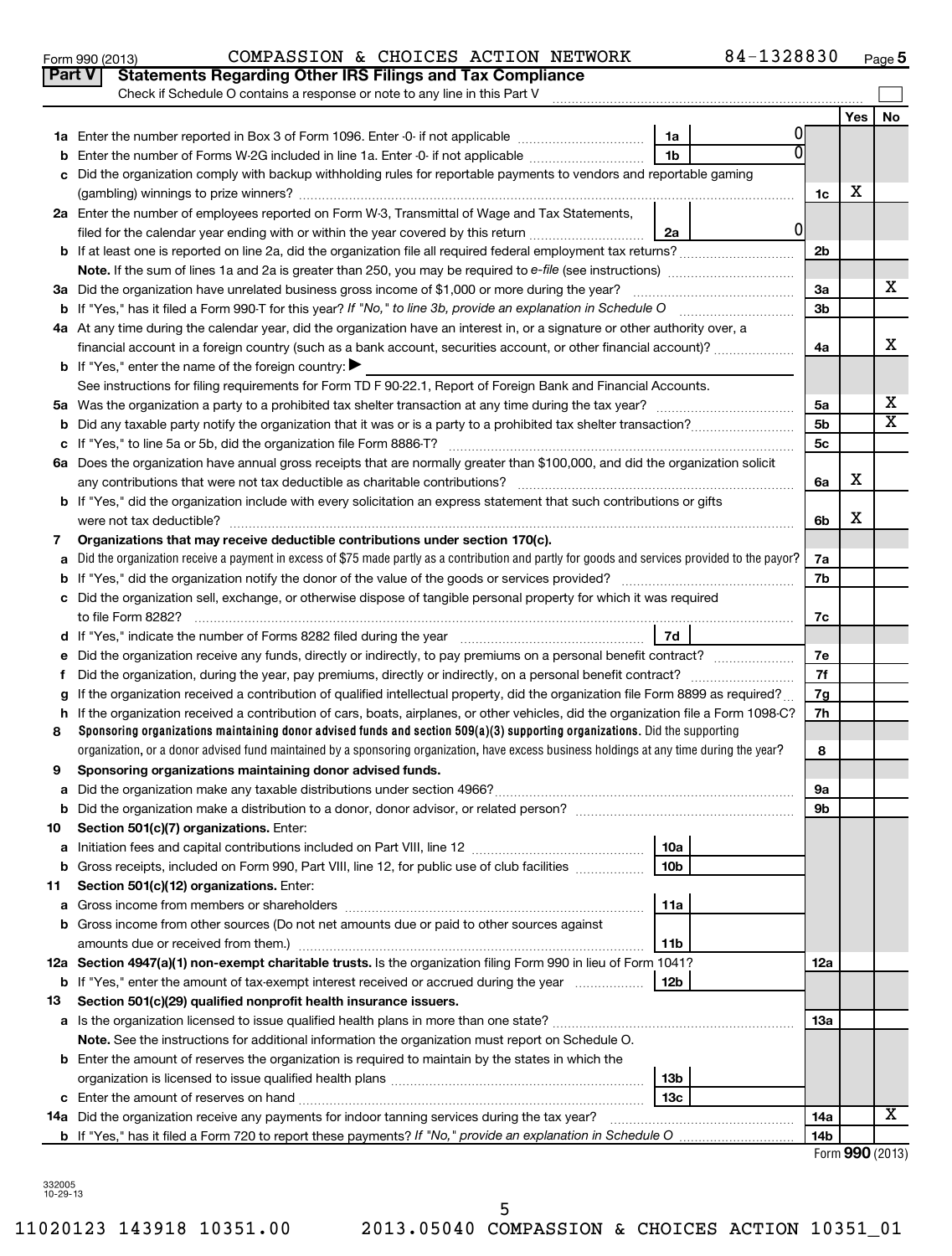#### Form 990 (2013)  $\,$  COMPASSION & CHOICES ACTION NETWORK  $\,$   $\,$  84-1328830  $\,$   $_{\rm Page}$

**6**

|                                                                                                                  | Part VI   Governance, Management, and Disclosure For each "Yes" response to lines 2 through 7b below, and for a "No" respons |
|------------------------------------------------------------------------------------------------------------------|------------------------------------------------------------------------------------------------------------------------------|
| to line 8a, 8b, or 10b below, describe the circumstances, processes, or changes in Schedule O. See instructions. |                                                                                                                              |

#### Check if Schedule O contains a response or note to any line in this Part VI **Section A. Governing Body and Management**  $\lfloor x \rfloor$

|    |                                                                                                                                   |    | Yes     | No                                  |  |  |  |  |  |  |
|----|-----------------------------------------------------------------------------------------------------------------------------------|----|---------|-------------------------------------|--|--|--|--|--|--|
| 1a | Enter the number of voting members of the governing body at the end of the tax year<br>1a                                         | 16 |         |                                     |  |  |  |  |  |  |
|    | If there are material differences in voting rights among members of the governing body, or if the governing                       |    |         |                                     |  |  |  |  |  |  |
|    | body delegated broad authority to an executive committee or similar committee, explain in Schedule O.                             |    |         |                                     |  |  |  |  |  |  |
| b  | Enter the number of voting members included in line 1a, above, who are independent<br>1b                                          | 16 |         |                                     |  |  |  |  |  |  |
| 2  | Did any officer, director, trustee, or key employee have a family relationship or a business relationship with any other          |    |         |                                     |  |  |  |  |  |  |
|    | officer, director, trustee, or key employee?                                                                                      |    | 2       | х                                   |  |  |  |  |  |  |
| 3  | Did the organization delegate control over management duties customarily performed by or under the direct supervision             |    |         |                                     |  |  |  |  |  |  |
|    | of officers, directors, or trustees, or key employees to a management company or other person?                                    |    | 3       | х                                   |  |  |  |  |  |  |
| 4  | Did the organization make any significant changes to its governing documents since the prior Form 990 was filed?                  |    | 4       | x                                   |  |  |  |  |  |  |
| 5  | Did the organization become aware during the year of a significant diversion of the organization's assets?                        |    |         |                                     |  |  |  |  |  |  |
| 6  | Did the organization have members or stockholders?                                                                                |    | 6       | X.                                  |  |  |  |  |  |  |
| 7a | Did the organization have members, stockholders, or other persons who had the power to elect or appoint one or                    |    |         |                                     |  |  |  |  |  |  |
|    | more members of the governing body?                                                                                               |    | 7a      | x                                   |  |  |  |  |  |  |
|    | <b>b</b> Are any governance decisions of the organization reserved to (or subject to approval by) members, stockholders, or       |    |         |                                     |  |  |  |  |  |  |
|    | persons other than the governing body?                                                                                            |    | 7b      | x                                   |  |  |  |  |  |  |
| 8  | Did the organization contemporaneously document the meetings held or written actions undertaken during the year by the following: |    |         |                                     |  |  |  |  |  |  |
| a  | The governing body?                                                                                                               |    | x<br>8a |                                     |  |  |  |  |  |  |
| b  | Each committee with authority to act on behalf of the governing body?                                                             |    | X<br>8b |                                     |  |  |  |  |  |  |
| 9  | Is there any officer, director, trustee, or key employee listed in Part VII, Section A, who cannot be reached at the              |    |         |                                     |  |  |  |  |  |  |
|    | organization's mailing address? If "Yes," provide the names and addresses in Schedule O                                           | 9  |         | х                                   |  |  |  |  |  |  |
|    | <b>Section B. Policies</b> (This Section B requests information about policies not required by the Internal Revenue Code.)        |    |         |                                     |  |  |  |  |  |  |
|    |                                                                                                                                   |    |         | $V_{\alpha\alpha}$   N <sub>a</sub> |  |  |  |  |  |  |

|     |                                                                                                                                                                               |                 | Yes                     | N0. |
|-----|-------------------------------------------------------------------------------------------------------------------------------------------------------------------------------|-----------------|-------------------------|-----|
|     |                                                                                                                                                                               | 10a             | X                       |     |
|     | b If "Yes," did the organization have written policies and procedures governing the activities of such chapters, affiliates,                                                  |                 |                         |     |
|     | and branches to ensure their operations are consistent with the organization's exempt purposes?                                                                               | 10 <sub>b</sub> | х                       |     |
|     | 11a Has the organization provided a complete copy of this Form 990 to all members of its governing body before filing the form?                                               | 11a             | х                       |     |
| b   | Describe in Schedule O the process, if any, used by the organization to review this Form 990.                                                                                 |                 |                         |     |
| 12a | Did the organization have a written conflict of interest policy? If "No," go to line 13                                                                                       | 12a             | х                       |     |
| b   | Were officers, directors, or trustees, and key employees required to disclose annually interests that could give rise to conflicts?                                           | 12 <sub>b</sub> | X                       |     |
| c   | Did the organization regularly and consistently monitor and enforce compliance with the policy? If "Yes," describe                                                            |                 |                         |     |
|     | in Schedule O how this was done                                                                                                                                               | 12 <sub>c</sub> | х                       |     |
| 13  | Did the organization have a written whistleblower policy?                                                                                                                     | 13              | $\overline{\textbf{x}}$ |     |
| 14  | Did the organization have a written document retention and destruction policy? [11] manufaction in the organization have a written document retention and destruction policy? | 14              | $\overline{\textbf{x}}$ |     |
| 15  | Did the process for determining compensation of the following persons include a review and approval by independent                                                            |                 |                         |     |
|     | persons, comparability data, and contemporaneous substantiation of the deliberation and decision?                                                                             |                 |                         |     |
| a   | The organization's CEO, Executive Director, or top management official                                                                                                        | 15a             | х                       |     |
| b   |                                                                                                                                                                               | 15 <sub>b</sub> | х                       |     |
|     | If "Yes" to line 15a or 15b, describe the process in Schedule O (see instructions).                                                                                           |                 |                         |     |
|     | <b>16a</b> Did the organization invest in, contribute assets to, or participate in a joint venture or similar arrangement with a                                              |                 |                         |     |
|     | taxable entity during the year?                                                                                                                                               | 16a             |                         | x   |
|     | <b>b</b> If "Yes," did the organization follow a written policy or procedure requiring the organization to evaluate its participation                                         |                 |                         |     |
|     | in joint venture arrangements under applicable federal tax law, and take steps to safeguard the organization's                                                                |                 |                         |     |
|     |                                                                                                                                                                               | 16b             |                         |     |
|     | <b>Section C. Disclosure</b>                                                                                                                                                  |                 |                         |     |
| 17  | List the states with which a copy of this Form 990 is required to be filed ▶DC, AL, AK, AR, CA, CO, CT, FL, GA, HI, IL, MN                                                    |                 |                         |     |
| 18  | Section 6104 requires an organization to make its Forms 1023 (or 1024 if applicable), 990, and 990-T (Section 501(c)(3)s only) available                                      |                 |                         |     |
|     | for public inspection. Indicate how you made these available. Check all that apply.                                                                                           |                 |                         |     |
|     | $\underline{\mathbf{X}}$ Own website<br>$\lfloor \underline{X} \rfloor$ Another's website<br>$\lfloor \underline{X} \rfloor$ Upon request<br>Other (explain in Schedule O)    |                 |                         |     |

| Describe in Schedule O whether (and if so, how), the organization made its governing documents, conflict of interest policy, and financial |
|--------------------------------------------------------------------------------------------------------------------------------------------|
| statements available to the public during the tax year.                                                                                    |

| 20 State the name, physical address, and telephone number of the person who possesses the books and records of the organization: |
|----------------------------------------------------------------------------------------------------------------------------------|
| MARCIA CAMPBELL $-303-639-1202$                                                                                                  |

|                 | 4155 E JEWELL AVE., STE. 200, DENVER, CO 80222 |  |  |  |                                        |  |
|-----------------|------------------------------------------------|--|--|--|----------------------------------------|--|
| 332006 10-29-13 |                                                |  |  |  | SEE SCHEDULE O FOR FULL LIST OF STATES |  |

6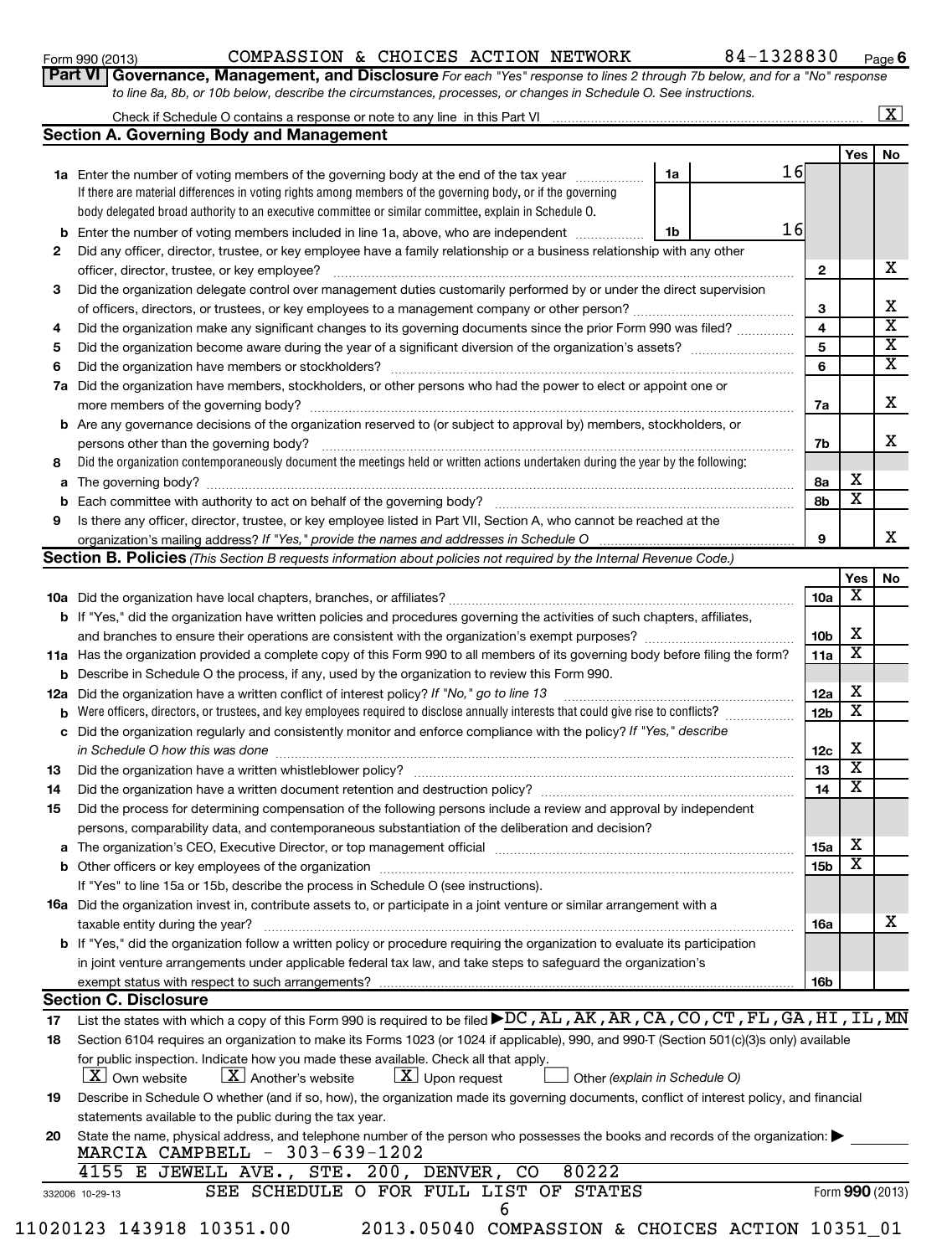## **Part VII Compensation of Officers, Directors, Trustees, Key Employees, Highest Compensated Employees, and Independent Contractors**

**Section A. Officers, Directors, Trustees, Key Employees, and Highest Compensated Employees** Check if Schedule O contains a response or note to any line in this Part VII  $\sim$ 

**1a**  Complete this table for all persons required to be listed. Report compensation for the calendar year ending with or within the organization's tax year.

**•** List all of the organization's current officers, directors, trustees (whether individuals or organizations), regardless of amount of compensation.

Enter -0- in columns  $(D)$ ,  $(E)$ , and  $(F)$  if no compensation was paid.

**•** List all of the organization's **current** key employees, if any. See instructions for definition of "key employee."

**•** List the organization's five *current* highest compensated employees (other than an officer, director, trustee, or key employee) who received reportable compensation (Box 5 of Form W-2 and/or Box 7 of Form 1099-MISC) of more than \$100,000 from the organization and any related organizations.

 $\bullet$  List all of the organization's former officers, key employees, and highest compensated employees who received more than \$100,000 of reportable compensation from the organization and any related organizations.

**•** List all of the organization's former directors or trustees that received, in the capacity as a former director or trustee of the organization, more than \$10,000 of reportable compensation from the organization and any related organizations.

List persons in the following order: individual trustees or directors; institutional trustees; officers; key employees; highest compensated employees; and former such persons.

Check this box if neither the organization nor any related organization compensated any current officer, director, or trustee.  $\left\vert \cdot\right\vert$ 

| (A)                        | (B)               |                     |                                                                  | (C)         |              |                                   |              | (D)             | (E)                           | (F)                   |
|----------------------------|-------------------|---------------------|------------------------------------------------------------------|-------------|--------------|-----------------------------------|--------------|-----------------|-------------------------------|-----------------------|
| Name and Title             | Average           |                     | (do not check more than one                                      | Position    |              |                                   |              | Reportable      | Reportable                    | Estimated             |
|                            | hours per         |                     | box, unless person is both an<br>officer and a director/trustee) |             |              |                                   | compensation | compensation    | amount of                     |                       |
|                            | week<br>(list any |                     |                                                                  |             |              |                                   |              | from<br>the     | from related<br>organizations | other<br>compensation |
|                            | hours for         | trustee or director |                                                                  |             |              |                                   |              | organization    | (W-2/1099-MISC)               | from the              |
|                            | related           |                     |                                                                  |             |              |                                   |              | (W-2/1099-MISC) |                               | organization          |
|                            | organizations     |                     |                                                                  |             |              |                                   |              |                 |                               | and related           |
|                            | below             | Individual t        | Institutional trustee                                            |             | Key employee | Highest compensated<br>  employee | Former       |                 |                               | organizations         |
|                            | line)             |                     |                                                                  | Officer     |              |                                   |              |                 |                               |                       |
| IRENE WURTZEL<br>(1)       | 2.00              |                     |                                                                  |             |              |                                   |              |                 |                               |                       |
| <b>BOARD CHAIR</b>         |                   | $\mathbf X$         |                                                                  | X           |              |                                   |              | 0               | $\mathbf 0$ .                 | 0.                    |
| (2)<br>CLAIRE JACOBUS      | 2.00              |                     |                                                                  |             |              |                                   |              |                 |                               |                       |
| VICE-CHAIR                 |                   | $\mathbf X$         |                                                                  | $\mathbf X$ |              |                                   |              | $\mathbf 0$     | $\mathbf 0$ .                 | $\mathbf 0$ .         |
| <b>JAREN DUCKER</b><br>(3) | 11.00             |                     |                                                                  |             |              |                                   |              |                 |                               |                       |
| <b>TREASURER</b>           |                   | X                   |                                                                  | X           |              |                                   |              | 0               | $\mathbf 0$ .                 | $\mathbf 0$ .         |
| (4)<br><b>KAREN PYE</b>    | 4.00              |                     |                                                                  |             |              |                                   |              |                 |                               |                       |
| <b>SECRETARY</b>           |                   | X                   |                                                                  | $\mathbf X$ |              |                                   |              | 0               | 0                             | $\mathbf 0$ .         |
| (5)<br>DEBBIE GIBBS        | 2.00              |                     |                                                                  |             |              |                                   |              |                 |                               |                       |
| <b>BOARD MEMBER</b>        |                   | $\mathbf X$         |                                                                  |             |              |                                   |              | $\mathbf 0$     | 0                             | $\mathbf 0$ .         |
| SUE PORTER<br>(6)          | 5.00              |                     |                                                                  |             |              |                                   |              |                 |                               |                       |
| <b>BOARD MEMBER</b>        |                   | X                   |                                                                  |             |              |                                   |              | $\mathbf 0$     | 0                             | $\mathbf 0$ .         |
| ROBERT BRODY<br>(7)        | 2.00              |                     |                                                                  |             |              |                                   |              |                 |                               |                       |
| <b>BOARD MEMBER</b>        |                   | $\mathbf X$         |                                                                  |             |              |                                   |              | $\mathbf 0$     | $\mathbf 0$                   | $\mathbf 0$ .         |
| ROBERT SCHWARTZ<br>(8)     | 6.00              |                     |                                                                  |             |              |                                   |              |                 |                               |                       |
| <b>BOARD MEMBER</b>        |                   | X                   |                                                                  |             |              |                                   |              | 0               | 0                             | $\mathbf 0$ .         |
| (9)<br>CHARLIE HAMLIN      | 11.00             |                     |                                                                  |             |              |                                   |              |                 |                               |                       |
| <b>BOARD MEMBER</b>        |                   | $\mathbf X$         |                                                                  |             |              |                                   |              | $\mathbf 0$     | $\mathbf 0$                   | $\mathbf 0$ .         |
| (10) NANCY HOYT            | 6.00              |                     |                                                                  |             |              |                                   |              |                 |                               |                       |
| <b>BOARD MEMBER</b>        |                   | X                   |                                                                  |             |              |                                   |              | $\pmb{0}$       | $\mathbf 0$ .                 | $\mathbf 0$ .         |
| (11) BETSY VAN DORN        | 2.00              |                     |                                                                  |             |              |                                   |              |                 |                               |                       |
| <b>BOARD MEMBER</b>        |                   | X                   |                                                                  |             |              |                                   |              | $\mathbf 0$     | $\mathbf 0$ .                 | $\mathbf 0$ .         |
| (12) TOM WHITE             | 2.00              |                     |                                                                  |             |              |                                   |              |                 |                               |                       |
| <b>BOARD MEMBER</b>        |                   | X                   |                                                                  |             |              |                                   |              | $\pmb{0}$       | $\mathbf 0$ .                 | 0.                    |
| (13) BARBARA COOMBS LEE    | 40.00             |                     |                                                                  |             |              |                                   |              |                 |                               |                       |
| EX-OFFICIO MEMBER          |                   | X                   |                                                                  | X           |              |                                   |              | $\mathbf 0$ .   | 176, 297.                     | 18,029.               |
| (14) FREDERICK MACINTYRE   | 40.00             |                     |                                                                  |             |              |                                   |              |                 |                               |                       |
| EX-OFFICIO MEMBER          |                   | $\mathbf X$         |                                                                  | X           |              |                                   |              | $\mathbf 0$ .   | 166,691.                      | 11,377.               |
| (15) MARCIA CAMPBELL       | 40.00             |                     |                                                                  |             |              |                                   |              |                 |                               |                       |
| EX-OFFICIO MEMBER          |                   | X                   |                                                                  | X           |              |                                   |              | 0               | 153, 799.                     | 17,041.               |
| (16) MATTHEW NELSON        | 1.00              |                     |                                                                  |             |              |                                   |              |                 |                               |                       |
| <b>BOARD MEMBER</b>        |                   | $\mathbf X$         |                                                                  |             |              |                                   |              | $\mathbf 0$     | $\mathbf 0$ .                 | 0.                    |
| (17) GWEN FITZGERALD       | 40.00             |                     |                                                                  |             |              |                                   |              |                 |                               |                       |
| DIRECTOR OF COMMUNICATIONS |                   |                     |                                                                  |             |              | X                                 |              | $\mathbf 0$ .   | 124, 458.                     | 2,637.                |
| 332007 10-29-13            |                   |                     |                                                                  |             |              |                                   |              |                 |                               | Form 990 (2013)       |

7

332007 10-29-13

11020123 143918 10351.00 2013.05040 COMPASSION & CHOICES ACTION 10351\_01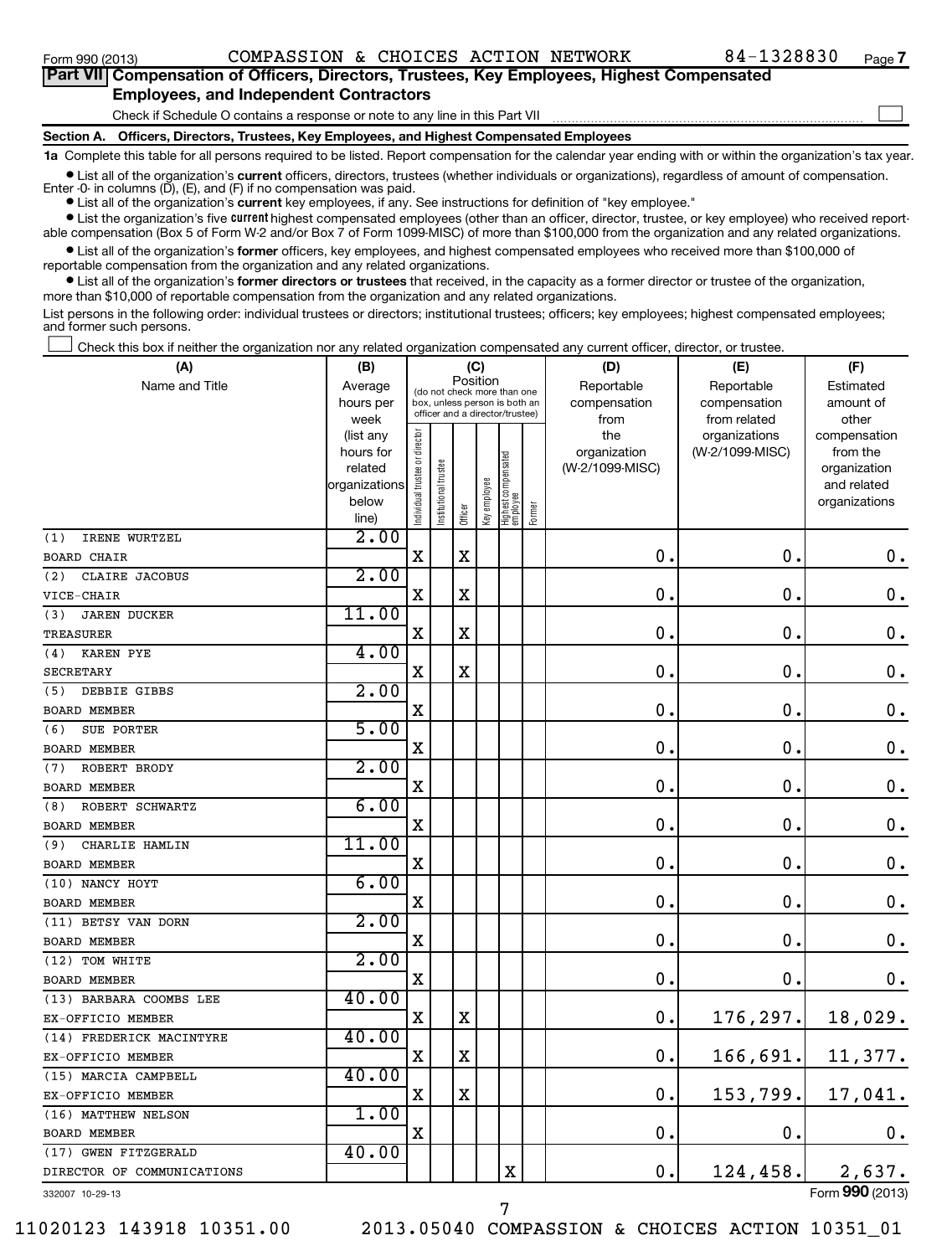| Form 990 (2013)         | COMPASSION & CHOICES ACTION NETWORK                                                                                                                                                                                                                    |                                |                       |             |                 |                                 |                                                                                                 |                                        |                                           | 84-1328830                                        |    |                                                                          |                                        | Page 8 |
|-------------------------|--------------------------------------------------------------------------------------------------------------------------------------------------------------------------------------------------------------------------------------------------------|--------------------------------|-----------------------|-------------|-----------------|---------------------------------|-------------------------------------------------------------------------------------------------|----------------------------------------|-------------------------------------------|---------------------------------------------------|----|--------------------------------------------------------------------------|----------------------------------------|--------|
| <b>Part VII</b>         | Section A. Officers, Directors, Trustees, Key Employees, and Highest Compensated Employees (continued)                                                                                                                                                 |                                |                       |             |                 |                                 |                                                                                                 |                                        |                                           |                                                   |    |                                                                          |                                        |        |
|                         | (B)<br>(A)<br>Average<br>Name and title<br>hours per<br>week                                                                                                                                                                                           |                                |                       |             | (C)<br>Position |                                 | (do not check more than one<br>box, unless person is both an<br>officer and a director/trustee) |                                        | (D)<br>Reportable<br>compensation<br>from | (E)<br>Reportable<br>compensation<br>from related |    |                                                                          | (F)<br>Estimated<br>amount of<br>other |        |
|                         | (list any<br>hours for<br>related<br>organizations<br>below<br>line)                                                                                                                                                                                   | Individual trustee or director | Institutional trustee | Officer     | Key employee    | Highest compensated<br>employee | Former                                                                                          | the<br>organization<br>(W-2/1099-MISC) | organizations<br>(W-2/1099-MISC)          |                                                   |    | compensation<br>from the<br>organization<br>and related<br>organizations |                                        |        |
| (18) TRISH BERNSTEIN    |                                                                                                                                                                                                                                                        | 40.00                          |                       |             |                 |                                 |                                                                                                 |                                        |                                           |                                                   |    |                                                                          |                                        |        |
| CHIEF OPERATING OFFICER |                                                                                                                                                                                                                                                        |                                |                       |             |                 |                                 | X                                                                                               |                                        | 0.                                        | 136,645.                                          |    |                                                                          | 6,965.                                 |        |
|                         |                                                                                                                                                                                                                                                        |                                |                       |             |                 |                                 |                                                                                                 |                                        |                                           |                                                   |    |                                                                          |                                        |        |
|                         |                                                                                                                                                                                                                                                        |                                |                       |             |                 |                                 |                                                                                                 |                                        |                                           |                                                   |    |                                                                          |                                        |        |
|                         |                                                                                                                                                                                                                                                        |                                |                       |             |                 |                                 |                                                                                                 |                                        |                                           |                                                   |    |                                                                          |                                        |        |
|                         |                                                                                                                                                                                                                                                        |                                |                       |             |                 |                                 |                                                                                                 |                                        |                                           |                                                   |    |                                                                          |                                        |        |
|                         |                                                                                                                                                                                                                                                        |                                |                       |             |                 |                                 |                                                                                                 |                                        |                                           |                                                   |    |                                                                          |                                        |        |
| 1b Sub-total            |                                                                                                                                                                                                                                                        |                                |                       |             |                 |                                 |                                                                                                 |                                        | $\overline{0}$ .                          | 757,890.                                          |    |                                                                          | 56,049.                                |        |
|                         | Total number of individuals (including but not limited to those listed above) who received more than \$100,000 of reportable                                                                                                                           |                                |                       |             |                 |                                 |                                                                                                 |                                        | $\overline{0}$ .<br>$\overline{0}$ .      | 757,890.                                          | 0. |                                                                          | 56,049.                                | Ο.     |
| 2                       | compensation from the organization $\blacktriangleright$                                                                                                                                                                                               |                                |                       |             |                 |                                 |                                                                                                 |                                        |                                           |                                                   |    |                                                                          |                                        |        |
|                         |                                                                                                                                                                                                                                                        |                                |                       |             |                 |                                 |                                                                                                 |                                        |                                           |                                                   |    |                                                                          | Yes                                    | No     |
| З                       | Did the organization list any former officer, director, or trustee, key employee, or highest compensated employee on<br>line 1a? If "Yes," complete Schedule J for such individual                                                                     |                                |                       |             |                 |                                 |                                                                                                 |                                        |                                           |                                                   |    | 3                                                                        |                                        | x      |
| 4                       | For any individual listed on line 1a, is the sum of reportable compensation and other compensation from the organization<br>and related organizations greater than \$150,000? If "Yes," complete Schedule J for such individual                        |                                |                       |             |                 |                                 |                                                                                                 |                                        |                                           |                                                   |    | 4                                                                        | х                                      |        |
| 5                       | Did any person listed on line 1a receive or accrue compensation from any unrelated organization or individual for services<br>rendered to the organization? If "Yes," complete Schedule J for such person                                              |                                |                       |             |                 |                                 |                                                                                                 |                                        |                                           |                                                   |    | 5                                                                        |                                        | X.     |
|                         | <b>Section B. Independent Contractors</b>                                                                                                                                                                                                              |                                |                       |             |                 |                                 |                                                                                                 |                                        |                                           |                                                   |    |                                                                          |                                        |        |
| 1                       | Complete this table for your five highest compensated independent contractors that received more than \$100,000 of compensation from<br>the organization. Report compensation for the calendar year ending with or within the organization's tax year. |                                |                       |             |                 |                                 |                                                                                                 |                                        |                                           |                                                   |    |                                                                          |                                        |        |
|                         | (A)<br>Name and business address                                                                                                                                                                                                                       |                                |                       | <b>NONE</b> |                 |                                 |                                                                                                 |                                        | (B)<br>Description of services            |                                                   |    | (C)<br>Compensation                                                      |                                        |        |
|                         |                                                                                                                                                                                                                                                        |                                |                       |             |                 |                                 |                                                                                                 |                                        |                                           |                                                   |    |                                                                          |                                        |        |
|                         |                                                                                                                                                                                                                                                        |                                |                       |             |                 |                                 |                                                                                                 |                                        |                                           |                                                   |    |                                                                          |                                        |        |
|                         |                                                                                                                                                                                                                                                        |                                |                       |             |                 |                                 |                                                                                                 |                                        |                                           |                                                   |    |                                                                          |                                        |        |
|                         |                                                                                                                                                                                                                                                        |                                |                       |             |                 |                                 |                                                                                                 |                                        |                                           |                                                   |    |                                                                          |                                        |        |
| 2                       | Total number of independent contractors (including but not limited to those listed above) who received more than<br>\$100,000 of compensation from the organization                                                                                    |                                |                       |             |                 |                                 | 0                                                                                               |                                        |                                           |                                                   |    |                                                                          |                                        |        |
| 332009                  |                                                                                                                                                                                                                                                        |                                |                       |             |                 |                                 |                                                                                                 |                                        |                                           |                                                   |    | Form 990 (2013)                                                          |                                        |        |

332008 10-29-13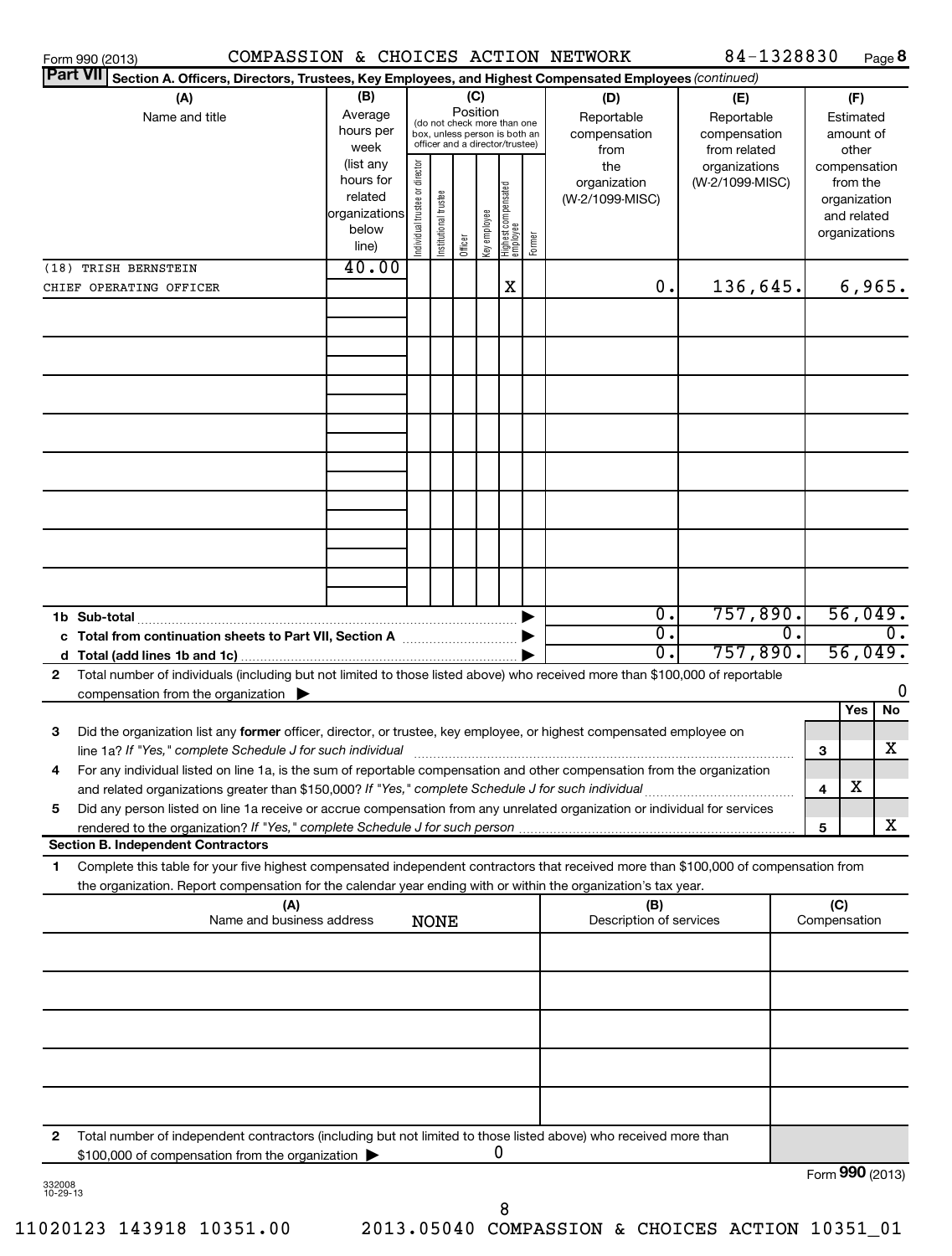| Form 990 (2013)  |                             | COMPASS |
|------------------|-----------------------------|---------|
| <b>Part VIII</b> | <b>Statement of Revenue</b> |         |

### Form 990 (2013)  $\sim$  COMPASSION & CHOICES ACTION NETWORK  $84-1328830$  Page

 $84 - 1328830$  Page 9

|                                                           |      | Check if Schedule O contains a response or note to any line in this Part VIII                  |                |                      |               |                                                 |                                         |                                                                    |
|-----------------------------------------------------------|------|------------------------------------------------------------------------------------------------|----------------|----------------------|---------------|-------------------------------------------------|-----------------------------------------|--------------------------------------------------------------------|
|                                                           |      |                                                                                                |                |                      | Total revenue | (B)<br>Related or<br>exempt function<br>revenue | (C)<br>Unrelated<br>business<br>revenue | (D)<br>Revenue excluded<br>from tax under<br>sections<br>512 - 514 |
|                                                           |      | 1 a Federated campaigns                                                                        | 1a             |                      |               |                                                 |                                         |                                                                    |
| Contributions, Gifts, Grants<br>and Other Similar Amounts |      | <b>b</b> Membership dues                                                                       | 1 <sub>b</sub> |                      |               |                                                 |                                         |                                                                    |
|                                                           |      | c Fundraising events                                                                           | 1 <sub>c</sub> | 70,058.              |               |                                                 |                                         |                                                                    |
|                                                           |      | d Related organizations                                                                        | 1 <sub>d</sub> |                      |               |                                                 |                                         |                                                                    |
|                                                           |      | e Government grants (contributions)                                                            | 1e             |                      |               |                                                 |                                         |                                                                    |
|                                                           |      | f All other contributions, gifts, grants, and                                                  |                |                      |               |                                                 |                                         |                                                                    |
|                                                           |      | similar amounts not included above                                                             | 1f             | 9,390.               |               |                                                 |                                         |                                                                    |
|                                                           |      | g Noncash contributions included in lines 1a-1f: \$                                            |                |                      |               |                                                 |                                         |                                                                    |
|                                                           |      |                                                                                                |                |                      | 79,448.       |                                                 |                                         |                                                                    |
|                                                           |      |                                                                                                |                | <b>Business Code</b> |               |                                                 |                                         |                                                                    |
|                                                           |      | 2 a MEMBERSHIP RENEWALS                                                                        |                | 900099               | 146,702.      | 146,702.                                        |                                         |                                                                    |
|                                                           | b    | <u> 1980 - Johann Barn, mars eta bainar eta idazlea (</u>                                      |                |                      |               |                                                 |                                         |                                                                    |
|                                                           | с    |                                                                                                |                |                      |               |                                                 |                                         |                                                                    |
|                                                           | d    |                                                                                                |                |                      |               |                                                 |                                         |                                                                    |
| Program Service<br>Revenue                                | е    |                                                                                                |                |                      |               |                                                 |                                         |                                                                    |
|                                                           |      | f All other program service revenue                                                            |                |                      | 146,702.      |                                                 |                                         |                                                                    |
|                                                           | 3    | Investment income (including dividends, interest, and                                          |                |                      |               |                                                 |                                         |                                                                    |
|                                                           |      |                                                                                                |                |                      | 28,276.       |                                                 |                                         | 28,276.                                                            |
|                                                           | 4    | Income from investment of tax-exempt bond proceeds                                             |                |                      |               |                                                 |                                         |                                                                    |
|                                                           | 5    |                                                                                                |                |                      |               |                                                 |                                         |                                                                    |
|                                                           |      |                                                                                                | (i) Real       | (ii) Personal        |               |                                                 |                                         |                                                                    |
|                                                           |      | 6 a Gross rents                                                                                |                |                      |               |                                                 |                                         |                                                                    |
|                                                           |      | <b>b</b> Less: rental expenses                                                                 |                |                      |               |                                                 |                                         |                                                                    |
|                                                           |      | <b>c</b> Rental income or (loss)                                                               |                |                      |               |                                                 |                                         |                                                                    |
|                                                           |      |                                                                                                |                |                      |               |                                                 |                                         |                                                                    |
|                                                           |      | <b>7 a</b> Gross amount from sales of                                                          | (i) Securities | (ii) Other           |               |                                                 |                                         |                                                                    |
|                                                           |      | assets other than inventory                                                                    | 1, 112, 542.   |                      |               |                                                 |                                         |                                                                    |
|                                                           |      | <b>b</b> Less: cost or other basis                                                             |                |                      |               |                                                 |                                         |                                                                    |
|                                                           |      | and sales expenses                                                                             | 1,043,578.     |                      |               |                                                 |                                         |                                                                    |
|                                                           |      |                                                                                                | 68,964.        |                      |               |                                                 |                                         |                                                                    |
|                                                           |      |                                                                                                |                |                      | 68,964.       |                                                 |                                         | 68,964.                                                            |
| ٩                                                         |      | 8 a Gross income from fundraising events (not                                                  |                |                      |               |                                                 |                                         |                                                                    |
| Other Reven                                               |      | including \$<br>$70,058$ . of                                                                  |                |                      |               |                                                 |                                         |                                                                    |
|                                                           |      | contributions reported on line 1c). See                                                        |                |                      |               |                                                 |                                         |                                                                    |
|                                                           |      |                                                                                                |                | 3,000.<br>3,000.     |               |                                                 |                                         |                                                                    |
|                                                           |      |                                                                                                | b              | ▶                    | 0.            |                                                 |                                         |                                                                    |
|                                                           |      | c Net income or (loss) from fundraising events<br>9 a Gross income from gaming activities. See |                | .                    |               |                                                 |                                         |                                                                    |
|                                                           |      |                                                                                                |                |                      |               |                                                 |                                         |                                                                    |
|                                                           |      |                                                                                                |                |                      |               |                                                 |                                         |                                                                    |
|                                                           |      | c Net income or (loss) from gaming activities                                                  |                | ▶                    |               |                                                 |                                         |                                                                    |
|                                                           |      | <b>10 a</b> Gross sales of inventory, less returns                                             |                |                      |               |                                                 |                                         |                                                                    |
|                                                           |      |                                                                                                |                |                      |               |                                                 |                                         |                                                                    |
|                                                           |      |                                                                                                |                |                      |               |                                                 |                                         |                                                                    |
|                                                           |      | c Net income or (loss) from sales of inventory                                                 |                |                      |               |                                                 |                                         |                                                                    |
|                                                           |      | Miscellaneous Revenue                                                                          |                | <b>Business Code</b> |               |                                                 |                                         |                                                                    |
|                                                           | 11 a | the control of the control of the control of the control of                                    |                |                      |               |                                                 |                                         |                                                                    |
|                                                           | b    |                                                                                                |                |                      |               |                                                 |                                         |                                                                    |
|                                                           | c    |                                                                                                |                |                      |               |                                                 |                                         |                                                                    |
|                                                           |      |                                                                                                |                |                      |               |                                                 |                                         |                                                                    |
|                                                           |      |                                                                                                |                |                      |               |                                                 |                                         |                                                                    |
| 332009<br>10-29-13                                        | 12   |                                                                                                |                |                      | 323,390.      | 146,702.                                        | 0.                                      | 97,240.<br>Form 990 (2013)                                         |
|                                                           |      |                                                                                                |                |                      |               |                                                 |                                         |                                                                    |

11020123 143918 10351.00 2013.05040 COMPASSION & CHOICES ACTION 10351\_01

9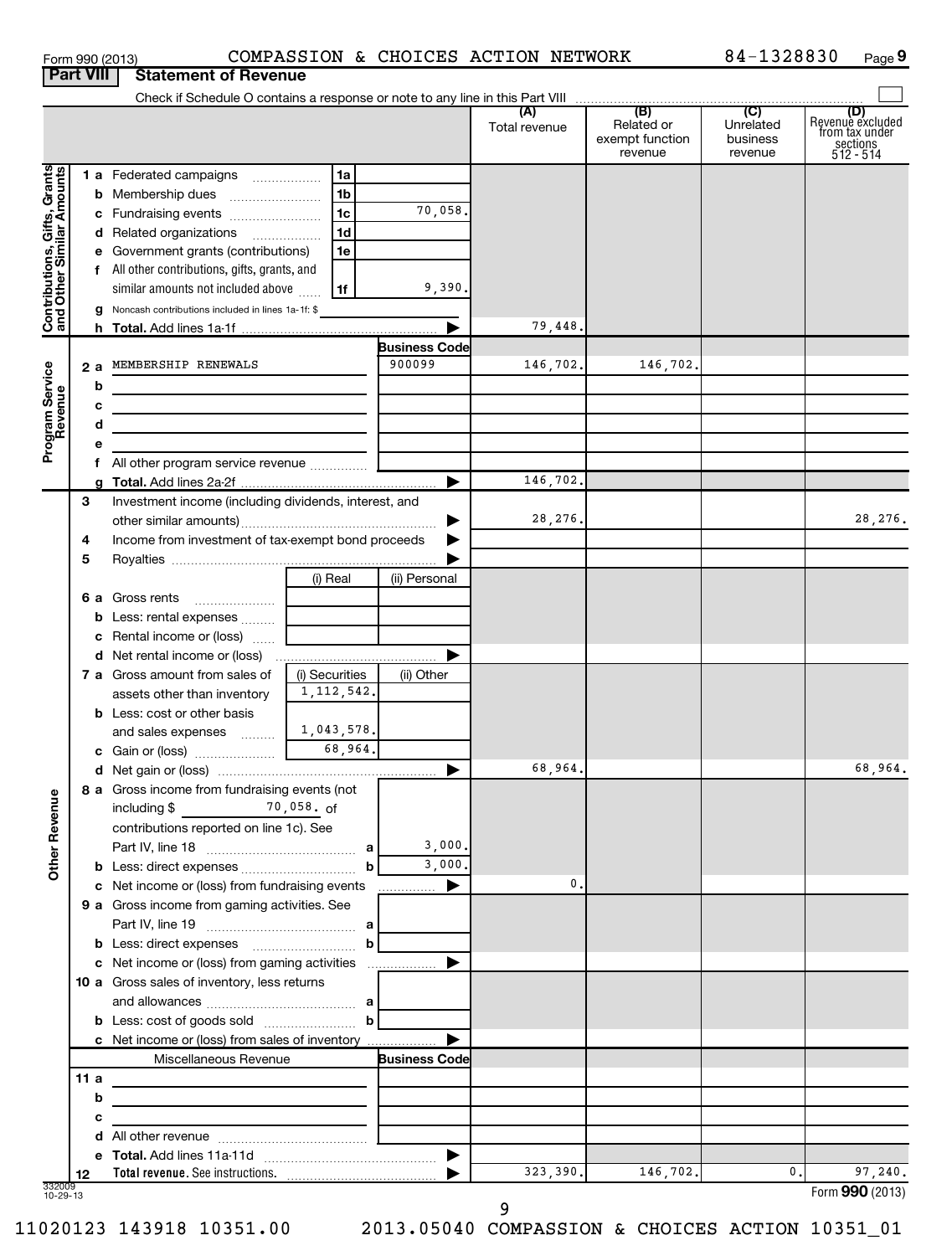### Form 990 (2013) Page COMPASSION & CHOICES ACTION NETWORK 84-1328830

84-1328830 Page 10

|              | Section 501(c)(3) and 501(c)(4) organizations must complete all columns. All other organizations must complete column (A).                                  |                      |                             |                                    |                         |
|--------------|-------------------------------------------------------------------------------------------------------------------------------------------------------------|----------------------|-----------------------------|------------------------------------|-------------------------|
|              |                                                                                                                                                             | (A)                  | (B)                         | (C)                                | (D)                     |
|              | Do not include amounts reported on lines 6b,<br>7b, 8b, 9b, and 10b of Part VIII.                                                                           | Total expenses       | Program service<br>expenses | Management and<br>general expenses | Fundraising<br>expenses |
| 1.           | Grants and other assistance to governments and                                                                                                              |                      |                             |                                    |                         |
|              | organizations in the United States. See Part IV, line 21                                                                                                    |                      |                             |                                    |                         |
| $\mathbf{2}$ | Grants and other assistance to individuals in                                                                                                               |                      |                             |                                    |                         |
|              | the United States. See Part IV, line 22                                                                                                                     |                      |                             |                                    |                         |
| 3            | Grants and other assistance to governments,                                                                                                                 |                      |                             |                                    |                         |
|              | organizations, and individuals outside the                                                                                                                  |                      |                             |                                    |                         |
|              | United States. See Part IV, lines 15 and 16                                                                                                                 |                      |                             |                                    |                         |
| 4            | Benefits paid to or for members                                                                                                                             |                      |                             |                                    |                         |
| 5            | Compensation of current officers, directors,                                                                                                                |                      |                             |                                    |                         |
|              | trustees, and key employees                                                                                                                                 |                      |                             |                                    |                         |
| 6            | Compensation not included above, to disqualified                                                                                                            |                      |                             |                                    |                         |
|              | persons (as defined under section 4958(f)(1)) and                                                                                                           |                      |                             |                                    |                         |
|              | persons described in section 4958(c)(3)(B)                                                                                                                  |                      |                             |                                    |                         |
| 7            |                                                                                                                                                             |                      |                             |                                    |                         |
| 8            | Pension plan accruals and contributions (include                                                                                                            |                      |                             |                                    |                         |
|              | section 401(k) and 403(b) employer contributions)                                                                                                           |                      |                             |                                    |                         |
| 9            |                                                                                                                                                             |                      |                             |                                    |                         |
| 10           |                                                                                                                                                             |                      |                             |                                    |                         |
| 11           | Fees for services (non-employees):                                                                                                                          |                      |                             |                                    |                         |
| a            |                                                                                                                                                             |                      |                             |                                    |                         |
| b            |                                                                                                                                                             |                      |                             |                                    |                         |
| с            |                                                                                                                                                             |                      |                             |                                    |                         |
| d            |                                                                                                                                                             |                      |                             |                                    |                         |
| е            | Professional fundraising services. See Part IV, line 17                                                                                                     |                      |                             |                                    |                         |
| f            | Investment management fees                                                                                                                                  |                      |                             |                                    |                         |
| g            | Other. (If line 11g amount exceeds 10% of line 25,                                                                                                          |                      | 194.                        | 5,907.                             |                         |
|              | column (A) amount, list line 11g expenses on Sch O.)                                                                                                        | 6,101.<br>54,905.    | 54, 517.                    | 388.                               |                         |
| 12           |                                                                                                                                                             |                      |                             |                                    |                         |
| 13           |                                                                                                                                                             | $\overline{2,441}$ . | 320.                        | 2,121.                             |                         |
| 14           |                                                                                                                                                             |                      |                             |                                    |                         |
| 15           |                                                                                                                                                             | 272.                 | 272.                        |                                    |                         |
| 16           |                                                                                                                                                             | 629.                 | $\overline{82}$ .           | 547.                               |                         |
| 17           |                                                                                                                                                             |                      |                             |                                    |                         |
| 18           | Payments of travel or entertainment expenses                                                                                                                |                      |                             |                                    |                         |
|              | for any federal, state, or local public officials                                                                                                           |                      |                             |                                    |                         |
| 19<br>20     | Conferences, conventions, and meetings<br>Interest                                                                                                          | 100.                 | 10.                         | 90.                                |                         |
| 21           |                                                                                                                                                             |                      |                             |                                    |                         |
| 22           | Depreciation, depletion, and amortization                                                                                                                   | 956.                 | 125.                        | 831.                               |                         |
| 23           | Insurance                                                                                                                                                   | 1,023.               | 134.                        | 889.                               |                         |
| 24           | Other expenses. Itemize expenses not covered                                                                                                                |                      |                             |                                    |                         |
|              | above. (List miscellaneous expenses in line 24e. If line<br>24e amount exceeds 10% of line 25, column (A)<br>amount, list line 24e expenses on Schedule O.) |                      |                             |                                    |                         |
| a            | <b>OUTSIDE SERVICES</b>                                                                                                                                     | 22,094.              | 20, 202.                    | 1,892.                             |                         |
| b            | <b>MEMBERSHIP</b>                                                                                                                                           | 10,557.              | 7,452.                      | 105.                               | 3,000.                  |
| с            | <b>REGISTRATION FEES</b>                                                                                                                                    | 10,501.              | 10,501.                     |                                    |                         |
| d            | OPERATIONAL EXPENSES                                                                                                                                        | 5,204.               | 1,415.                      | 3,789.                             |                         |
| е            | All other expenses                                                                                                                                          | 3,810.               | 3,538.                      | 272.                               |                         |
| 25           | Total functional expenses. Add lines 1 through 24e                                                                                                          | 118,593.             | 98,762.                     | 16,831.                            | 3,000.                  |
| 26           | <b>Joint costs.</b> Complete this line only if the organization                                                                                             |                      |                             |                                    |                         |
|              | reported in column (B) joint costs from a combined                                                                                                          |                      |                             |                                    |                         |
|              | educational campaign and fundraising solicitation.                                                                                                          |                      |                             |                                    |                         |
|              | Check here $\blacktriangleright$<br>if following SOP 98-2 (ASC 958-720)                                                                                     |                      |                             |                                    |                         |
|              |                                                                                                                                                             |                      |                             |                                    |                         |

332010 10-29-13

Form **990** (2013)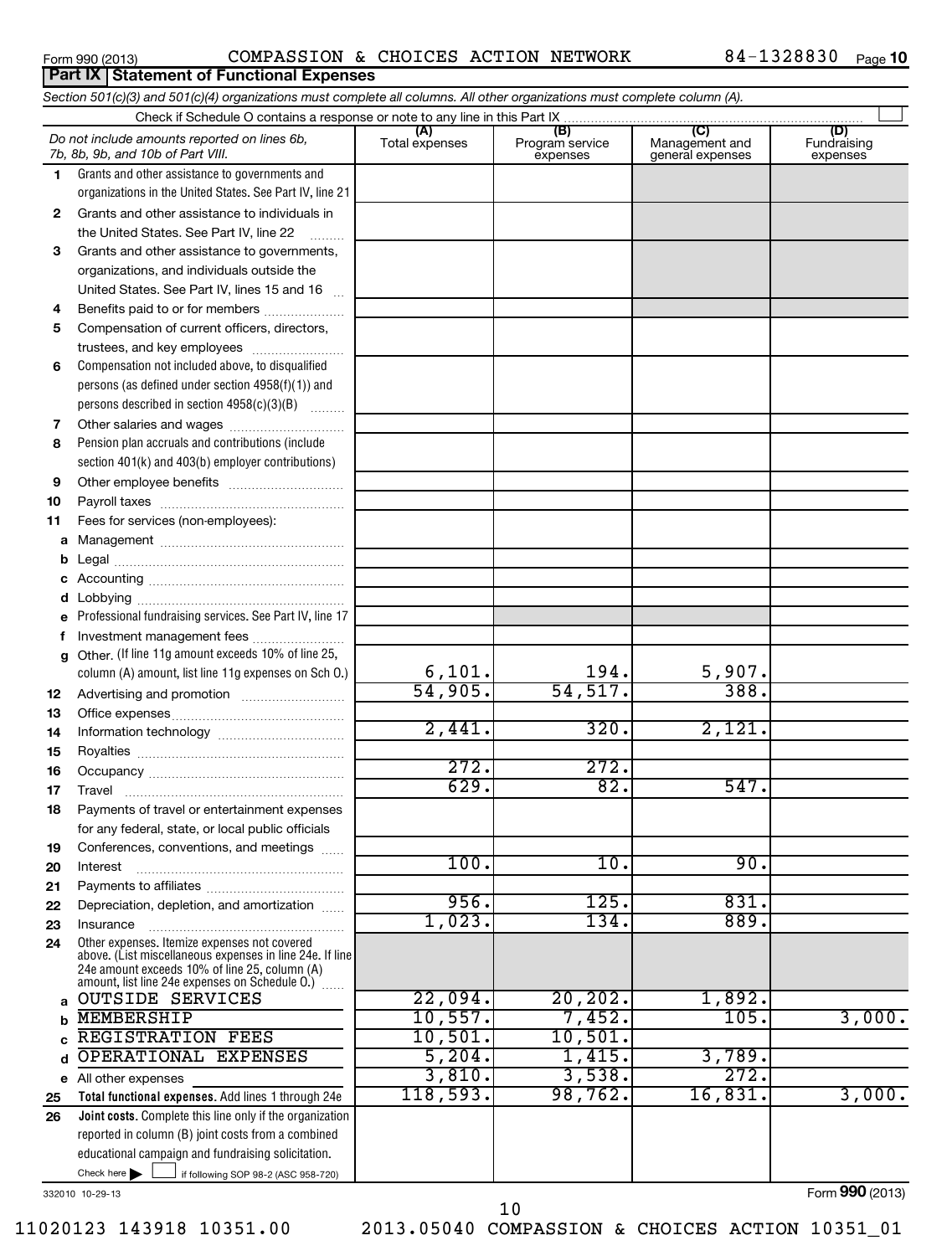11020123 143918 10351.00 2013.05040 COMPASSION & CHOICES ACTION 10351\_01 11

# **Part X Balance Sheet**

| 1<br>2<br>3<br>4<br>5             |                                                                                                                         | (A)<br>Beginning of year<br>179, 214. | $\mathbf{1}$    | (B)<br>End of year<br>244,081. |
|-----------------------------------|-------------------------------------------------------------------------------------------------------------------------|---------------------------------------|-----------------|--------------------------------|
|                                   |                                                                                                                         |                                       |                 |                                |
|                                   |                                                                                                                         |                                       |                 |                                |
|                                   |                                                                                                                         |                                       | $\mathbf{2}$    | 8,549.                         |
|                                   |                                                                                                                         |                                       | 3               |                                |
|                                   |                                                                                                                         |                                       | 4               |                                |
|                                   | Loans and other receivables from current and former officers, directors,                                                |                                       |                 |                                |
|                                   | trustees, key employees, and highest compensated employees. Complete                                                    |                                       |                 |                                |
|                                   | Part II of Schedule L                                                                                                   |                                       | 5               |                                |
| 6                                 | Loans and other receivables from other disqualified persons (as defined under                                           |                                       |                 |                                |
|                                   | section 4958(f)(1)), persons described in section 4958(c)(3)(B), and contributing                                       |                                       |                 |                                |
|                                   | employers and sponsoring organizations of section 501(c)(9) voluntary                                                   |                                       |                 |                                |
|                                   | employees' beneficiary organizations (see instr). Complete Part II of Sch L                                             |                                       | 6               |                                |
| Assets<br>7                       |                                                                                                                         |                                       | $\overline{7}$  |                                |
| 8                                 |                                                                                                                         |                                       | 8               |                                |
| 9                                 | Prepaid expenses and deferred charges                                                                                   |                                       | 9               |                                |
|                                   | 10a Land, buildings, and equipment: cost or other                                                                       |                                       |                 |                                |
|                                   | basis. Complete Part VI of Schedule D  10a                                                                              |                                       |                 |                                |
|                                   | 10b                                                                                                                     |                                       | 10 <sub>c</sub> |                                |
| 11                                |                                                                                                                         | 1,033,836.                            | 11              | 1, 156, 233.                   |
| 12                                |                                                                                                                         |                                       | 12              |                                |
| 13                                |                                                                                                                         |                                       | 13              |                                |
| 14                                |                                                                                                                         |                                       | 14              |                                |
| 15                                |                                                                                                                         |                                       | 15              |                                |
| 16                                |                                                                                                                         | 1, 213, 050.                          | 16              | 1,408,863.                     |
| 17                                |                                                                                                                         | 10,000.                               | 17              |                                |
| 18                                |                                                                                                                         |                                       | 18              |                                |
| 19                                |                                                                                                                         |                                       | 19              |                                |
| 20                                |                                                                                                                         |                                       | 20              |                                |
| 21                                | Escrow or custodial account liability. Complete Part IV of Schedule D                                                   |                                       | 21              |                                |
| 22                                | Loans and other payables to current and former officers, directors, trustees,                                           |                                       |                 |                                |
|                                   | key employees, highest compensated employees, and disqualified persons.                                                 |                                       |                 |                                |
| Liabilities                       |                                                                                                                         |                                       | 22              |                                |
| 23                                | Secured mortgages and notes payable to unrelated third parties                                                          |                                       | 23              |                                |
| 24                                | Unsecured notes and loans payable to unrelated third parties                                                            |                                       | 24              |                                |
| 25                                | Other liabilities (including federal income tax, payables to related third                                              |                                       |                 |                                |
|                                   | parties, and other liabilities not included on lines 17-24). Complete Part X of                                         | 51,426.                               | 25              | 18,736.                        |
| 26                                | Schedule D                                                                                                              | 61,426.                               | 26              | 18,736.                        |
|                                   | Organizations that follow SFAS 117 (ASC 958), check here $\blacktriangleright \begin{array}{c} \perp X \end{array}$ and |                                       |                 |                                |
|                                   | complete lines 27 through 29, and lines 33 and 34.                                                                      |                                       |                 |                                |
| 27                                |                                                                                                                         | 1,151,624.                            | 27              | 1,390,127.                     |
| 28                                |                                                                                                                         |                                       | 28              |                                |
| 29                                | Permanently restricted net assets                                                                                       |                                       | 29              |                                |
|                                   | Organizations that do not follow SFAS 117 (ASC 958), check here ▶                                                       |                                       |                 |                                |
|                                   | and complete lines 30 through 34.                                                                                       |                                       |                 |                                |
| 30                                |                                                                                                                         |                                       | 30              |                                |
| 31                                | Paid-in or capital surplus, or land, building, or equipment fund                                                        |                                       | 31              |                                |
| Net Assets or Fund Balances<br>32 | Retained earnings, endowment, accumulated income, or other funds                                                        |                                       | 32              |                                |
| 33                                |                                                                                                                         | 1,151,624.                            | 33              | 1,390,127.                     |
| 34                                |                                                                                                                         | 1, 213, 050.                          | 34              | 1,408,863.                     |

Form (2013) **990**

**Assets**

**Liabilities**

Net Assets or Fund Balances

| Form 990 (2013) | COMPASSION & CHOICES ACTION NETWORK |  |  |  |  | 84-1328830 | Page |
|-----------------|-------------------------------------|--|--|--|--|------------|------|
|-----------------|-------------------------------------|--|--|--|--|------------|------|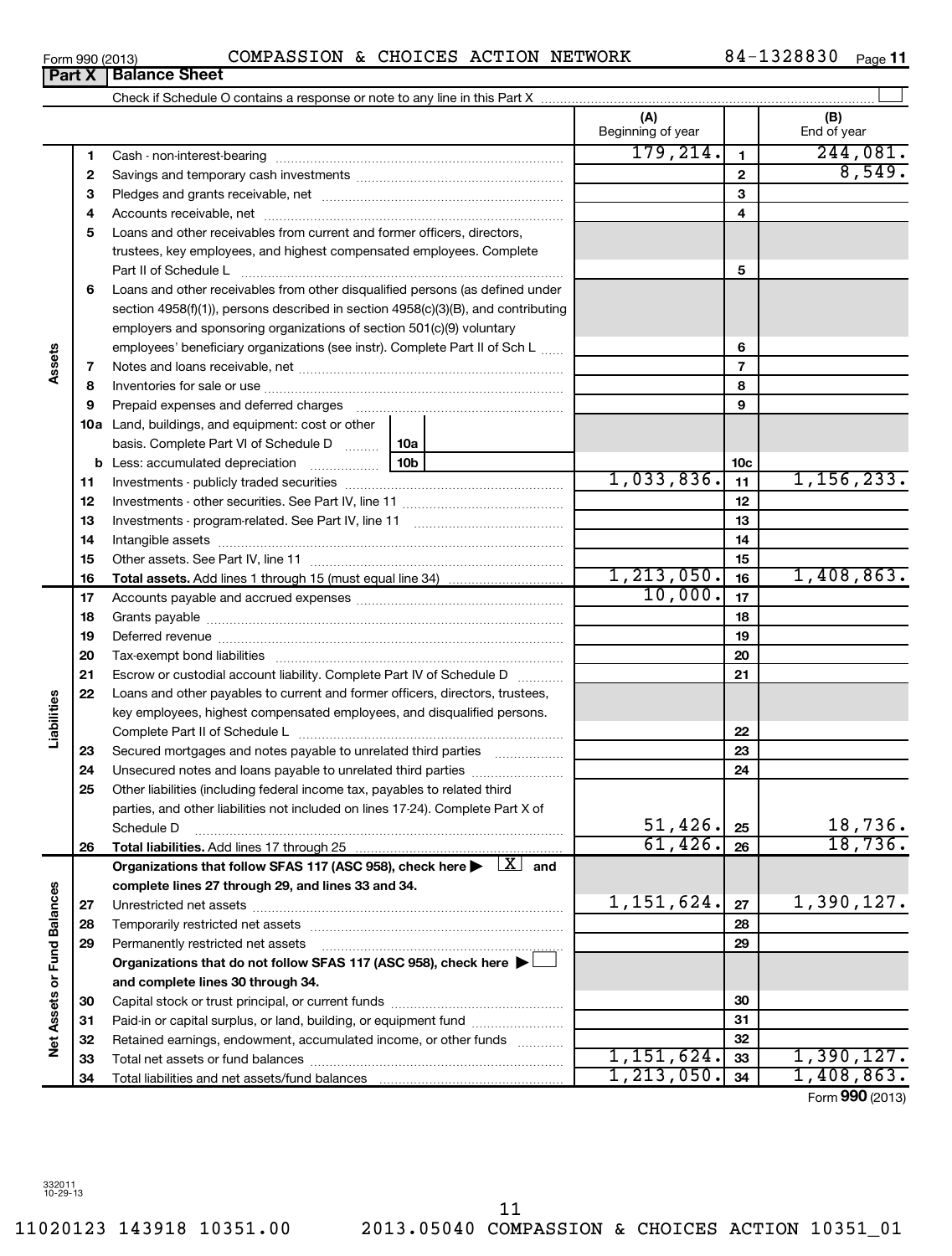### Form 990 (2013) Page COMPASSION & CHOICES ACTION NETWORK 84-1328830

84-1328830 Page 12

|              | וכו טבן טפפ ווווט<br>confidency a choiced noilor neingh                                                                              |                | ------ |                |                     | raye 14          |
|--------------|--------------------------------------------------------------------------------------------------------------------------------------|----------------|--------|----------------|---------------------|------------------|
|              | Part XI<br><b>Reconciliation of Net Assets</b>                                                                                       |                |        |                |                     |                  |
|              |                                                                                                                                      |                |        |                |                     |                  |
|              |                                                                                                                                      |                |        |                |                     |                  |
| 1            |                                                                                                                                      | 1              |        |                |                     | 323,390.         |
| $\mathbf{2}$ |                                                                                                                                      | $\mathbf{2}$   |        |                |                     | 118,593.         |
| 3            | Revenue less expenses. Subtract line 2 from line 1                                                                                   | 3              |        |                |                     | 204,797.         |
| 4            |                                                                                                                                      |                |        |                | 1,151,624.          |                  |
| 5            |                                                                                                                                      | 5              |        |                |                     | 33,705.          |
| 6            | Donated services and use of facilities                                                                                               | 6              |        |                |                     |                  |
| 7            | Investment expenses                                                                                                                  | $\overline{7}$ |        |                |                     |                  |
| 8            | Prior period adjustments                                                                                                             | 8              |        |                |                     |                  |
| 9            |                                                                                                                                      | 9              |        |                |                     | $\overline{0}$ . |
| 10           | Net assets or fund balances at end of year. Combine lines 3 through 9 (must equal Part X, line 33,                                   |                |        |                |                     |                  |
|              | column (B))                                                                                                                          | 10             |        |                |                     | 1,390,126.       |
|              | Part XII Financial Statements and Reporting                                                                                          |                |        |                |                     |                  |
|              |                                                                                                                                      |                |        |                |                     |                  |
|              |                                                                                                                                      |                |        |                | Yes l               | <b>No</b>        |
| 1            | $\boxed{\mathbf{X}}$ Accrual<br>Accounting method used to prepare the Form 990: $\Box$<br>Cash<br>Other                              |                |        |                |                     |                  |
|              | If the organization changed its method of accounting from a prior year or checked "Other," explain in Schedule O.                    |                |        |                |                     |                  |
|              | 2a Were the organization's financial statements compiled or reviewed by an independent accountant?                                   |                |        | 2a             |                     | x                |
|              | If "Yes," check a box below to indicate whether the financial statements for the year were compiled or reviewed on a                 |                |        |                |                     |                  |
|              | separate basis, consolidated basis, or both:                                                                                         |                |        |                |                     |                  |
|              | Consolidated basis<br>Separate basis<br>Both consolidated and separate basis                                                         |                |        |                |                     |                  |
|              |                                                                                                                                      |                |        | 2 <sub>b</sub> | х                   |                  |
|              | If "Yes," check a box below to indicate whether the financial statements for the year were audited on a separate basis,              |                |        |                |                     |                  |
|              | consolidated basis, or both:                                                                                                         |                |        |                |                     |                  |
|              | $\boxed{\textbf{X}}$ Consolidated basis<br>Both consolidated and separate basis<br>Separate basis                                    |                |        |                |                     |                  |
|              | c If "Yes" to line 2a or 2b, does the organization have a committee that assumes responsibility for oversight of the audit,          |                |        |                |                     |                  |
|              |                                                                                                                                      |                |        | 2c             | х                   |                  |
|              | If the organization changed either its oversight process or selection process during the tax year, explain in Schedule O.            |                |        |                |                     |                  |
|              | 3a As a result of a federal award, was the organization required to undergo an audit or audits as set forth in the Single Audit      |                |        |                |                     |                  |
|              | Act and OMB Circular A-133?                                                                                                          |                |        | 3a             |                     | х                |
|              | <b>b</b> If "Yes," did the organization undergo the required audit or audits? If the organization did not undergo the required audit |                |        |                |                     |                  |
|              |                                                                                                                                      |                |        | 3b             |                     |                  |
|              |                                                                                                                                      |                |        |                | $000 \, \text{GeV}$ |                  |

Form **990** (2013)

11020123 143918 10351.00 2013.05040 COMPASSION & CHOICES ACTION 10351\_01 12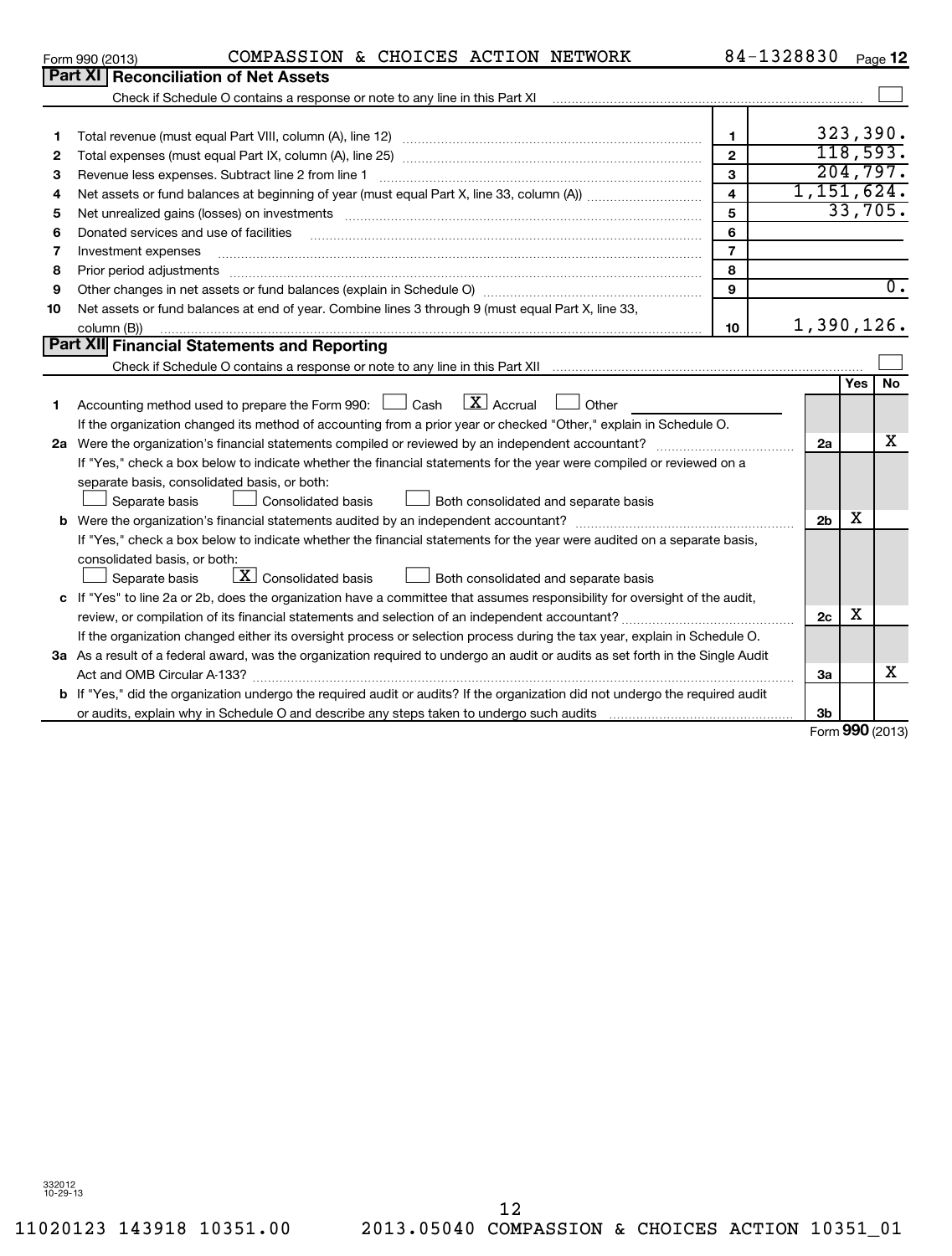| <b>SCHEDULE C</b>                                      | <b>Political Campaign and Lobbying Activities</b>                                                                                                                                                                                                                                                                                                                                                                                                                                                                                                    |                                         |                                                     | OMB No. 1545-0047                                                                                                                |
|--------------------------------------------------------|------------------------------------------------------------------------------------------------------------------------------------------------------------------------------------------------------------------------------------------------------------------------------------------------------------------------------------------------------------------------------------------------------------------------------------------------------------------------------------------------------------------------------------------------------|-----------------------------------------|-----------------------------------------------------|----------------------------------------------------------------------------------------------------------------------------------|
| (Form 990 or 990-EZ)                                   |                                                                                                                                                                                                                                                                                                                                                                                                                                                                                                                                                      |                                         |                                                     | 2013                                                                                                                             |
| Department of the Treasury<br>Internal Revenue Service | For Organizations Exempt From Income Tax Under section 501(c) and section 527<br>Complete if the organization is described below.<br>Attach to Form 990 or Form 990-EZ.<br>See separate instructions. Information about Schedule C (Form 990 or 990-EZ) and its                                                                                                                                                                                                                                                                                      | instructions is at www.irs.gov/form990. |                                                     | <b>Open to Public</b><br>Inspection                                                                                              |
|                                                        | If the organization answered "Yes," to Form 990, Part IV, line 3, or Form 990-EZ, Part V, line 46 (Political Campaign Activities), then                                                                                                                                                                                                                                                                                                                                                                                                              |                                         |                                                     |                                                                                                                                  |
|                                                        | • Section 501(c)(3) organizations: Complete Parts I-A and B. Do not complete Part I-C.                                                                                                                                                                                                                                                                                                                                                                                                                                                               |                                         |                                                     |                                                                                                                                  |
|                                                        | • Section 501(c) (other than section 501(c)(3)) organizations: Complete Parts I-A and C below. Do not complete Part I-B.                                                                                                                                                                                                                                                                                                                                                                                                                             |                                         |                                                     |                                                                                                                                  |
| • Section 527 organizations: Complete Part I-A only.   |                                                                                                                                                                                                                                                                                                                                                                                                                                                                                                                                                      |                                         |                                                     |                                                                                                                                  |
|                                                        | If the organization answered "Yes," to Form 990, Part IV, line 4, or Form 990-EZ, Part VI, line 47 (Lobbying Activities), then                                                                                                                                                                                                                                                                                                                                                                                                                       |                                         |                                                     |                                                                                                                                  |
|                                                        | • Section 501(c)(3) organizations that have filed Form 5768 (election under section 501(h)): Complete Part II-A. Do not complete Part II-B.                                                                                                                                                                                                                                                                                                                                                                                                          |                                         |                                                     |                                                                                                                                  |
|                                                        | • Section 501(c)(3) organizations that have NOT filed Form 5768 (election under section 501(h)): Complete Part II-B. Do not complete Part II-A.                                                                                                                                                                                                                                                                                                                                                                                                      |                                         |                                                     |                                                                                                                                  |
|                                                        | If the organization answered "Yes," to Form 990, Part IV, line 5 (Proxy Tax) or Form 990-EZ, Part V, line 35c (Proxy Tax), then                                                                                                                                                                                                                                                                                                                                                                                                                      |                                         |                                                     |                                                                                                                                  |
| Name of organization                                   | • Section 501(c)(4), (5), or (6) organizations: Complete Part III.                                                                                                                                                                                                                                                                                                                                                                                                                                                                                   |                                         |                                                     | <b>Employer identification number</b>                                                                                            |
|                                                        | COMPASSION & CHOICES ACTION NETWORK                                                                                                                                                                                                                                                                                                                                                                                                                                                                                                                  |                                         |                                                     | 84-1328830                                                                                                                       |
| Part I-A                                               | Complete if the organization is exempt under section 501(c) or is a section 527 organization.                                                                                                                                                                                                                                                                                                                                                                                                                                                        |                                         |                                                     |                                                                                                                                  |
|                                                        |                                                                                                                                                                                                                                                                                                                                                                                                                                                                                                                                                      |                                         |                                                     |                                                                                                                                  |
|                                                        | 1 Provide a description of the organization's direct and indirect political campaign activities in Part IV.                                                                                                                                                                                                                                                                                                                                                                                                                                          |                                         |                                                     |                                                                                                                                  |
| 2.                                                     |                                                                                                                                                                                                                                                                                                                                                                                                                                                                                                                                                      |                                         |                                                     |                                                                                                                                  |
|                                                        |                                                                                                                                                                                                                                                                                                                                                                                                                                                                                                                                                      |                                         |                                                     |                                                                                                                                  |
|                                                        |                                                                                                                                                                                                                                                                                                                                                                                                                                                                                                                                                      |                                         |                                                     |                                                                                                                                  |
| Part I-B                                               | Complete if the organization is exempt under section 501(c)(3).                                                                                                                                                                                                                                                                                                                                                                                                                                                                                      |                                         |                                                     |                                                                                                                                  |
|                                                        |                                                                                                                                                                                                                                                                                                                                                                                                                                                                                                                                                      |                                         |                                                     | $\blacktriangleright$ \$                                                                                                         |
| 2                                                      |                                                                                                                                                                                                                                                                                                                                                                                                                                                                                                                                                      |                                         |                                                     |                                                                                                                                  |
| 3                                                      |                                                                                                                                                                                                                                                                                                                                                                                                                                                                                                                                                      |                                         |                                                     | Yes<br>No                                                                                                                        |
|                                                        |                                                                                                                                                                                                                                                                                                                                                                                                                                                                                                                                                      |                                         |                                                     | Yes<br>No                                                                                                                        |
| <b>b</b> If "Yes," describe in Part IV.                |                                                                                                                                                                                                                                                                                                                                                                                                                                                                                                                                                      |                                         |                                                     |                                                                                                                                  |
|                                                        | Part I-C   Complete if the organization is exempt under section 501(c), except section 501(c)(3).                                                                                                                                                                                                                                                                                                                                                                                                                                                    |                                         |                                                     |                                                                                                                                  |
|                                                        | 1 Enter the amount directly expended by the filing organization for section 527 exempt function activities                                                                                                                                                                                                                                                                                                                                                                                                                                           |                                         |                                                     | $\blacktriangleright$ \$                                                                                                         |
|                                                        | 2 Enter the amount of the filing organization's funds contributed to other organizations for section 527                                                                                                                                                                                                                                                                                                                                                                                                                                             |                                         |                                                     |                                                                                                                                  |
|                                                        | exempt function activities entertainment and activities and activities are activities and activities and activ                                                                                                                                                                                                                                                                                                                                                                                                                                       |                                         |                                                     | ▶ \$                                                                                                                             |
|                                                        | 3 Total exempt function expenditures. Add lines 1 and 2. Enter here and on Form 1120-POL,                                                                                                                                                                                                                                                                                                                                                                                                                                                            |                                         |                                                     |                                                                                                                                  |
|                                                        |                                                                                                                                                                                                                                                                                                                                                                                                                                                                                                                                                      |                                         |                                                     | $\triangleright$ \$                                                                                                              |
|                                                        |                                                                                                                                                                                                                                                                                                                                                                                                                                                                                                                                                      |                                         |                                                     | Yes<br><b>No</b>                                                                                                                 |
|                                                        | Enter the names, addresses and employer identification number (EIN) of all section 527 political organizations to which the filing organization<br>made payments. For each organization listed, enter the amount paid from the filing organization's funds. Also enter the amount of political<br>contributions received that were promptly and directly delivered to a separate political organization, such as a separate segregated fund or a<br>political action committee (PAC). If additional space is needed, provide information in Part IV. |                                         |                                                     |                                                                                                                                  |
| (a) Name                                               | (b) Address                                                                                                                                                                                                                                                                                                                                                                                                                                                                                                                                          | $(c)$ EIN                               | (d) Amount paid from                                | (e) Amount of political                                                                                                          |
|                                                        |                                                                                                                                                                                                                                                                                                                                                                                                                                                                                                                                                      |                                         | filing organization's<br>funds. If none, enter -0-. | contributions received and<br>promptly and directly<br>delivered to a separate<br>political organization.<br>If none, enter -0-. |
|                                                        |                                                                                                                                                                                                                                                                                                                                                                                                                                                                                                                                                      |                                         |                                                     |                                                                                                                                  |
|                                                        |                                                                                                                                                                                                                                                                                                                                                                                                                                                                                                                                                      |                                         |                                                     |                                                                                                                                  |
|                                                        |                                                                                                                                                                                                                                                                                                                                                                                                                                                                                                                                                      |                                         |                                                     |                                                                                                                                  |
|                                                        |                                                                                                                                                                                                                                                                                                                                                                                                                                                                                                                                                      |                                         |                                                     |                                                                                                                                  |
|                                                        |                                                                                                                                                                                                                                                                                                                                                                                                                                                                                                                                                      |                                         |                                                     |                                                                                                                                  |
|                                                        |                                                                                                                                                                                                                                                                                                                                                                                                                                                                                                                                                      |                                         |                                                     |                                                                                                                                  |
| LHA                                                    | For Paperwork Reduction Act Notice, see the Instructions for Form 990 or 990-EZ.                                                                                                                                                                                                                                                                                                                                                                                                                                                                     |                                         |                                                     | Schedule C (Form 990 or 990-EZ) 2013                                                                                             |

| 332041   |  |
|----------|--|
| 11-08-13 |  |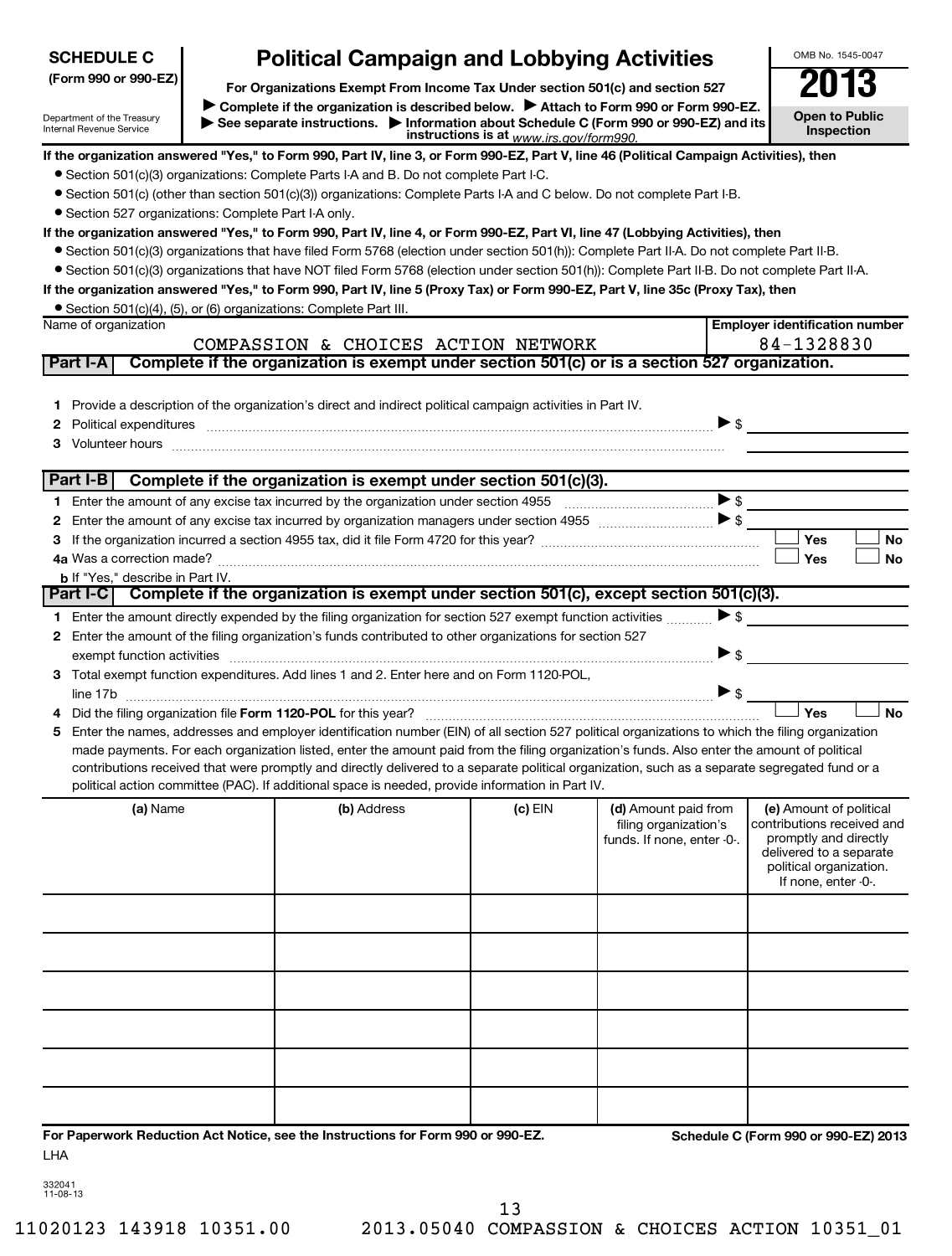| Schedule C (Form 990 or 990-EZ) 2013 COMPASSION & CHOICES ACTION NETWORK<br>Complete if the organization is exempt under section 501(c)(3) and filed Form 5768<br>Part II-A                                                                                                |                                                       |                                                                                                                                               |                                                                                                                                                                            |                                        | 84-1328830 Page 2                    |
|----------------------------------------------------------------------------------------------------------------------------------------------------------------------------------------------------------------------------------------------------------------------------|-------------------------------------------------------|-----------------------------------------------------------------------------------------------------------------------------------------------|----------------------------------------------------------------------------------------------------------------------------------------------------------------------------|----------------------------------------|--------------------------------------|
| (election under section 501(h)).<br>A Check $\blacktriangleright$                                                                                                                                                                                                          |                                                       |                                                                                                                                               | if the filing organization belongs to an affiliated group (and list in Part IV each affiliated group member's name, address, EIN,                                          |                                        |                                      |
|                                                                                                                                                                                                                                                                            | expenses, and share of excess lobbying expenditures). |                                                                                                                                               |                                                                                                                                                                            |                                        |                                      |
| <b>B</b> Check <b>P</b>                                                                                                                                                                                                                                                    | <b>Limits on Lobbying Expenditures</b>                | if the filing organization checked box A and "limited control" provisions apply.<br>(The term "expenditures" means amounts paid or incurred.) |                                                                                                                                                                            | (a) Filing<br>organization's<br>totals | (b) Affiliated group<br>totals       |
|                                                                                                                                                                                                                                                                            |                                                       |                                                                                                                                               |                                                                                                                                                                            |                                        |                                      |
| <b>1a</b> Total lobbying expenditures to influence public opinion (grass roots lobbying)<br><b>b</b> Total lobbying expenditures to influence a legislative body (direct lobbying) [11] [12] Total lobbying expenditures to influence a legislative body (direct lobbying) |                                                       |                                                                                                                                               |                                                                                                                                                                            |                                        |                                      |
|                                                                                                                                                                                                                                                                            |                                                       |                                                                                                                                               |                                                                                                                                                                            |                                        |                                      |
| d Other exempt purpose expenditures                                                                                                                                                                                                                                        |                                                       |                                                                                                                                               |                                                                                                                                                                            |                                        |                                      |
|                                                                                                                                                                                                                                                                            |                                                       |                                                                                                                                               |                                                                                                                                                                            |                                        |                                      |
| f Lobbying nontaxable amount. Enter the amount from the following table in both columns.                                                                                                                                                                                   |                                                       |                                                                                                                                               |                                                                                                                                                                            |                                        |                                      |
| If the amount on line 1e, column (a) or (b) is:                                                                                                                                                                                                                            |                                                       | The lobbying nontaxable amount is:                                                                                                            |                                                                                                                                                                            |                                        |                                      |
| Not over \$500,000                                                                                                                                                                                                                                                         |                                                       | 20% of the amount on line 1e.                                                                                                                 |                                                                                                                                                                            |                                        |                                      |
| Over \$500,000 but not over \$1,000,000                                                                                                                                                                                                                                    |                                                       | \$100,000 plus 15% of the excess over \$500,000.                                                                                              |                                                                                                                                                                            |                                        |                                      |
| Over \$1,000,000 but not over \$1,500,000                                                                                                                                                                                                                                  |                                                       | \$175,000 plus 10% of the excess over \$1,000,000                                                                                             |                                                                                                                                                                            |                                        |                                      |
| Over \$1,500,000 but not over \$17,000,000                                                                                                                                                                                                                                 |                                                       | \$225,000 plus 5% of the excess over \$1,500,000.                                                                                             |                                                                                                                                                                            |                                        |                                      |
| Over \$17,000,000                                                                                                                                                                                                                                                          | \$1,000,000.                                          |                                                                                                                                               |                                                                                                                                                                            |                                        |                                      |
|                                                                                                                                                                                                                                                                            |                                                       |                                                                                                                                               |                                                                                                                                                                            |                                        |                                      |
| g Grassroots nontaxable amount (enter 25% of line 1f)<br>h Subtract line 1q from line 1a. If zero or less, enter -0-                                                                                                                                                       |                                                       |                                                                                                                                               |                                                                                                                                                                            |                                        |                                      |
|                                                                                                                                                                                                                                                                            |                                                       |                                                                                                                                               |                                                                                                                                                                            |                                        |                                      |
| If there is an amount other than zero on either line 1h or line 1i, did the organization file Form 4720                                                                                                                                                                    |                                                       |                                                                                                                                               |                                                                                                                                                                            |                                        |                                      |
| reporting section 4911 tax for this year?                                                                                                                                                                                                                                  |                                                       |                                                                                                                                               |                                                                                                                                                                            |                                        | Yes<br>No                            |
|                                                                                                                                                                                                                                                                            |                                                       | 4-Year Averaging Period Under Section 501(h)                                                                                                  | (Some organizations that made a section 501(h) election do not have to complete all of the five<br>columns below. See the instructions for lines 2a through 2f on page 4.) |                                        |                                      |
|                                                                                                                                                                                                                                                                            |                                                       | Lobbying Expenditures During 4-Year Averaging Period                                                                                          |                                                                                                                                                                            |                                        |                                      |
| Calendar year<br>(or fiscal year beginning in)                                                                                                                                                                                                                             | (a) 2010                                              | (b) 2011                                                                                                                                      | $(c)$ 2012                                                                                                                                                                 | $(d)$ 2013                             | (e) Total                            |
| 2a Lobbying nontaxable amount                                                                                                                                                                                                                                              |                                                       |                                                                                                                                               |                                                                                                                                                                            |                                        |                                      |
| <b>b</b> Lobbying ceiling amount<br>(150% of line 2a, column(e))                                                                                                                                                                                                           |                                                       |                                                                                                                                               |                                                                                                                                                                            |                                        |                                      |
| c Total lobbying expenditures                                                                                                                                                                                                                                              |                                                       |                                                                                                                                               |                                                                                                                                                                            |                                        |                                      |
| d Grassroots nontaxable amount                                                                                                                                                                                                                                             |                                                       |                                                                                                                                               |                                                                                                                                                                            |                                        |                                      |
| e Grassroots ceiling amount                                                                                                                                                                                                                                                |                                                       |                                                                                                                                               |                                                                                                                                                                            |                                        |                                      |
| (150% of line 2d, column (e))                                                                                                                                                                                                                                              |                                                       |                                                                                                                                               |                                                                                                                                                                            |                                        |                                      |
| f Grassroots lobbying expenditures                                                                                                                                                                                                                                         |                                                       |                                                                                                                                               |                                                                                                                                                                            |                                        |                                      |
|                                                                                                                                                                                                                                                                            |                                                       |                                                                                                                                               |                                                                                                                                                                            |                                        | Schedule C (Form 990 or 990-EZ) 2013 |

**Schedule C (Form 990 or 990-EZ) 2013**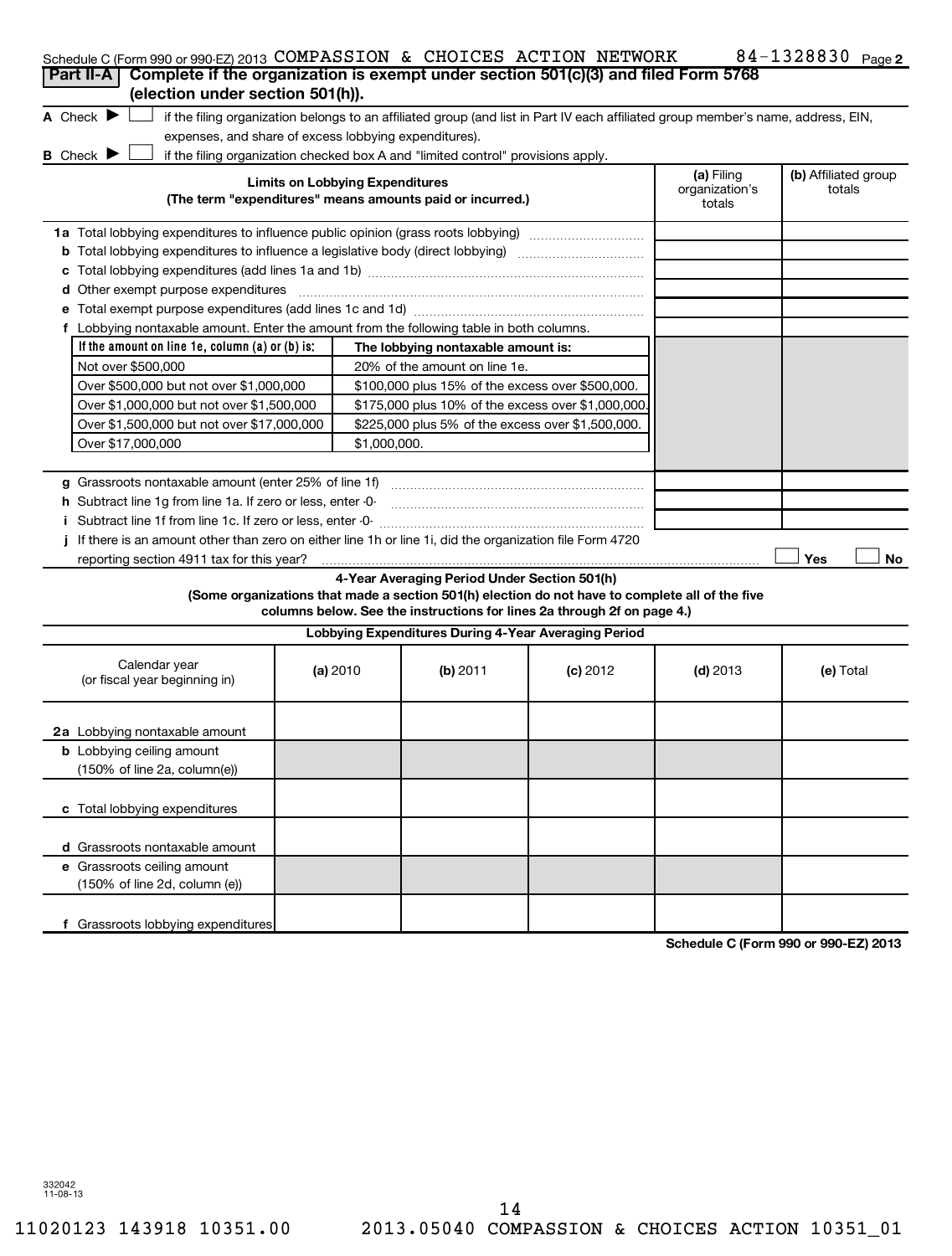#### Schedule C (Form 990 or 990-EZ) 2013 COMPASSION & CHOICES ACTION NETWORK 84-I3Z883U Page COMPASSION & CHOICES ACTION NETWORK 84-1328830

#### **Part II-B Complete if the organization is exempt under section 501(c)(3) and has NOT filed Form 5768 (election under section 501(h)).**

|    | For each "Yes," response to lines 1a through 1i below, provide in Part IV a detailed description                                                                                                                                    |     | (a)          | (b)    |           |
|----|-------------------------------------------------------------------------------------------------------------------------------------------------------------------------------------------------------------------------------------|-----|--------------|--------|-----------|
|    | of the lobbying activity.                                                                                                                                                                                                           | Yes | No           | Amount |           |
| 1. | During the year, did the filing organization attempt to influence foreign, national, state or<br>local legislation, including any attempt to influence public opinion on a legislative matter<br>or referendum, through the use of: |     |              |        |           |
|    | <b>b</b> Paid staff or management (include compensation in expenses reported on lines 1c through 1i)?                                                                                                                               |     |              |        |           |
|    |                                                                                                                                                                                                                                     |     |              |        |           |
|    |                                                                                                                                                                                                                                     |     |              |        |           |
|    |                                                                                                                                                                                                                                     |     |              |        |           |
|    | g Direct contact with legislators, their staffs, government officials, or a legislative body?                                                                                                                                       |     |              |        |           |
|    | h Rallies, demonstrations, seminars, conventions, speeches, lectures, or any similar means?                                                                                                                                         |     |              |        |           |
|    | <i>i</i> Other activities?                                                                                                                                                                                                          |     |              |        |           |
|    |                                                                                                                                                                                                                                     |     |              |        |           |
|    | 2a Did the activities in line 1 cause the organization to be not described in section 501(c)(3)?                                                                                                                                    |     |              |        |           |
|    |                                                                                                                                                                                                                                     |     |              |        |           |
|    | c If "Yes," enter the amount of any tax incurred by organization managers under section 4912                                                                                                                                        |     |              |        |           |
|    | d If the filing organization incurred a section 4912 tax, did it file Form 4720 for this year?                                                                                                                                      |     |              |        |           |
|    | Part III-A Complete if the organization is exempt under section $501(c)(4)$ , section $501(c)(5)$ , or section<br>$501(c)(6)$ .                                                                                                     |     |              |        |           |
|    |                                                                                                                                                                                                                                     |     |              | Yes    | <b>No</b> |
| 1. |                                                                                                                                                                                                                                     |     | 1.           | х      |           |
| 2  |                                                                                                                                                                                                                                     |     | $\mathbf{2}$ |        | х         |
| 3  | Did the organization agree to carry over lobbying and political expenditures from the prior year?                                                                                                                                   |     | $\mathbf{a}$ |        | X         |
|    | Part III-B Complete if the organization is exempt under section 501(c)(4), section 501(c)(5), or section                                                                                                                            |     |              |        |           |
|    | 501(c)(6) and if either (a) BOTH Part III-A, lines 1 and 2, are answered "No," OR (b) Part III-A, line 3, is                                                                                                                        |     |              |        |           |
|    | answered "Yes."                                                                                                                                                                                                                     |     |              |        |           |
| 1  | Dues, assessments and similar amounts from members [111] Dues, assessments and similar members [11] Dues, assessments and similar amounts from members [11] Dues, assessments and similar members [11] Dues and the members of      |     | 1            |        |           |
| 2  | Section 162(e) nondeductible lobbying and political expenditures (do not include amounts of political                                                                                                                               |     |              |        |           |
|    | expenses for which the section 527(f) tax was paid).                                                                                                                                                                                |     |              |        |           |
|    |                                                                                                                                                                                                                                     |     | 2a           |        |           |
|    | b Carryover from last year measured and contact the contract of the contract of the contract of the contract of the contract of the contract of the contract of the contract of the contract of the contract of the contract o      |     | 2b           |        |           |
|    |                                                                                                                                                                                                                                     |     | 2c           |        |           |
| з  |                                                                                                                                                                                                                                     |     | 3            |        |           |
| 4  | If notices were sent and the amount on line 2c exceeds the amount on line 3, what portion of the excess                                                                                                                             |     |              |        |           |
|    | does the organization agree to carryover to the reasonable estimate of nondeductible lobbying and political                                                                                                                         |     |              |        |           |
|    |                                                                                                                                                                                                                                     |     | 4            |        |           |
| 5  |                                                                                                                                                                                                                                     |     | 5            |        |           |
|    | <b>Part IV</b><br><b>Supplemental Information</b>                                                                                                                                                                                   |     |              |        |           |
|    | Provide the descriptions required for Part I-A, line 1; Part I-B, line 4; Part I-C, line 5; Part II-A (affiliated group list); Part II-A, line 2; and Part II-B, line 1.                                                            |     |              |        |           |
|    | Also, complete this part for any additional information.                                                                                                                                                                            |     |              |        |           |

**Schedule C (Form 990 or 990-EZ) 2013**

332043 11-08-13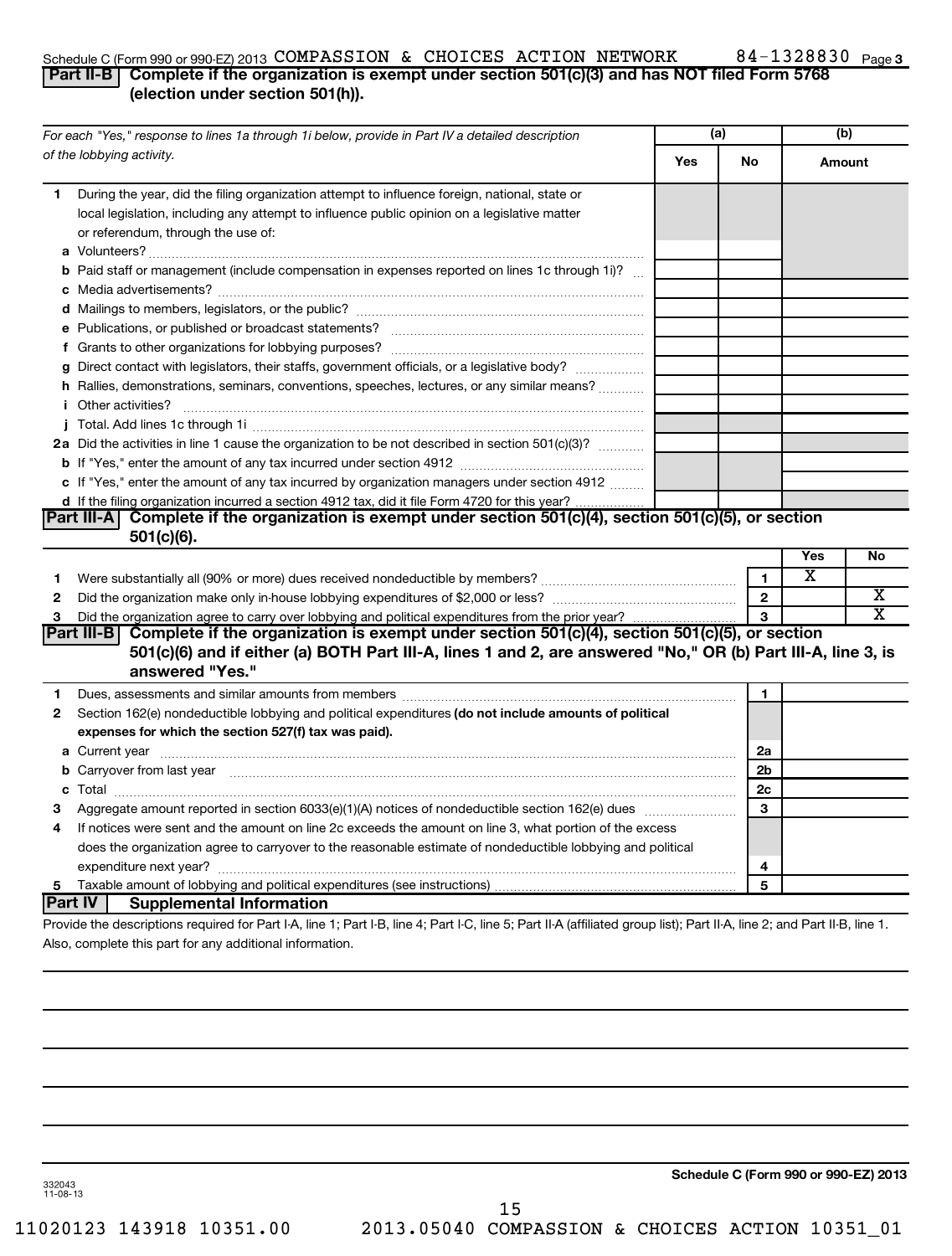Department of the Treasury Internal Revenue Service

**(Form 990) | Complete if the organization answered "Yes," to Form 990, Part IV, line 6, 7, 8, 9, 10, 11a, 11b, 11c, 11d, 11e, 11f, 12a, or 12b. SCHEDULE D Supplemental Financial Statements**<br> **Form 990 2013**<br>
Part IV line 6.7.8.9.10, 11a, 11b, 11d, 11d, 11d, 11d, 11d, 12a, 0r, 12b

| Attach to Form 990.                                                                     |  |
|-----------------------------------------------------------------------------------------|--|
| Information about Schedule D (Form 990) and its instructions is at www.jrs.gov/form990. |  |
|                                                                                         |  |

Name of the organization<br>COMPASSION & CHOICES ACTION NETWORK 84-1328830 COMPASSION & CHOICES ACTION NETWORK

OMB No. 1545-0047

**Open to Public Inspection**

| Part I             | Organizations Maintaining Donor Advised Funds or Other Similar Funds or Accounts. Complete if the                                                                                                                                                                                                                                                                  |                                                                                                                                                                                                                                                                                                                                                                                                                            |                                                     |
|--------------------|--------------------------------------------------------------------------------------------------------------------------------------------------------------------------------------------------------------------------------------------------------------------------------------------------------------------------------------------------------------------|----------------------------------------------------------------------------------------------------------------------------------------------------------------------------------------------------------------------------------------------------------------------------------------------------------------------------------------------------------------------------------------------------------------------------|-----------------------------------------------------|
|                    | organization answered "Yes" to Form 990, Part IV, line 6.                                                                                                                                                                                                                                                                                                          |                                                                                                                                                                                                                                                                                                                                                                                                                            |                                                     |
|                    |                                                                                                                                                                                                                                                                                                                                                                    | (a) Donor advised funds                                                                                                                                                                                                                                                                                                                                                                                                    | (b) Funds and other accounts                        |
| 1.                 |                                                                                                                                                                                                                                                                                                                                                                    |                                                                                                                                                                                                                                                                                                                                                                                                                            |                                                     |
| 2                  |                                                                                                                                                                                                                                                                                                                                                                    |                                                                                                                                                                                                                                                                                                                                                                                                                            |                                                     |
| 3                  |                                                                                                                                                                                                                                                                                                                                                                    |                                                                                                                                                                                                                                                                                                                                                                                                                            |                                                     |
| 4                  |                                                                                                                                                                                                                                                                                                                                                                    |                                                                                                                                                                                                                                                                                                                                                                                                                            |                                                     |
| 5                  | Did the organization inform all donors and donor advisors in writing that the assets held in donor advised funds                                                                                                                                                                                                                                                   |                                                                                                                                                                                                                                                                                                                                                                                                                            |                                                     |
|                    |                                                                                                                                                                                                                                                                                                                                                                    |                                                                                                                                                                                                                                                                                                                                                                                                                            | Yes<br><b>No</b>                                    |
| 6                  | Did the organization inform all grantees, donors, and donor advisors in writing that grant funds can be used only                                                                                                                                                                                                                                                  |                                                                                                                                                                                                                                                                                                                                                                                                                            |                                                     |
|                    | for charitable purposes and not for the benefit of the donor or donor advisor, or for any other purpose conferring                                                                                                                                                                                                                                                 |                                                                                                                                                                                                                                                                                                                                                                                                                            |                                                     |
|                    | impermissible private benefit?                                                                                                                                                                                                                                                                                                                                     |                                                                                                                                                                                                                                                                                                                                                                                                                            | Yes<br>No                                           |
| Part II            | <b>Conservation Easements.</b> Complete if the organization answered "Yes" to Form 990, Part IV, line 7.                                                                                                                                                                                                                                                           |                                                                                                                                                                                                                                                                                                                                                                                                                            |                                                     |
| 1.                 | Purpose(s) of conservation easements held by the organization (check all that apply).                                                                                                                                                                                                                                                                              |                                                                                                                                                                                                                                                                                                                                                                                                                            |                                                     |
|                    | Preservation of land for public use (e.g., recreation or education)                                                                                                                                                                                                                                                                                                |                                                                                                                                                                                                                                                                                                                                                                                                                            | Preservation of an historically important land area |
|                    | Protection of natural habitat                                                                                                                                                                                                                                                                                                                                      | Preservation of a certified historic structure                                                                                                                                                                                                                                                                                                                                                                             |                                                     |
|                    | Preservation of open space                                                                                                                                                                                                                                                                                                                                         |                                                                                                                                                                                                                                                                                                                                                                                                                            |                                                     |
| 2                  | Complete lines 2a through 2d if the organization held a qualified conservation contribution in the form of a conservation easement on the last                                                                                                                                                                                                                     |                                                                                                                                                                                                                                                                                                                                                                                                                            |                                                     |
|                    | day of the tax year.                                                                                                                                                                                                                                                                                                                                               |                                                                                                                                                                                                                                                                                                                                                                                                                            |                                                     |
|                    |                                                                                                                                                                                                                                                                                                                                                                    |                                                                                                                                                                                                                                                                                                                                                                                                                            | Held at the End of the Tax Year                     |
| a                  |                                                                                                                                                                                                                                                                                                                                                                    |                                                                                                                                                                                                                                                                                                                                                                                                                            | 2a                                                  |
| b                  | Total acreage restricted by conservation easements                                                                                                                                                                                                                                                                                                                 |                                                                                                                                                                                                                                                                                                                                                                                                                            | 2b                                                  |
| с                  | Number of conservation easements on a certified historic structure included in (a) manufacture included in (a)<br>d Number of conservation easements included in (c) acquired after 8/17/06, and not on a historic structure                                                                                                                                       |                                                                                                                                                                                                                                                                                                                                                                                                                            | 2c                                                  |
|                    |                                                                                                                                                                                                                                                                                                                                                                    |                                                                                                                                                                                                                                                                                                                                                                                                                            | 2d                                                  |
| 3                  | listed in the National Register [11] matter controlled in the National Register [11] matter controlled in the National Register [11] matter controlled in the National Register [11] matter controlled in the National Registe<br>Number of conservation easements modified, transferred, released, extinguished, or terminated by the organization during the tax |                                                                                                                                                                                                                                                                                                                                                                                                                            |                                                     |
|                    | year                                                                                                                                                                                                                                                                                                                                                               |                                                                                                                                                                                                                                                                                                                                                                                                                            |                                                     |
| 4                  | Number of states where property subject to conservation easement is located >                                                                                                                                                                                                                                                                                      |                                                                                                                                                                                                                                                                                                                                                                                                                            |                                                     |
| 5                  | Does the organization have a written policy regarding the periodic monitoring, inspection, handling of                                                                                                                                                                                                                                                             |                                                                                                                                                                                                                                                                                                                                                                                                                            |                                                     |
|                    | violations, and enforcement of the conservation easements it holds?                                                                                                                                                                                                                                                                                                |                                                                                                                                                                                                                                                                                                                                                                                                                            | $\Box$ Yes<br><b>No</b>                             |
| 6                  | Staff and volunteer hours devoted to monitoring, inspecting, and enforcing conservation easements during the year                                                                                                                                                                                                                                                  |                                                                                                                                                                                                                                                                                                                                                                                                                            |                                                     |
| 7                  | Amount of expenses incurred in monitoring, inspecting, and enforcing conservation easements during the year $\triangleright$ \$                                                                                                                                                                                                                                    |                                                                                                                                                                                                                                                                                                                                                                                                                            |                                                     |
| 8                  | Does each conservation easement reported on line 2(d) above satisfy the requirements of section 170(h)(4)(B)(i)                                                                                                                                                                                                                                                    |                                                                                                                                                                                                                                                                                                                                                                                                                            |                                                     |
|                    |                                                                                                                                                                                                                                                                                                                                                                    |                                                                                                                                                                                                                                                                                                                                                                                                                            | <b>No</b><br>Yes                                    |
| 9                  | In Part XIII, describe how the organization reports conservation easements in its revenue and expense statement, and balance sheet, and                                                                                                                                                                                                                            |                                                                                                                                                                                                                                                                                                                                                                                                                            |                                                     |
|                    | include, if applicable, the text of the footnote to the organization's financial statements that describes the organization's accounting for                                                                                                                                                                                                                       |                                                                                                                                                                                                                                                                                                                                                                                                                            |                                                     |
|                    | conservation easements.                                                                                                                                                                                                                                                                                                                                            |                                                                                                                                                                                                                                                                                                                                                                                                                            |                                                     |
|                    | Organizations Maintaining Collections of Art, Historical Treasures, or Other Similar Assets.<br>Part III                                                                                                                                                                                                                                                           |                                                                                                                                                                                                                                                                                                                                                                                                                            |                                                     |
|                    | Complete if the organization answered "Yes" to Form 990, Part IV, line 8.                                                                                                                                                                                                                                                                                          |                                                                                                                                                                                                                                                                                                                                                                                                                            |                                                     |
|                    | 1a If the organization elected, as permitted under SFAS 116 (ASC 958), not to report in its revenue statement and balance sheet works of art,                                                                                                                                                                                                                      |                                                                                                                                                                                                                                                                                                                                                                                                                            |                                                     |
|                    | historical treasures, or other similar assets held for public exhibition, education, or research in furtherance of public service, provide, in Part XIII,                                                                                                                                                                                                          |                                                                                                                                                                                                                                                                                                                                                                                                                            |                                                     |
|                    | the text of the footnote to its financial statements that describes these items.                                                                                                                                                                                                                                                                                   |                                                                                                                                                                                                                                                                                                                                                                                                                            |                                                     |
|                    | b If the organization elected, as permitted under SFAS 116 (ASC 958), to report in its revenue statement and balance sheet works of art, historical                                                                                                                                                                                                                |                                                                                                                                                                                                                                                                                                                                                                                                                            |                                                     |
|                    | treasures, or other similar assets held for public exhibition, education, or research in furtherance of public service, provide the following amounts                                                                                                                                                                                                              |                                                                                                                                                                                                                                                                                                                                                                                                                            |                                                     |
|                    | relating to these items:                                                                                                                                                                                                                                                                                                                                           |                                                                                                                                                                                                                                                                                                                                                                                                                            |                                                     |
|                    | $\left( 1\right)$                                                                                                                                                                                                                                                                                                                                                  |                                                                                                                                                                                                                                                                                                                                                                                                                            |                                                     |
|                    | (ii) Assets included in Form 990, Part X                                                                                                                                                                                                                                                                                                                           | $\overline{a_1, \ldots, a_n, \ldots, a_n, \ldots, a_n, \ldots, a_n, \ldots, a_n, \ldots, a_n, \ldots, a_n, \ldots, a_n, \ldots, a_n, \ldots, a_n, \ldots, a_n, \ldots, a_n, \ldots, a_n, \ldots, a_n, \ldots, a_n, \ldots, a_n, \ldots, a_n, \ldots, a_n, \ldots, a_n, \ldots, a_n, \ldots, a_n, \ldots, a_n, \ldots, a_n, \ldots, a_n, \ldots, a_n, \ldots, a_n, \ldots, a_n, \ldots, a_n, \ldots, a_n, \ldots, a_n, \ld$ | $\blacktriangleright$ s                             |
| 2                  | If the organization received or held works of art, historical treasures, or other similar assets for financial gain, provide                                                                                                                                                                                                                                       |                                                                                                                                                                                                                                                                                                                                                                                                                            |                                                     |
|                    | the following amounts required to be reported under SFAS 116 (ASC 958) relating to these items:                                                                                                                                                                                                                                                                    |                                                                                                                                                                                                                                                                                                                                                                                                                            |                                                     |
| а                  |                                                                                                                                                                                                                                                                                                                                                                    |                                                                                                                                                                                                                                                                                                                                                                                                                            | $\blacktriangleright$ \$                            |
|                    | b Assets included in Form 990, Part X [11] matter contract the contract of Assets included in Form 990, Part X                                                                                                                                                                                                                                                     |                                                                                                                                                                                                                                                                                                                                                                                                                            |                                                     |
|                    | LHA For Paperwork Reduction Act Notice, see the Instructions for Form 990.                                                                                                                                                                                                                                                                                         |                                                                                                                                                                                                                                                                                                                                                                                                                            | Schedule D (Form 990) 2013                          |
| 332051<br>09-25-13 |                                                                                                                                                                                                                                                                                                                                                                    |                                                                                                                                                                                                                                                                                                                                                                                                                            |                                                     |

16

11020123 143918 10351.00 2013.05040 COMPASSION & CHOICES ACTION 10351\_01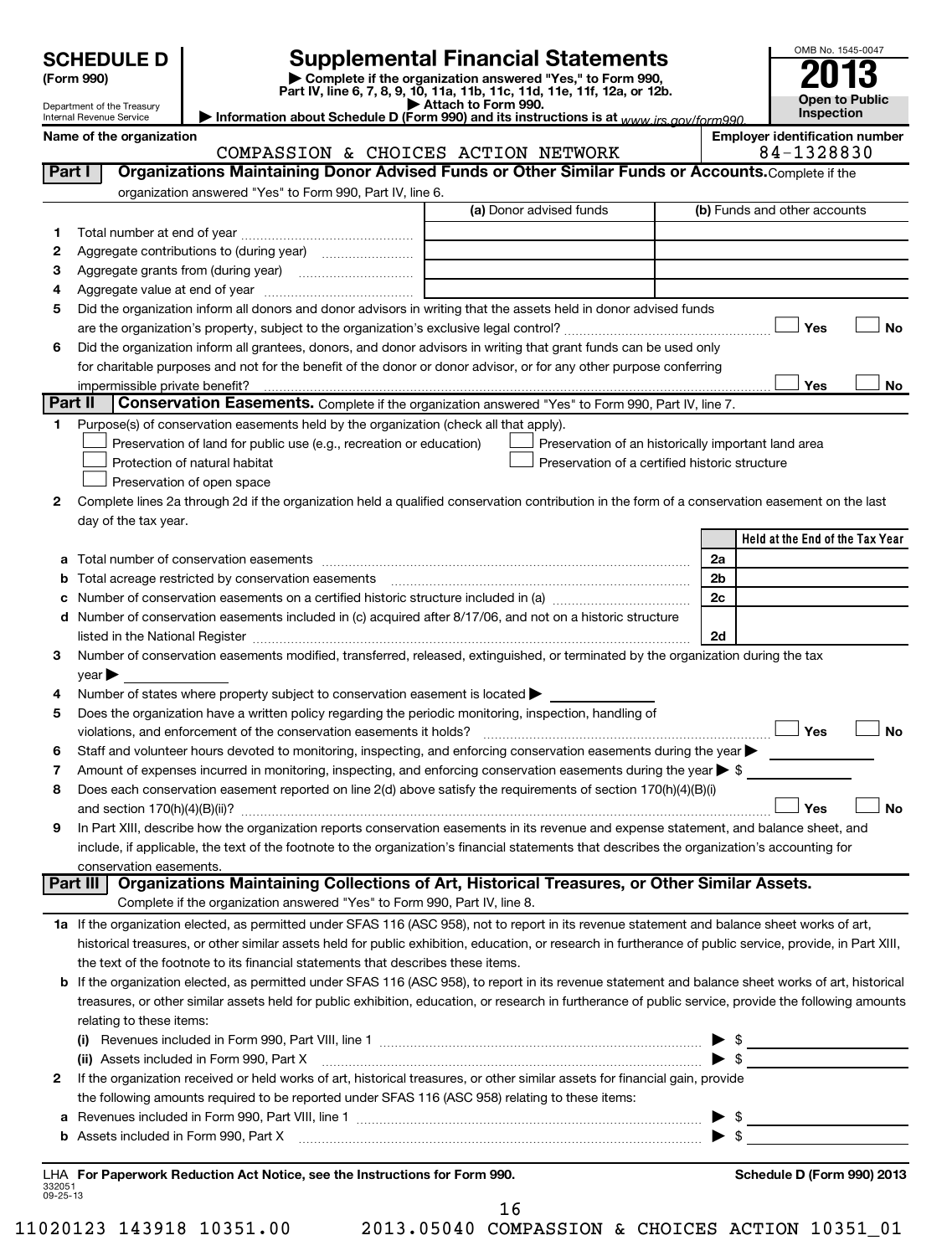|               | Schedule D (Form 990) 2013                                                                                                                                                                                                     | COMPASSION & CHOICES ACTION NETWORK |  |                |                                                                                                                                                                                                                               |                 |              | 84-1328830 Page 2          |                |     |     |
|---------------|--------------------------------------------------------------------------------------------------------------------------------------------------------------------------------------------------------------------------------|-------------------------------------|--|----------------|-------------------------------------------------------------------------------------------------------------------------------------------------------------------------------------------------------------------------------|-----------------|--------------|----------------------------|----------------|-----|-----|
|               | Part III<br>Organizations Maintaining Collections of Art, Historical Treasures, or Other Similar Assets (continued)                                                                                                            |                                     |  |                |                                                                                                                                                                                                                               |                 |              |                            |                |     |     |
| З             | Using the organization's acquisition, accession, and other records, check any of the following that are a significant use of its collection items                                                                              |                                     |  |                |                                                                                                                                                                                                                               |                 |              |                            |                |     |     |
|               | (check all that apply):                                                                                                                                                                                                        |                                     |  |                |                                                                                                                                                                                                                               |                 |              |                            |                |     |     |
| a             | Public exhibition                                                                                                                                                                                                              | d                                   |  |                | Loan or exchange programs                                                                                                                                                                                                     |                 |              |                            |                |     |     |
| b             | Scholarly research                                                                                                                                                                                                             | e                                   |  |                | Other and the contract of the contract of the contract of the contract of the contract of the contract of the contract of the contract of the contract of the contract of the contract of the contract of the contract of the |                 |              |                            |                |     |     |
| c             | Preservation for future generations                                                                                                                                                                                            |                                     |  |                |                                                                                                                                                                                                                               |                 |              |                            |                |     |     |
| 4             | Provide a description of the organization's collections and explain how they further the organization's exempt purpose in Part XIII.                                                                                           |                                     |  |                |                                                                                                                                                                                                                               |                 |              |                            |                |     |     |
| 5             | During the year, did the organization solicit or receive donations of art, historical treasures, or other similar assets                                                                                                       |                                     |  |                |                                                                                                                                                                                                                               |                 |              |                            |                |     |     |
|               |                                                                                                                                                                                                                                |                                     |  |                |                                                                                                                                                                                                                               |                 |              |                            | Yes            |     | No  |
|               | Part IV<br>Escrow and Custodial Arrangements. Complete if the organization answered "Yes" to Form 990, Part IV, line 9, or<br>reported an amount on Form 990, Part X, line 21.                                                 |                                     |  |                |                                                                                                                                                                                                                               |                 |              |                            |                |     |     |
|               | 1a Is the organization an agent, trustee, custodian or other intermediary for contributions or other assets not included                                                                                                       |                                     |  |                |                                                                                                                                                                                                                               |                 |              |                            |                |     |     |
|               |                                                                                                                                                                                                                                |                                     |  |                |                                                                                                                                                                                                                               |                 |              |                            | Yes            |     | No  |
|               | b If "Yes," explain the arrangement in Part XIII and complete the following table:                                                                                                                                             |                                     |  |                |                                                                                                                                                                                                                               |                 |              |                            |                |     |     |
|               |                                                                                                                                                                                                                                |                                     |  |                |                                                                                                                                                                                                                               |                 |              |                            | Amount         |     |     |
|               | c Beginning balance measurements and the contract of the contract of the contract of the contract of the contract of the contract of the contract of the contract of the contract of the contract of the contract of the contr |                                     |  |                |                                                                                                                                                                                                                               |                 | 1c           |                            |                |     |     |
|               |                                                                                                                                                                                                                                |                                     |  |                |                                                                                                                                                                                                                               |                 | 1d           |                            |                |     |     |
|               | Distributions during the year manufactured and an account of the year manufactured and the year manufactured and the year manufactured and the year manufactured and the year manufactured and the year manufactured and the y |                                     |  |                |                                                                                                                                                                                                                               |                 | 1e           |                            |                |     |     |
|               |                                                                                                                                                                                                                                |                                     |  |                |                                                                                                                                                                                                                               |                 | 1f           |                            |                |     |     |
|               |                                                                                                                                                                                                                                |                                     |  |                |                                                                                                                                                                                                                               |                 |              |                            | Yes            |     | No  |
|               | b If "Yes," explain the arrangement in Part XIII. Check here if the explanation has been provided in Part XIII                                                                                                                 |                                     |  |                |                                                                                                                                                                                                                               |                 |              |                            |                |     |     |
| <b>Part V</b> | <b>Endowment Funds.</b> Complete if the organization answered "Yes" to Form 990, Part IV, line 10.                                                                                                                             |                                     |  |                |                                                                                                                                                                                                                               |                 |              |                            |                |     |     |
|               |                                                                                                                                                                                                                                | (a) Current year                    |  | (b) Prior year | (c) Two years back $\vert$ (d) Three years back $\vert$ (e) Four years back                                                                                                                                                   |                 |              |                            |                |     |     |
| 1a            | Beginning of year balance                                                                                                                                                                                                      |                                     |  |                |                                                                                                                                                                                                                               |                 |              |                            |                |     |     |
| b             |                                                                                                                                                                                                                                |                                     |  |                |                                                                                                                                                                                                                               |                 |              |                            |                |     |     |
|               | Net investment earnings, gains, and losses                                                                                                                                                                                     |                                     |  |                |                                                                                                                                                                                                                               |                 |              |                            |                |     |     |
|               |                                                                                                                                                                                                                                |                                     |  |                |                                                                                                                                                                                                                               |                 |              |                            |                |     |     |
|               | e Other expenditures for facilities                                                                                                                                                                                            |                                     |  |                |                                                                                                                                                                                                                               |                 |              |                            |                |     |     |
|               | and programs                                                                                                                                                                                                                   |                                     |  |                |                                                                                                                                                                                                                               |                 |              |                            |                |     |     |
|               |                                                                                                                                                                                                                                |                                     |  |                |                                                                                                                                                                                                                               |                 |              |                            |                |     |     |
| g             | End of year balance                                                                                                                                                                                                            |                                     |  |                |                                                                                                                                                                                                                               |                 |              |                            |                |     |     |
| 2             | Provide the estimated percentage of the current year end balance (line 1g, column (a)) held as:                                                                                                                                |                                     |  |                |                                                                                                                                                                                                                               |                 |              |                            |                |     |     |
| а             | Board designated or quasi-endowment                                                                                                                                                                                            | %                                   |  |                |                                                                                                                                                                                                                               |                 |              |                            |                |     |     |
|               | Permanent endowment                                                                                                                                                                                                            |                                     |  |                |                                                                                                                                                                                                                               |                 |              |                            |                |     |     |
|               | Temporarily restricted endowment                                                                                                                                                                                               | %                                   |  |                |                                                                                                                                                                                                                               |                 |              |                            |                |     |     |
|               | The percentages in lines 2a, 2b, and 2c should equal 100%.<br>3a Are there endowment funds not in the possession of the organization that are held and administered for the organization                                       |                                     |  |                |                                                                                                                                                                                                                               |                 |              |                            |                |     |     |
|               |                                                                                                                                                                                                                                |                                     |  |                |                                                                                                                                                                                                                               |                 |              |                            |                | Yes | No. |
|               | by:<br>(i)                                                                                                                                                                                                                     |                                     |  |                |                                                                                                                                                                                                                               |                 |              |                            | 3a(i)          |     |     |
|               | (ii)                                                                                                                                                                                                                           |                                     |  |                |                                                                                                                                                                                                                               |                 |              |                            | 3a(ii)         |     |     |
|               |                                                                                                                                                                                                                                |                                     |  |                |                                                                                                                                                                                                                               |                 |              |                            | 3b             |     |     |
|               | Describe in Part XIII the intended uses of the organization's endowment funds.                                                                                                                                                 |                                     |  |                |                                                                                                                                                                                                                               |                 |              |                            |                |     |     |
|               | <b>Part VI</b><br>Land, Buildings, and Equipment.                                                                                                                                                                              |                                     |  |                |                                                                                                                                                                                                                               |                 |              |                            |                |     |     |
|               | Complete if the organization answered "Yes" to Form 990, Part IV, line 11a. See Form 990, Part X, line 10.                                                                                                                     |                                     |  |                |                                                                                                                                                                                                                               |                 |              |                            |                |     |     |
|               | Description of property                                                                                                                                                                                                        | (a) Cost or other                   |  |                | (b) Cost or other                                                                                                                                                                                                             | (c) Accumulated |              |                            | (d) Book value |     |     |
|               |                                                                                                                                                                                                                                | basis (investment)                  |  |                | basis (other)                                                                                                                                                                                                                 |                 | depreciation |                            |                |     |     |
|               |                                                                                                                                                                                                                                |                                     |  |                |                                                                                                                                                                                                                               |                 |              |                            |                |     |     |
|               |                                                                                                                                                                                                                                |                                     |  |                |                                                                                                                                                                                                                               |                 |              |                            |                |     |     |
|               |                                                                                                                                                                                                                                |                                     |  |                |                                                                                                                                                                                                                               |                 |              |                            |                |     |     |
|               |                                                                                                                                                                                                                                |                                     |  |                |                                                                                                                                                                                                                               |                 |              |                            |                |     |     |
|               |                                                                                                                                                                                                                                |                                     |  |                |                                                                                                                                                                                                                               |                 |              |                            |                |     |     |
|               | Total. Add lines 1a through 1e. (Column (d) must equal Form 990, Part X, column (B), line 10(c).)                                                                                                                              |                                     |  |                |                                                                                                                                                                                                                               |                 |              |                            |                |     | 0.  |
|               |                                                                                                                                                                                                                                |                                     |  |                |                                                                                                                                                                                                                               |                 |              | Schedule D (Form 990) 2013 |                |     |     |

332052 09-25-13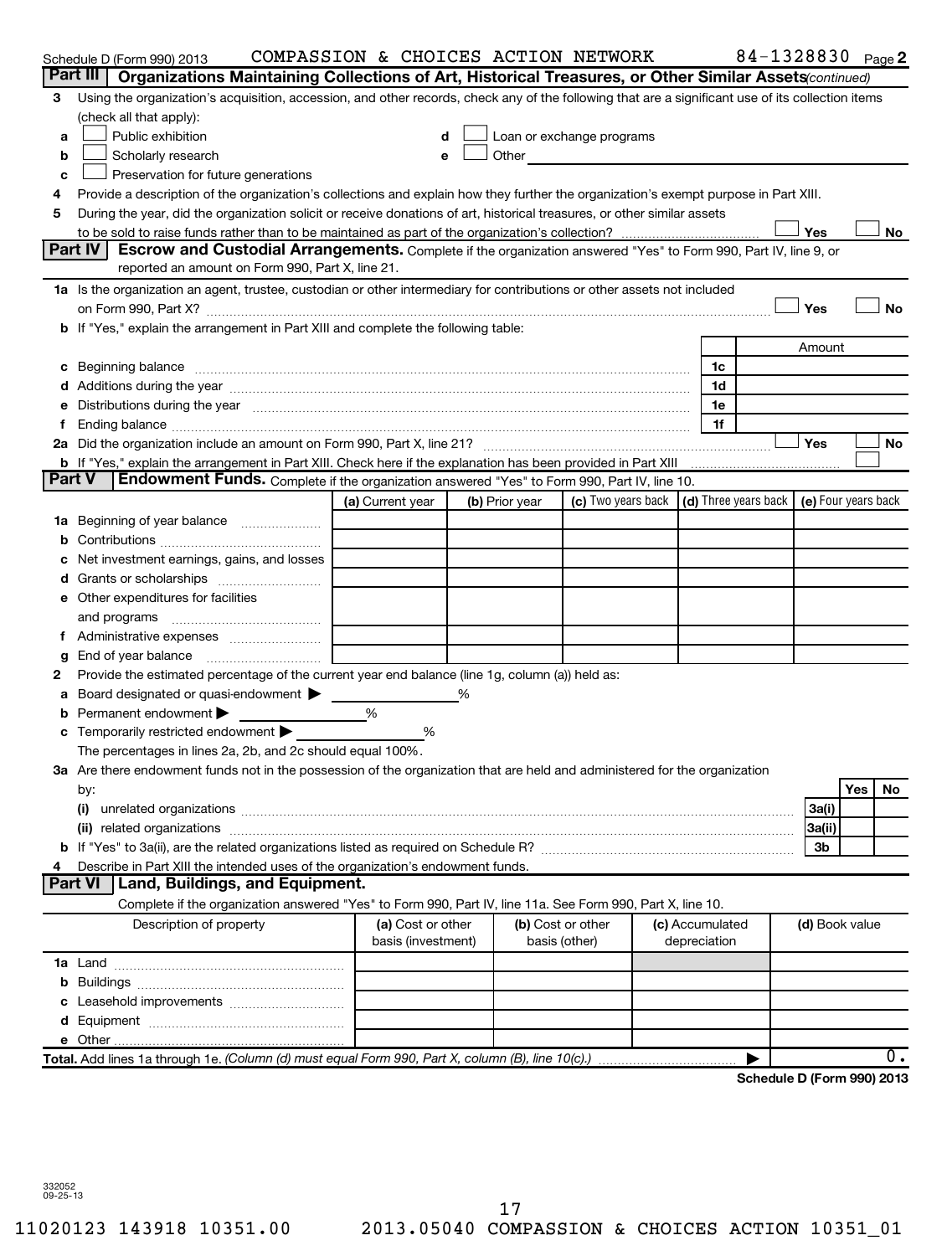|                  | Schedule D (Form 990) 2013                                                             |                                                                    |                 | COMPASSION & CHOICES ACTION NETWORK                                                                               | 84-1328830 $_{Page}$ 3                                                                                                                                                                                                                                                                                                      |
|------------------|----------------------------------------------------------------------------------------|--------------------------------------------------------------------|-----------------|-------------------------------------------------------------------------------------------------------------------|-----------------------------------------------------------------------------------------------------------------------------------------------------------------------------------------------------------------------------------------------------------------------------------------------------------------------------|
| <b>Part VIII</b> |                                                                                        | <b>Investments - Other Securities.</b>                             |                 |                                                                                                                   |                                                                                                                                                                                                                                                                                                                             |
|                  |                                                                                        |                                                                    |                 | Complete if the organization answered "Yes" to Form 990, Part IV, line 11b. See Form 990, Part X, line 12.        |                                                                                                                                                                                                                                                                                                                             |
|                  | (a) Description of security or category (including name of security)                   |                                                                    | (b) Book value  |                                                                                                                   | (c) Method of valuation: Cost or end-of-year market value                                                                                                                                                                                                                                                                   |
|                  | (1) Financial derivatives                                                              |                                                                    |                 |                                                                                                                   |                                                                                                                                                                                                                                                                                                                             |
|                  |                                                                                        |                                                                    |                 |                                                                                                                   |                                                                                                                                                                                                                                                                                                                             |
| (3) Other        |                                                                                        |                                                                    |                 |                                                                                                                   |                                                                                                                                                                                                                                                                                                                             |
| (A)              |                                                                                        |                                                                    |                 |                                                                                                                   |                                                                                                                                                                                                                                                                                                                             |
| (B)              |                                                                                        |                                                                    |                 |                                                                                                                   |                                                                                                                                                                                                                                                                                                                             |
| (C)              |                                                                                        |                                                                    |                 |                                                                                                                   |                                                                                                                                                                                                                                                                                                                             |
| (D)              |                                                                                        |                                                                    |                 |                                                                                                                   |                                                                                                                                                                                                                                                                                                                             |
| (E)              |                                                                                        |                                                                    |                 |                                                                                                                   |                                                                                                                                                                                                                                                                                                                             |
| (F)              |                                                                                        |                                                                    |                 |                                                                                                                   |                                                                                                                                                                                                                                                                                                                             |
| (G)              |                                                                                        |                                                                    |                 |                                                                                                                   |                                                                                                                                                                                                                                                                                                                             |
| (H)              |                                                                                        |                                                                    |                 |                                                                                                                   |                                                                                                                                                                                                                                                                                                                             |
|                  | Total. (Col. (b) must equal Form 990, Part X, col. (B) line 12.) $\blacktriangleright$ |                                                                    |                 |                                                                                                                   |                                                                                                                                                                                                                                                                                                                             |
|                  | Part VIII Investments - Program Related.                                               |                                                                    |                 |                                                                                                                   |                                                                                                                                                                                                                                                                                                                             |
|                  |                                                                                        |                                                                    |                 |                                                                                                                   |                                                                                                                                                                                                                                                                                                                             |
|                  | (a) Description of investment                                                          |                                                                    | (b) Book value  | Complete if the organization answered "Yes" to Form 990, Part IV, line 11c. See Form 990, Part X, line 13.        | (c) Method of valuation: Cost or end-of-year market value                                                                                                                                                                                                                                                                   |
|                  |                                                                                        |                                                                    |                 |                                                                                                                   |                                                                                                                                                                                                                                                                                                                             |
| (1)              |                                                                                        |                                                                    |                 |                                                                                                                   |                                                                                                                                                                                                                                                                                                                             |
| (2)              |                                                                                        |                                                                    |                 |                                                                                                                   |                                                                                                                                                                                                                                                                                                                             |
| (3)              |                                                                                        |                                                                    |                 |                                                                                                                   |                                                                                                                                                                                                                                                                                                                             |
| (4)              |                                                                                        |                                                                    |                 |                                                                                                                   |                                                                                                                                                                                                                                                                                                                             |
| (5)              |                                                                                        |                                                                    |                 |                                                                                                                   |                                                                                                                                                                                                                                                                                                                             |
| (6)              |                                                                                        |                                                                    |                 |                                                                                                                   |                                                                                                                                                                                                                                                                                                                             |
| (7)              |                                                                                        |                                                                    |                 |                                                                                                                   |                                                                                                                                                                                                                                                                                                                             |
| (8)              |                                                                                        |                                                                    |                 |                                                                                                                   |                                                                                                                                                                                                                                                                                                                             |
| (9)              |                                                                                        |                                                                    |                 |                                                                                                                   |                                                                                                                                                                                                                                                                                                                             |
|                  | Total. (Col. (b) must equal Form 990, Part X, col. (B) line 13.)                       |                                                                    |                 |                                                                                                                   |                                                                                                                                                                                                                                                                                                                             |
| <b>Part IX</b>   | <b>Other Assets.</b>                                                                   |                                                                    |                 |                                                                                                                   |                                                                                                                                                                                                                                                                                                                             |
|                  |                                                                                        |                                                                    |                 | Complete if the organization answered "Yes" to Form 990, Part IV, line 11d. See Form 990, Part X, line 15.        |                                                                                                                                                                                                                                                                                                                             |
|                  |                                                                                        |                                                                    | (a) Description |                                                                                                                   | (b) Book value                                                                                                                                                                                                                                                                                                              |
| (1)              |                                                                                        |                                                                    |                 |                                                                                                                   |                                                                                                                                                                                                                                                                                                                             |
| (2)              |                                                                                        |                                                                    |                 |                                                                                                                   |                                                                                                                                                                                                                                                                                                                             |
| (3)              |                                                                                        |                                                                    |                 |                                                                                                                   |                                                                                                                                                                                                                                                                                                                             |
|                  |                                                                                        |                                                                    |                 |                                                                                                                   |                                                                                                                                                                                                                                                                                                                             |
| (4)              |                                                                                        |                                                                    |                 |                                                                                                                   |                                                                                                                                                                                                                                                                                                                             |
| (5)              |                                                                                        |                                                                    |                 |                                                                                                                   |                                                                                                                                                                                                                                                                                                                             |
|                  |                                                                                        |                                                                    |                 |                                                                                                                   |                                                                                                                                                                                                                                                                                                                             |
| (6)<br>(7)       |                                                                                        |                                                                    |                 |                                                                                                                   |                                                                                                                                                                                                                                                                                                                             |
|                  |                                                                                        |                                                                    |                 |                                                                                                                   |                                                                                                                                                                                                                                                                                                                             |
| (8)              |                                                                                        |                                                                    |                 |                                                                                                                   |                                                                                                                                                                                                                                                                                                                             |
| (9)              |                                                                                        |                                                                    |                 |                                                                                                                   |                                                                                                                                                                                                                                                                                                                             |
|                  |                                                                                        | Total. (Column (b) must equal Form 990, Part X, col. (B) line 15.) |                 |                                                                                                                   |                                                                                                                                                                                                                                                                                                                             |
| <b>Part X</b>    | <b>Other Liabilities.</b>                                                              |                                                                    |                 |                                                                                                                   |                                                                                                                                                                                                                                                                                                                             |
|                  |                                                                                        |                                                                    |                 | Complete if the organization answered "Yes" to Form 990, Part IV, line 11e or 11f. See Form 990, Part X, line 25. |                                                                                                                                                                                                                                                                                                                             |
| 1.               |                                                                                        | (a) Description of liability                                       |                 | (b) Book value                                                                                                    |                                                                                                                                                                                                                                                                                                                             |
| (1)              | Federal income taxes                                                                   |                                                                    |                 |                                                                                                                   |                                                                                                                                                                                                                                                                                                                             |
| (2)              |                                                                                        | DUE TO COMPASSION AND CHOICES                                      |                 | 18,736.                                                                                                           |                                                                                                                                                                                                                                                                                                                             |
| (3)              |                                                                                        |                                                                    |                 |                                                                                                                   |                                                                                                                                                                                                                                                                                                                             |
| (4)              |                                                                                        |                                                                    |                 |                                                                                                                   |                                                                                                                                                                                                                                                                                                                             |
| (5)              |                                                                                        |                                                                    |                 |                                                                                                                   |                                                                                                                                                                                                                                                                                                                             |
| (6)              |                                                                                        |                                                                    |                 |                                                                                                                   |                                                                                                                                                                                                                                                                                                                             |
| (7)              |                                                                                        |                                                                    |                 |                                                                                                                   |                                                                                                                                                                                                                                                                                                                             |
| (8)              |                                                                                        |                                                                    |                 |                                                                                                                   |                                                                                                                                                                                                                                                                                                                             |
| (9)              |                                                                                        |                                                                    |                 |                                                                                                                   |                                                                                                                                                                                                                                                                                                                             |
|                  |                                                                                        | Total. (Column (b) must equal Form 990, Part X, col. (B) line 25.) |                 | 18,736.                                                                                                           |                                                                                                                                                                                                                                                                                                                             |
| 2.               |                                                                                        |                                                                    |                 |                                                                                                                   | Liability for uncertain tax positions. In Part XIII, provide the text of the footnote to the organization's financial statements that reports the<br>organization's liability for uncertain tax positions under FIN 48 (ASC 740). Check here if the text of the footnote has been provided in Part XIII $\lfloor x \rfloor$ |

| Schedule D (Form 990) 2013 |  |
|----------------------------|--|
|                            |  |

332053 09-25-13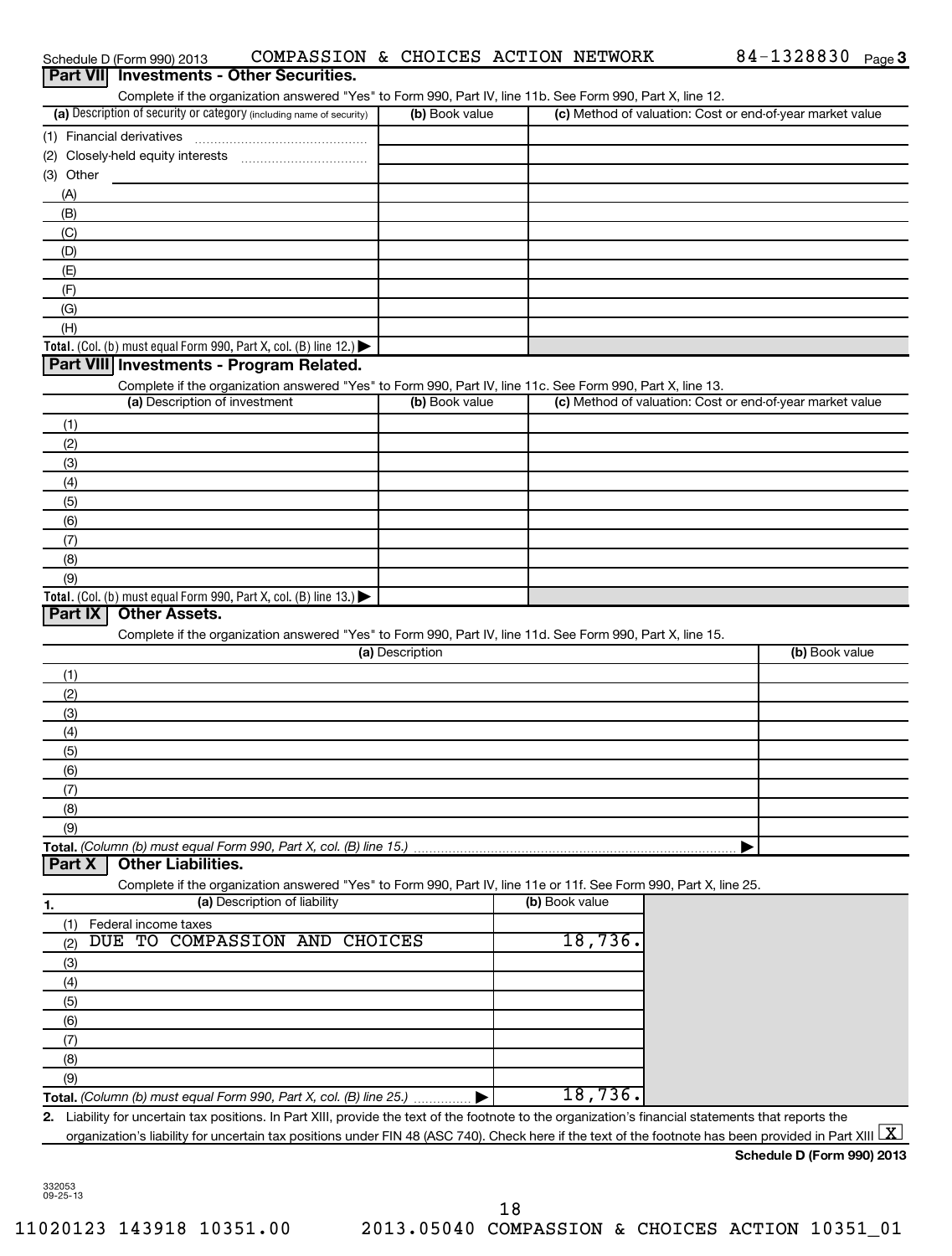|   | COMPASSION & CHOICES ACTION NETWORK<br>Schedule D (Form 990) 2013                                                                                                                                                                  |                |         |                      | 84-1328830 Page 4 |           |
|---|------------------------------------------------------------------------------------------------------------------------------------------------------------------------------------------------------------------------------------|----------------|---------|----------------------|-------------------|-----------|
|   | <b>Part XI</b><br>Reconciliation of Revenue per Audited Financial Statements With Revenue per Return.                                                                                                                              |                |         |                      |                   |           |
|   | Complete if the organization answered "Yes" to Form 990, Part IV, line 12a.                                                                                                                                                        |                |         |                      |                   |           |
| 1 | Total revenue, gains, and other support per audited financial statements [[[[[[[[[[[[[[[[[[[[[[[[]]]]]]]]]]]]                                                                                                                      |                |         | $\blacksquare$       |                   | 357,096.  |
| 2 | Amounts included on line 1 but not on Form 990, Part VIII, line 12:                                                                                                                                                                |                |         |                      |                   |           |
| a | Net unrealized gains on investments [11] Net unrealized gains on investments [11] Net unrealized gains on investments                                                                                                              | 2a             | 33,705. |                      |                   |           |
| b |                                                                                                                                                                                                                                    | 2 <sub>b</sub> |         |                      |                   |           |
| c |                                                                                                                                                                                                                                    | 2 <sub>c</sub> |         |                      |                   |           |
| d |                                                                                                                                                                                                                                    | 2d             |         |                      |                   |           |
| e | Add lines 2a through 2d <b>manufactures</b> in the contract of the contract of the contract of the contract of the contract of the contract of the contract of the contract of the contract of the contract of the contract of the |                |         | 2e                   |                   | 33,705.   |
| 3 |                                                                                                                                                                                                                                    |                |         | 3                    |                   | 323, 391. |
|   | Amounts included on Form 990, Part VIII, line 12, but not on line 1:                                                                                                                                                               |                |         |                      |                   |           |
| a | Investment expenses not included on Form 990, Part VIII, line 7b                                                                                                                                                                   | 4a             |         |                      |                   |           |
|   |                                                                                                                                                                                                                                    | 4 <sub>b</sub> |         |                      |                   |           |
|   | Add lines 4a and 4b                                                                                                                                                                                                                |                |         | 4с                   |                   | ο.        |
| 5 |                                                                                                                                                                                                                                    |                |         | 5                    |                   | 323, 391. |
|   | Part XII Reconciliation of Expenses per Audited Financial Statements With Expenses per Return.                                                                                                                                     |                |         |                      |                   |           |
|   | Complete if the organization answered "Yes" to Form 990, Part IV, line 12a.                                                                                                                                                        |                |         |                      |                   |           |
| 1 |                                                                                                                                                                                                                                    |                |         | $\blacktriangleleft$ |                   | 118,593.  |
| 2 | Amounts included on line 1 but not on Form 990, Part IX, line 25:                                                                                                                                                                  |                |         |                      |                   |           |
| a |                                                                                                                                                                                                                                    | 2a             |         |                      |                   |           |
|   |                                                                                                                                                                                                                                    | 2 <sub>b</sub> |         |                      |                   |           |
|   |                                                                                                                                                                                                                                    | 2 <sub>c</sub> |         |                      |                   |           |
| d |                                                                                                                                                                                                                                    | 2d             |         |                      |                   |           |
| e | Add lines 2a through 2d <b>[10]</b> Communication and the state of the state of the state of the state of the state of the state of the state of the state of the state of the state of the state of the state of the state of the |                |         | <b>2e</b>            |                   | υ.        |
| 3 |                                                                                                                                                                                                                                    |                |         | 3                    |                   | 118,593.  |
| 4 | Amounts included on Form 990, Part IX, line 25, but not on line 1:                                                                                                                                                                 |                |         |                      |                   |           |
| a |                                                                                                                                                                                                                                    | 4a             |         |                      |                   |           |
|   |                                                                                                                                                                                                                                    | 4 <sub>b</sub> |         |                      |                   |           |
|   | c Add lines 4a and 4b                                                                                                                                                                                                              |                |         | 4c                   |                   |           |
|   |                                                                                                                                                                                                                                    |                |         | 5                    |                   | 118,593.  |
|   | Part XIII Supplemental Information.                                                                                                                                                                                                |                |         |                      |                   |           |

Provide the descriptions required for Part II, lines 3, 5, and 9; Part III, lines 1a and 4; Part IV, lines 1b and 2b; Part V, line 4; Part X, line 2; Part XI, lines 2d and 4b; and Part XII, lines 2d and 4b. Also complete this part to provide any additional information.

PART X, LINE 2:

| TOPIC<br>EXPLANATION:<br>THE.<br>ORGANIZATIONS ADOPTED<br>THE<br>PROVISIONS<br>740<br>JULY.<br>OF<br>ON.                      |
|-------------------------------------------------------------------------------------------------------------------------------|
| 2009.<br><b>TOPIC</b><br>740<br>NOT RESULT<br>THE<br>ADOPTION<br>OF<br>DID<br>MATERIAL<br>IN<br>A                             |
| OVERALL FINANCIAL STATEMENTS<br>MODIFICATION<br>OF<br>THE<br>OF<br>THE<br>ORGANIZATIONS AS                                    |
| 30, 2014. AS<br>JUNE<br>FOR<br>THE<br>YEAR<br><b>ENDED</b><br>THE<br>ORGANIZATIONS ARE<br>OF<br>AND                           |
| NONPROFIT<br>ORGANIZATIONS<br>UNDER THE<br>INTERNAL<br>QUALIFIED<br>AS<br><b>REVENUE</b><br>CODE, ANY                         |
| TAX POSITION<br>WOULD<br>BE.<br>PRIMARILY RELATED<br>UNRELATED<br><b>BUSINESS</b><br>INCOME<br>TO.                            |
| OUTSIDE<br>THE<br>CORE MISSION<br>OF<br>THE<br>ORGANIZATIONS.<br>PRIOR<br>ACTIVITIES<br><b>BASED</b><br>ON.                   |
| OF<br>CONTRACTUAL ARRANGEMENTS<br>THE<br>ORGANIZATIONS AND<br>EXAMINATIONS<br>OF                                              |
| CORRESPONDENCE<br>RECEIVED<br>FROM<br>THE<br>INTERNAL<br>REVENUE<br>SERVICE,<br>MANAGEMENT                                    |
| POTENTIAL<br><b>INCOME</b><br>TAX POSITIONS<br><b>BELIEVES</b><br>THERE<br>TО<br>BE.<br>NO.<br>THAT<br><b>WOULD</b><br>RESULT |
| <b>RELATED</b><br>T.TABTI.TTY<br><b>FOR</b><br>THE<br>ORGANIZATIONS.<br>MANAGEMENT<br>TAX<br>WILL<br>CONTINUE<br>ΤN           |
| 332054<br>Schedule D (Form 990) 2013<br>$09 - 25 - 13$<br>19                                                                  |
| 11020123 143918 10351.00<br>2013.05040 COMPASSION<br><b>CHOICES</b><br>ACTION 10351 01<br>&                                   |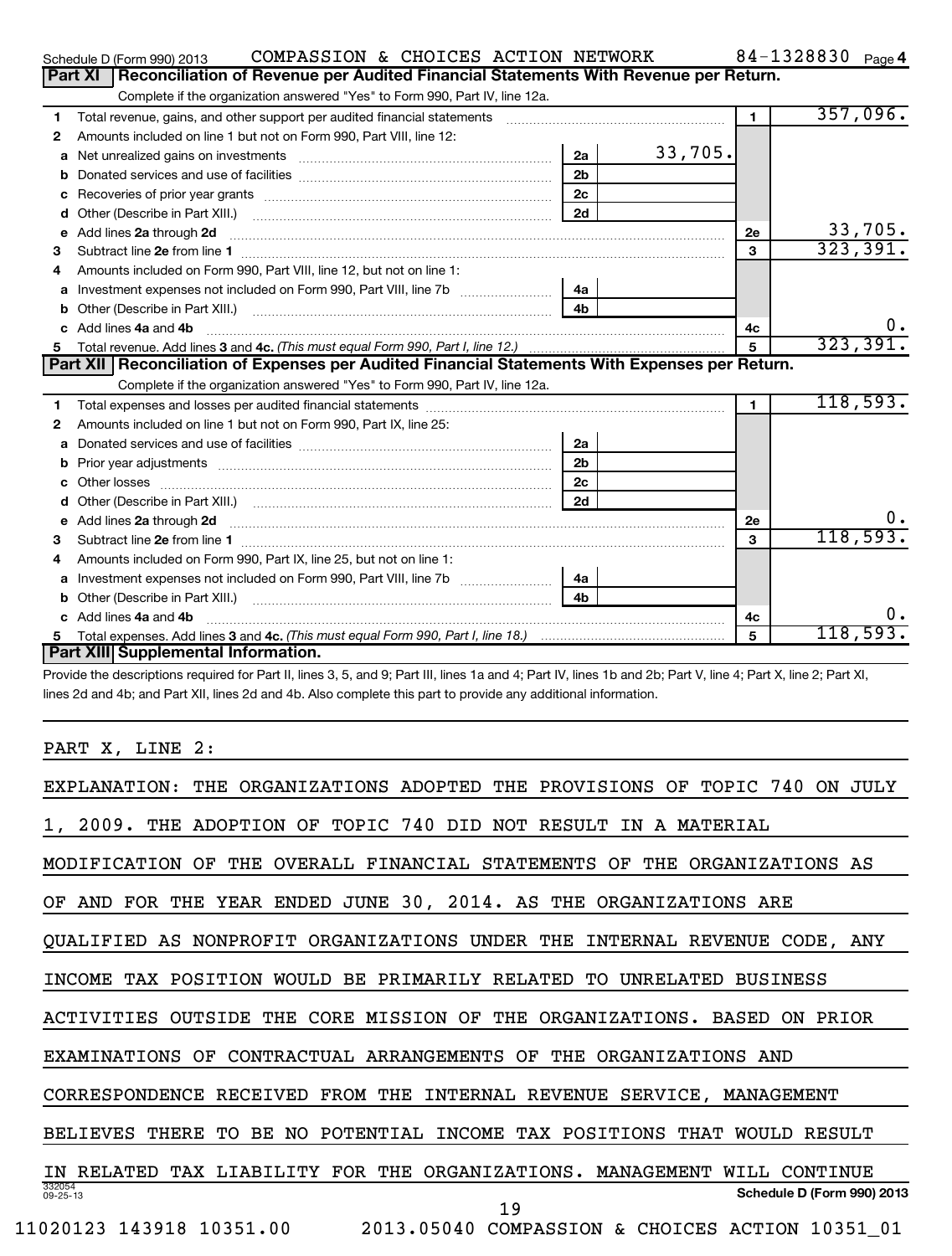| Schedule D (Form 990) 2013                            |  |  |  | COMPASSION & CHOICES ACTION NETWORK                                       |  | 84-1328830 Page 5          |  |
|-------------------------------------------------------|--|--|--|---------------------------------------------------------------------------|--|----------------------------|--|
| <b>Part XIII Supplemental Information (continued)</b> |  |  |  |                                                                           |  |                            |  |
|                                                       |  |  |  | TO EVALUATE ANY FUTURE CONTRACTUAL ARRANGEMENTS WITH RESPECT TO POTENTIAL |  |                            |  |
| INCOME TAX POSITIONS UNDER THIS GUIDANCE.             |  |  |  |                                                                           |  |                            |  |
|                                                       |  |  |  |                                                                           |  |                            |  |
|                                                       |  |  |  |                                                                           |  |                            |  |
|                                                       |  |  |  |                                                                           |  |                            |  |
|                                                       |  |  |  |                                                                           |  |                            |  |
|                                                       |  |  |  |                                                                           |  |                            |  |
|                                                       |  |  |  |                                                                           |  |                            |  |
|                                                       |  |  |  |                                                                           |  |                            |  |
|                                                       |  |  |  |                                                                           |  |                            |  |
|                                                       |  |  |  |                                                                           |  |                            |  |
|                                                       |  |  |  |                                                                           |  |                            |  |
|                                                       |  |  |  |                                                                           |  |                            |  |
|                                                       |  |  |  |                                                                           |  |                            |  |
|                                                       |  |  |  |                                                                           |  |                            |  |
|                                                       |  |  |  |                                                                           |  |                            |  |
|                                                       |  |  |  |                                                                           |  |                            |  |
|                                                       |  |  |  |                                                                           |  |                            |  |
|                                                       |  |  |  |                                                                           |  |                            |  |
|                                                       |  |  |  |                                                                           |  |                            |  |
|                                                       |  |  |  |                                                                           |  |                            |  |
|                                                       |  |  |  |                                                                           |  |                            |  |
|                                                       |  |  |  |                                                                           |  |                            |  |
|                                                       |  |  |  |                                                                           |  |                            |  |
|                                                       |  |  |  |                                                                           |  |                            |  |
|                                                       |  |  |  |                                                                           |  |                            |  |
|                                                       |  |  |  |                                                                           |  |                            |  |
|                                                       |  |  |  |                                                                           |  |                            |  |
|                                                       |  |  |  |                                                                           |  |                            |  |
|                                                       |  |  |  |                                                                           |  |                            |  |
|                                                       |  |  |  |                                                                           |  |                            |  |
|                                                       |  |  |  |                                                                           |  |                            |  |
|                                                       |  |  |  |                                                                           |  |                            |  |
|                                                       |  |  |  |                                                                           |  |                            |  |
| 332055<br>09-25-13                                    |  |  |  |                                                                           |  | Schedule D (Form 990) 2013 |  |
|                                                       |  |  |  | 20                                                                        |  |                            |  |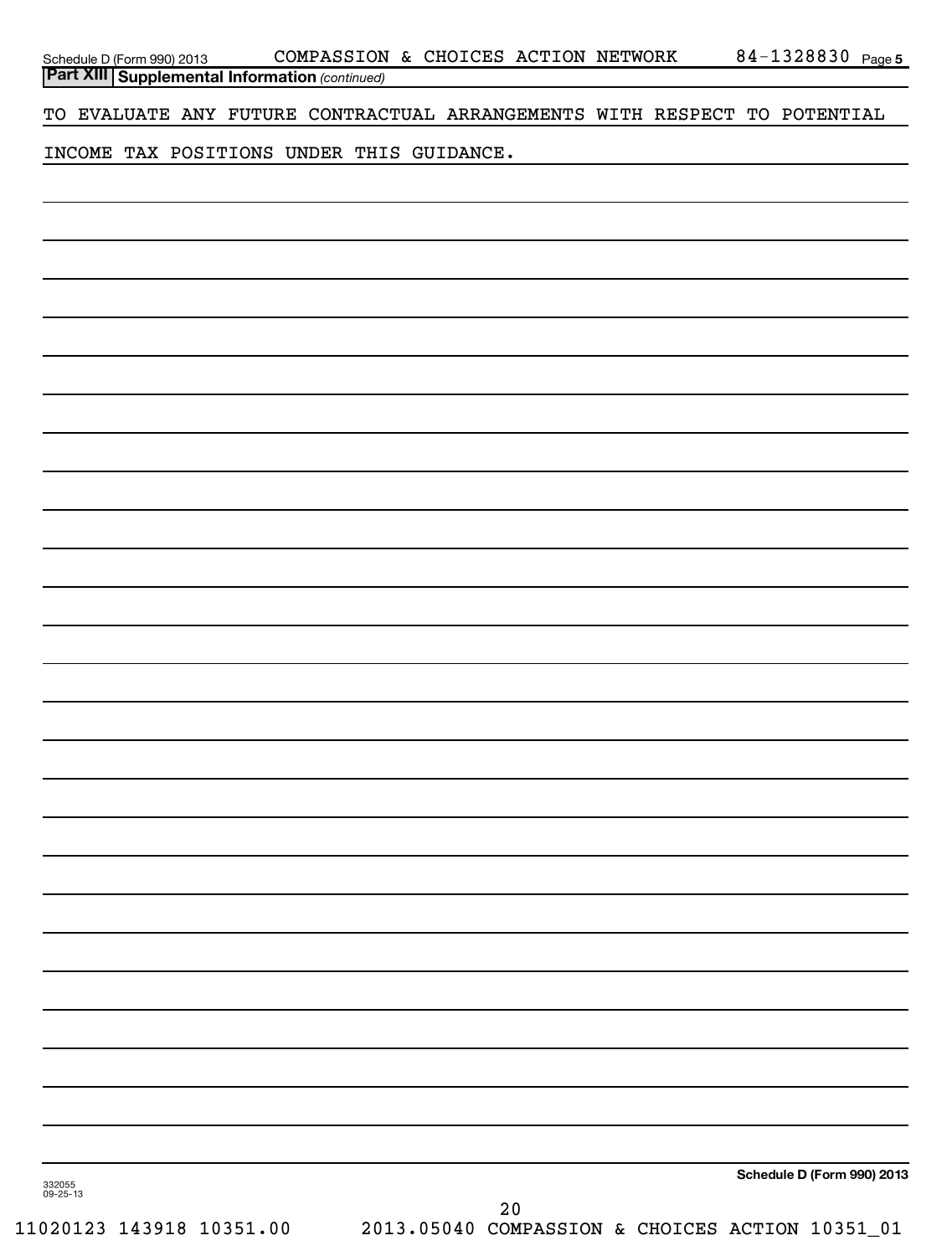| <b>SCHEDULE G</b><br><b>Supplemental Information Regarding Fundraising or Gaming Activities</b><br>(Form 990 or 990-EZ)<br>Complete if the organization answered "Yes" to Form 990, Part IV, lines 17, 18, or 19, or if the<br>organization entered more than \$15,000 on Form 990-EZ, line 6a.<br><b>Open To Public</b><br>Department of the Treasury<br>Attach to Form 990 or Form 990-EZ.<br>Internal Revenue Service<br>Inspection<br>Information about Schedule G (Form 990 or 990-EZ) and its instructions is at www irs gov/form 990<br><b>Employer identification number</b><br>Name of the organization<br>84-1328830<br>COMPASSION & CHOICES ACTION NETWORK<br>Fundraising Activities. Complete if the organization answered "Yes" to Form 990, Part IV, line 17. Form 990-EZ filers are not<br>Part I<br>required to complete this part.<br>1 Indicate whether the organization raised funds through any of the following activities. Check all that apply. |               |     |                                                                                                                    |  |  |                                                                            |                                                         |  |  |  |
|------------------------------------------------------------------------------------------------------------------------------------------------------------------------------------------------------------------------------------------------------------------------------------------------------------------------------------------------------------------------------------------------------------------------------------------------------------------------------------------------------------------------------------------------------------------------------------------------------------------------------------------------------------------------------------------------------------------------------------------------------------------------------------------------------------------------------------------------------------------------------------------------------------------------------------------------------------------------|---------------|-----|--------------------------------------------------------------------------------------------------------------------|--|--|----------------------------------------------------------------------------|---------------------------------------------------------|--|--|--|
| Mail solicitations<br>Solicitation of non-government grants<br>e<br>a<br>Internet and email solicitations<br>Solicitation of government grants<br>f<br>b<br>Phone solicitations<br>Special fundraising events<br>g<br>с<br>In-person solicitations<br>d<br>2 a Did the organization have a written or oral agreement with any individual (including officers, directors, trustees or<br>Yes<br>No<br>key employees listed in Form 990, Part VII) or entity in connection with professional fundraising services?<br>b If "Yes," list the ten highest paid individuals or entities (fundraisers) pursuant to agreements under which the fundraiser is to be<br>compensated at least \$5,000 by the organization.                                                                                                                                                                                                                                                        |               |     |                                                                                                                    |  |  |                                                                            |                                                         |  |  |  |
| (i) Name and address of individual<br>or entity (fundraiser)                                                                                                                                                                                                                                                                                                                                                                                                                                                                                                                                                                                                                                                                                                                                                                                                                                                                                                           | (ii) Activity |     | (iii) Did<br>(iv) Gross receipts<br>fundraiser<br>have custody<br>from activity<br>or control of<br>contributions? |  |  | (v) Amount paid<br>to (or retained by)<br>fundraiser<br>listed in col. (i) | (vi) Amount paid<br>to (or retained by)<br>organization |  |  |  |
|                                                                                                                                                                                                                                                                                                                                                                                                                                                                                                                                                                                                                                                                                                                                                                                                                                                                                                                                                                        |               | Yes | <b>No</b>                                                                                                          |  |  |                                                                            |                                                         |  |  |  |
|                                                                                                                                                                                                                                                                                                                                                                                                                                                                                                                                                                                                                                                                                                                                                                                                                                                                                                                                                                        |               |     |                                                                                                                    |  |  |                                                                            |                                                         |  |  |  |
|                                                                                                                                                                                                                                                                                                                                                                                                                                                                                                                                                                                                                                                                                                                                                                                                                                                                                                                                                                        |               |     |                                                                                                                    |  |  |                                                                            |                                                         |  |  |  |
|                                                                                                                                                                                                                                                                                                                                                                                                                                                                                                                                                                                                                                                                                                                                                                                                                                                                                                                                                                        |               |     |                                                                                                                    |  |  |                                                                            |                                                         |  |  |  |
|                                                                                                                                                                                                                                                                                                                                                                                                                                                                                                                                                                                                                                                                                                                                                                                                                                                                                                                                                                        |               |     |                                                                                                                    |  |  |                                                                            |                                                         |  |  |  |
|                                                                                                                                                                                                                                                                                                                                                                                                                                                                                                                                                                                                                                                                                                                                                                                                                                                                                                                                                                        |               |     |                                                                                                                    |  |  |                                                                            |                                                         |  |  |  |
|                                                                                                                                                                                                                                                                                                                                                                                                                                                                                                                                                                                                                                                                                                                                                                                                                                                                                                                                                                        |               |     |                                                                                                                    |  |  |                                                                            |                                                         |  |  |  |
|                                                                                                                                                                                                                                                                                                                                                                                                                                                                                                                                                                                                                                                                                                                                                                                                                                                                                                                                                                        |               |     |                                                                                                                    |  |  |                                                                            |                                                         |  |  |  |
|                                                                                                                                                                                                                                                                                                                                                                                                                                                                                                                                                                                                                                                                                                                                                                                                                                                                                                                                                                        |               |     |                                                                                                                    |  |  |                                                                            |                                                         |  |  |  |
|                                                                                                                                                                                                                                                                                                                                                                                                                                                                                                                                                                                                                                                                                                                                                                                                                                                                                                                                                                        |               |     |                                                                                                                    |  |  |                                                                            |                                                         |  |  |  |
| Total                                                                                                                                                                                                                                                                                                                                                                                                                                                                                                                                                                                                                                                                                                                                                                                                                                                                                                                                                                  |               |     |                                                                                                                    |  |  |                                                                            |                                                         |  |  |  |
| List all states in which the organization is registered or licensed to solicit contributions or has been notified it is exempt from registration<br>3<br>or licensing.<br>AL, AK, AR, CA, CO, CT, DC, FL, GA, HI, IL, KS, KY, LA, ME, MD, MA, MI, MN, NH, NJ, NM, NY, NC, ND                                                                                                                                                                                                                                                                                                                                                                                                                                                                                                                                                                                                                                                                                           |               |     |                                                                                                                    |  |  |                                                                            |                                                         |  |  |  |

OH,OK,OR,PA,RI,SC,TN,UT,VI,WA,WV,WI,NV

**For Paperwork Reduction Act Notice, see the Instructions for Form 990 or 990-EZ. Schedule G (Form 990 or 990-EZ) 2013** LHA

332081 09-12-13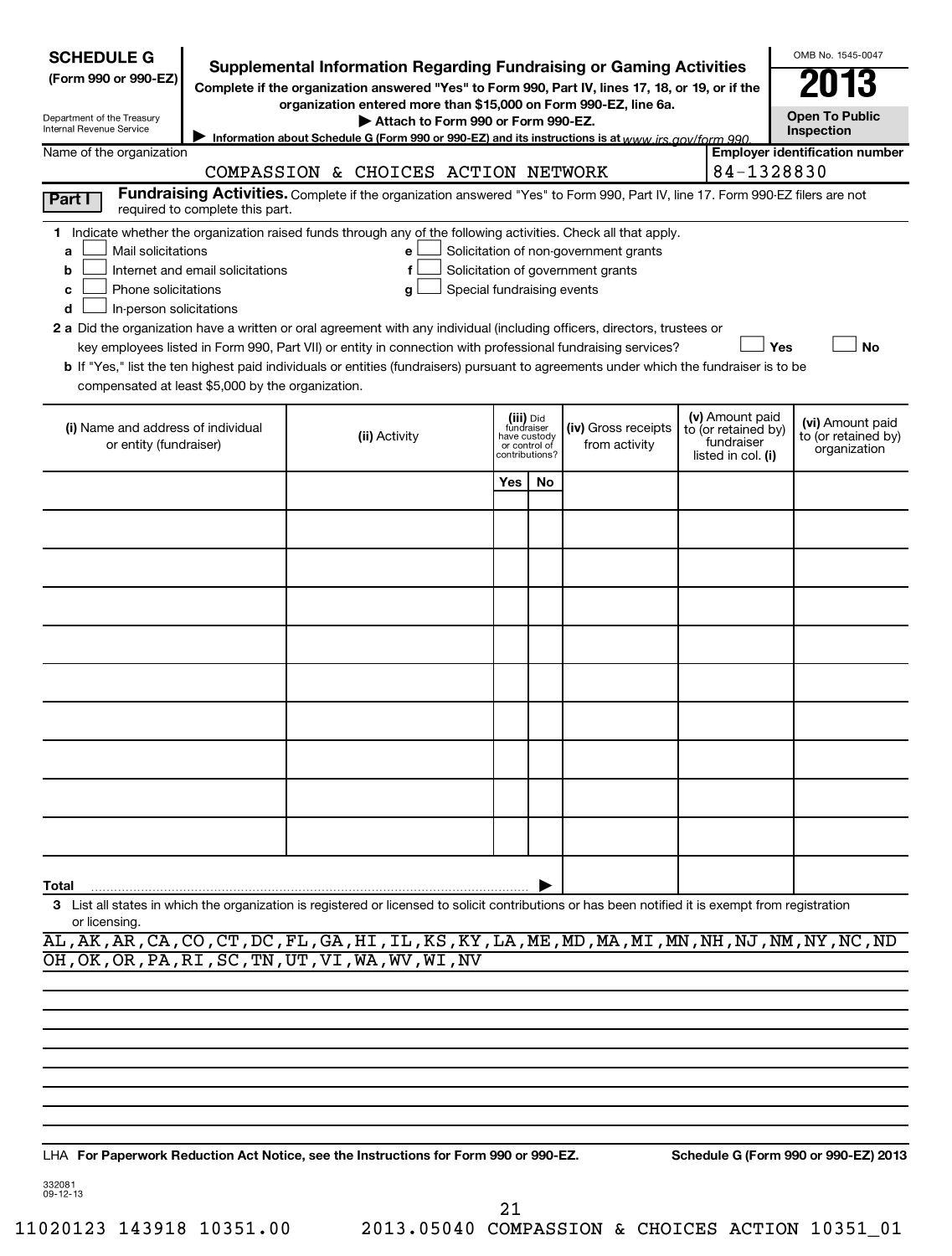|                 |              | Schedule G (Form 990 or 990-EZ) 2013 COMPASSION & CHOICES ACTION NETWORK                                                                                                                                                                                                   |                |                                                             |                  | 84-1328830 Page 2                                   |
|-----------------|--------------|----------------------------------------------------------------------------------------------------------------------------------------------------------------------------------------------------------------------------------------------------------------------------|----------------|-------------------------------------------------------------|------------------|-----------------------------------------------------|
|                 | Part II      | Fundraising Events. Complete if the organization answered "Yes" to Form 990, Part IV, line 18, or reported more than \$15,000<br>of fundraising event contributions and gross income on Form 990-EZ, lines 1 and 6b. List events with gross receipts greater than \$5,000. |                |                                                             |                  |                                                     |
|                 |              |                                                                                                                                                                                                                                                                            | $(a)$ Event #1 | (b) Event #2                                                | (c) Other events |                                                     |
|                 |              |                                                                                                                                                                                                                                                                            |                |                                                             | <b>NONE</b>      | (d) Total events                                    |
|                 |              |                                                                                                                                                                                                                                                                            | DIRECT MAIL    |                                                             |                  | (add col. (a) through                               |
|                 |              |                                                                                                                                                                                                                                                                            | (event type)   | (event type)                                                | (total number)   | col. (c)                                            |
| Revenue         |              |                                                                                                                                                                                                                                                                            |                |                                                             |                  |                                                     |
|                 | 1            |                                                                                                                                                                                                                                                                            | 73,058.        |                                                             |                  | 73,058.                                             |
|                 |              |                                                                                                                                                                                                                                                                            |                |                                                             |                  |                                                     |
|                 | $\mathbf{2}$ |                                                                                                                                                                                                                                                                            | 70,058.        |                                                             |                  | <u>70,058.</u>                                      |
|                 |              |                                                                                                                                                                                                                                                                            |                |                                                             |                  |                                                     |
|                 | 3            | Gross income (line 1 minus line 2)                                                                                                                                                                                                                                         | 3,000.         |                                                             |                  | 3,000.                                              |
|                 |              |                                                                                                                                                                                                                                                                            |                |                                                             |                  |                                                     |
|                 |              |                                                                                                                                                                                                                                                                            |                |                                                             |                  |                                                     |
|                 |              |                                                                                                                                                                                                                                                                            |                |                                                             |                  |                                                     |
|                 | 5            |                                                                                                                                                                                                                                                                            |                |                                                             |                  |                                                     |
|                 |              |                                                                                                                                                                                                                                                                            |                |                                                             |                  |                                                     |
|                 | 6            |                                                                                                                                                                                                                                                                            |                |                                                             |                  |                                                     |
| Direct Expenses | 7            |                                                                                                                                                                                                                                                                            |                |                                                             |                  |                                                     |
|                 |              |                                                                                                                                                                                                                                                                            |                |                                                             |                  |                                                     |
|                 | 8            |                                                                                                                                                                                                                                                                            |                |                                                             |                  |                                                     |
|                 | 9            |                                                                                                                                                                                                                                                                            | 3,000.         |                                                             |                  | 3,000.                                              |
|                 | 10           |                                                                                                                                                                                                                                                                            |                |                                                             |                  | 3,000.                                              |
|                 | 11           |                                                                                                                                                                                                                                                                            |                |                                                             |                  | 0.                                                  |
|                 | Part III     | Gaming. Complete if the organization answered "Yes" to Form 990, Part IV, line 19, or reported more than                                                                                                                                                                   |                |                                                             |                  |                                                     |
|                 |              | \$15,000 on Form 990-EZ, line 6a.                                                                                                                                                                                                                                          |                |                                                             |                  |                                                     |
|                 |              |                                                                                                                                                                                                                                                                            | (a) Bingo      | (b) Pull tabs/instant<br>bingo/progressive bingo            | (c) Other gaming | (d) Total gaming (add<br>col. (a) through col. (c)) |
| Revenue         |              |                                                                                                                                                                                                                                                                            |                |                                                             |                  |                                                     |
|                 |              |                                                                                                                                                                                                                                                                            |                |                                                             |                  |                                                     |
|                 |              |                                                                                                                                                                                                                                                                            |                |                                                             |                  |                                                     |
|                 | 2            |                                                                                                                                                                                                                                                                            |                |                                                             |                  |                                                     |
| Expenses        |              |                                                                                                                                                                                                                                                                            |                |                                                             |                  |                                                     |
|                 | 3            |                                                                                                                                                                                                                                                                            |                |                                                             |                  |                                                     |
|                 |              |                                                                                                                                                                                                                                                                            |                |                                                             |                  |                                                     |
| έğ<br>ă         |              |                                                                                                                                                                                                                                                                            |                |                                                             |                  |                                                     |
|                 |              |                                                                                                                                                                                                                                                                            |                |                                                             |                  |                                                     |
|                 |              |                                                                                                                                                                                                                                                                            |                |                                                             |                  |                                                     |
|                 |              |                                                                                                                                                                                                                                                                            | Yes<br>$\%$    | Yes<br>%                                                    | Yes<br>%         |                                                     |
|                 |              | 6 Volunteer labor                                                                                                                                                                                                                                                          | No             | No                                                          | No               |                                                     |
|                 |              |                                                                                                                                                                                                                                                                            |                |                                                             |                  |                                                     |
|                 | 7            | Direct expense summary. Add lines 2 through 5 in column (d)                                                                                                                                                                                                                |                |                                                             |                  |                                                     |
|                 | 8            |                                                                                                                                                                                                                                                                            |                |                                                             |                  |                                                     |
|                 |              |                                                                                                                                                                                                                                                                            |                |                                                             |                  |                                                     |
| 9               |              | Enter the state(s) in which the organization operates gaming activities:                                                                                                                                                                                                   |                | <u> 1989 - Johann Stein, mars an deus Frankryk († 1952)</u> |                  |                                                     |
|                 |              |                                                                                                                                                                                                                                                                            |                |                                                             |                  | Yes<br>No                                           |
|                 |              |                                                                                                                                                                                                                                                                            |                |                                                             |                  |                                                     |
|                 |              |                                                                                                                                                                                                                                                                            |                |                                                             |                  |                                                     |
|                 |              |                                                                                                                                                                                                                                                                            |                |                                                             |                  |                                                     |
|                 |              |                                                                                                                                                                                                                                                                            |                |                                                             |                  | Yes<br>No                                           |
|                 |              |                                                                                                                                                                                                                                                                            |                |                                                             |                  |                                                     |
|                 |              |                                                                                                                                                                                                                                                                            |                |                                                             |                  |                                                     |
|                 |              |                                                                                                                                                                                                                                                                            |                |                                                             |                  |                                                     |
|                 |              | 332082 09-12-13                                                                                                                                                                                                                                                            |                |                                                             |                  | Schedule G (Form 990 or 990-EZ) 2013                |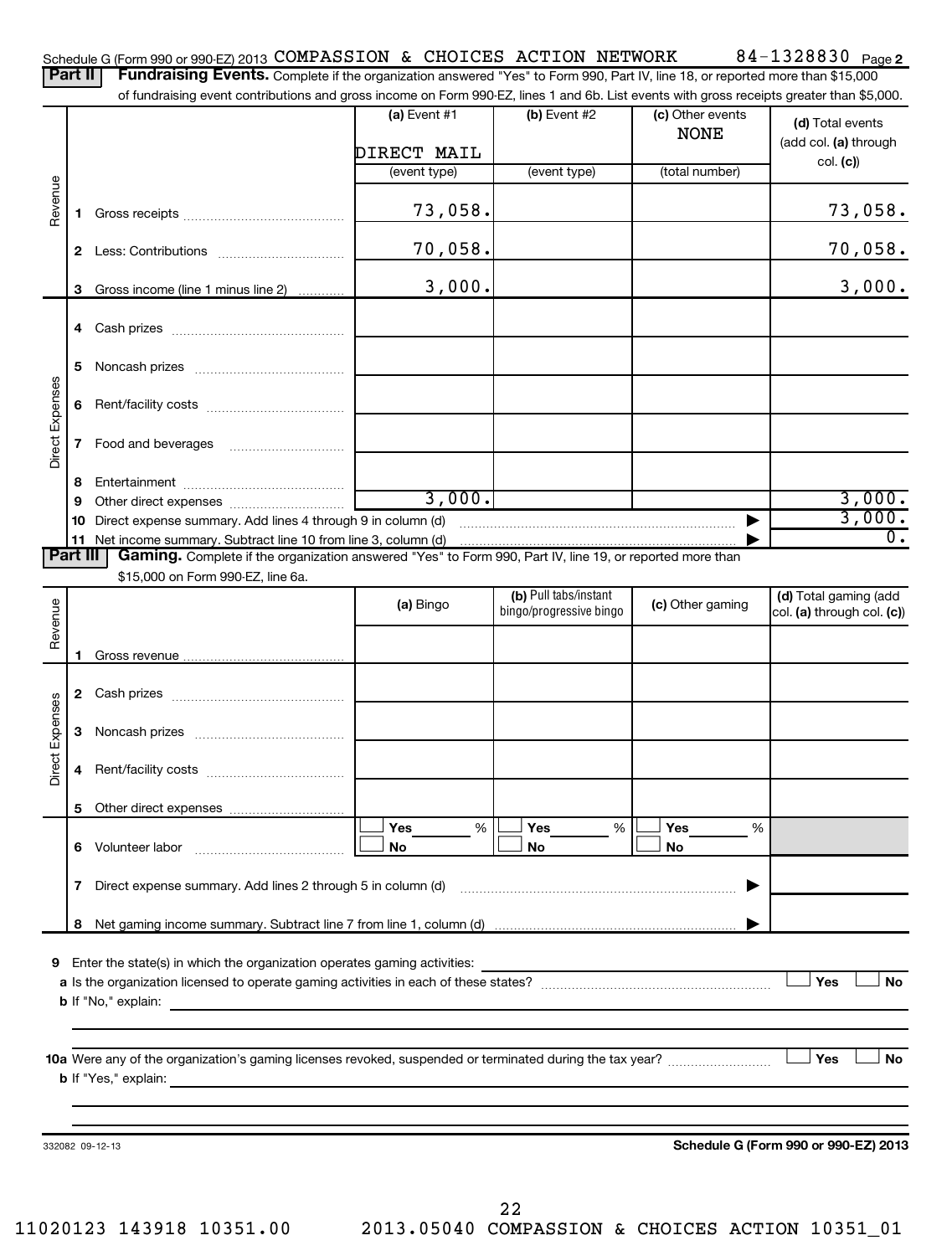|     | 84-1328830<br>Schedule G (Form 990 or 990-EZ) 2013 COMPASSION & CHOICES ACTION NETWORK                                                                        |     |      | Page 3    |
|-----|---------------------------------------------------------------------------------------------------------------------------------------------------------------|-----|------|-----------|
| 11. |                                                                                                                                                               |     | Yes  | <b>No</b> |
|     | 12 Is the organization a grantor, beneficiary or trustee of a trust or a member of a partnership or other entity formed                                       |     |      |           |
|     |                                                                                                                                                               |     | Yes  | <b>No</b> |
|     | <b>13</b> Indicate the percentage of gaming activity operated in:                                                                                             |     |      |           |
|     |                                                                                                                                                               | 13а |      | %         |
|     | <b>b</b> An outside facility <i>www.communicality.communicality.communicality www.communicality.communicality.communicality</i>                               | 13b |      | %         |
|     | 14 Enter the name and address of the person who prepares the organization's gaming/special events books and records:                                          |     |      |           |
|     | Name $\blacktriangleright$ $\frac{1}{\sqrt{1-\frac{1}{2}}\left(1-\frac{1}{2}\right)}$                                                                         |     |      |           |
|     | Address $\blacktriangleright$                                                                                                                                 |     |      |           |
|     |                                                                                                                                                               |     | 」Yes | <b>No</b> |
|     |                                                                                                                                                               |     |      |           |
|     | of gaming revenue retained by the third party $\triangleright$ \$ _________________.                                                                          |     |      |           |
|     | c If "Yes," enter name and address of the third party:                                                                                                        |     |      |           |
|     |                                                                                                                                                               |     |      |           |
|     |                                                                                                                                                               |     |      |           |
|     |                                                                                                                                                               |     |      |           |
|     |                                                                                                                                                               |     |      |           |
| 16  | Gaming manager information:                                                                                                                                   |     |      |           |
|     |                                                                                                                                                               |     |      |           |
|     | Name $\blacktriangleright$<br><u> 1989 - Johann Harry Harry Harry Harry Harry Harry Harry Harry Harry Harry Harry Harry Harry Harry Harry Harry</u>           |     |      |           |
|     | Gaming manager compensation > \$                                                                                                                              |     |      |           |
|     |                                                                                                                                                               |     |      |           |
|     |                                                                                                                                                               |     |      |           |
|     |                                                                                                                                                               |     |      |           |
|     |                                                                                                                                                               |     |      |           |
|     | Director/officer<br>Employee<br>Independent contractor                                                                                                        |     |      |           |
|     |                                                                                                                                                               |     |      |           |
|     | <b>17</b> Mandatory distributions:<br>a Is the organization required under state law to make charitable distributions from the gaming proceeds to             |     |      |           |
|     | retain the state gaming license? $\Box$ No                                                                                                                    |     |      |           |
|     | <b>b</b> Enter the amount of distributions required under state law to be distributed to other exempt organizations or spent in the                           |     |      |           |
|     | organization's own exempt activities during the tax year $\triangleright$ \$                                                                                  |     |      |           |
|     | <b>Part IV</b><br>Supplemental Information. Provide the explanations required by Part I, line 2b, columns (iii) and (v), and Part III, lines 9, 9b, 10b, 15b, |     |      |           |
|     | 15c, 16, and 17b, as applicable. Also complete this part to provide any additional information (see instructions).                                            |     |      |           |
|     |                                                                                                                                                               |     |      |           |
|     |                                                                                                                                                               |     |      |           |
|     |                                                                                                                                                               |     |      |           |
|     |                                                                                                                                                               |     |      |           |
|     |                                                                                                                                                               |     |      |           |
|     |                                                                                                                                                               |     |      |           |
|     |                                                                                                                                                               |     |      |           |
|     |                                                                                                                                                               |     |      |           |
|     |                                                                                                                                                               |     |      |           |
|     |                                                                                                                                                               |     |      |           |
|     |                                                                                                                                                               |     |      |           |
|     |                                                                                                                                                               |     |      |           |
|     | Schedule G (Form 990 or 990-EZ) 2013<br>332083 09-12-13                                                                                                       |     |      |           |
|     | 23                                                                                                                                                            |     |      |           |

11020123 143918 10351.00 2013.05040 COMPASSION & CHOICES ACTION 10351\_01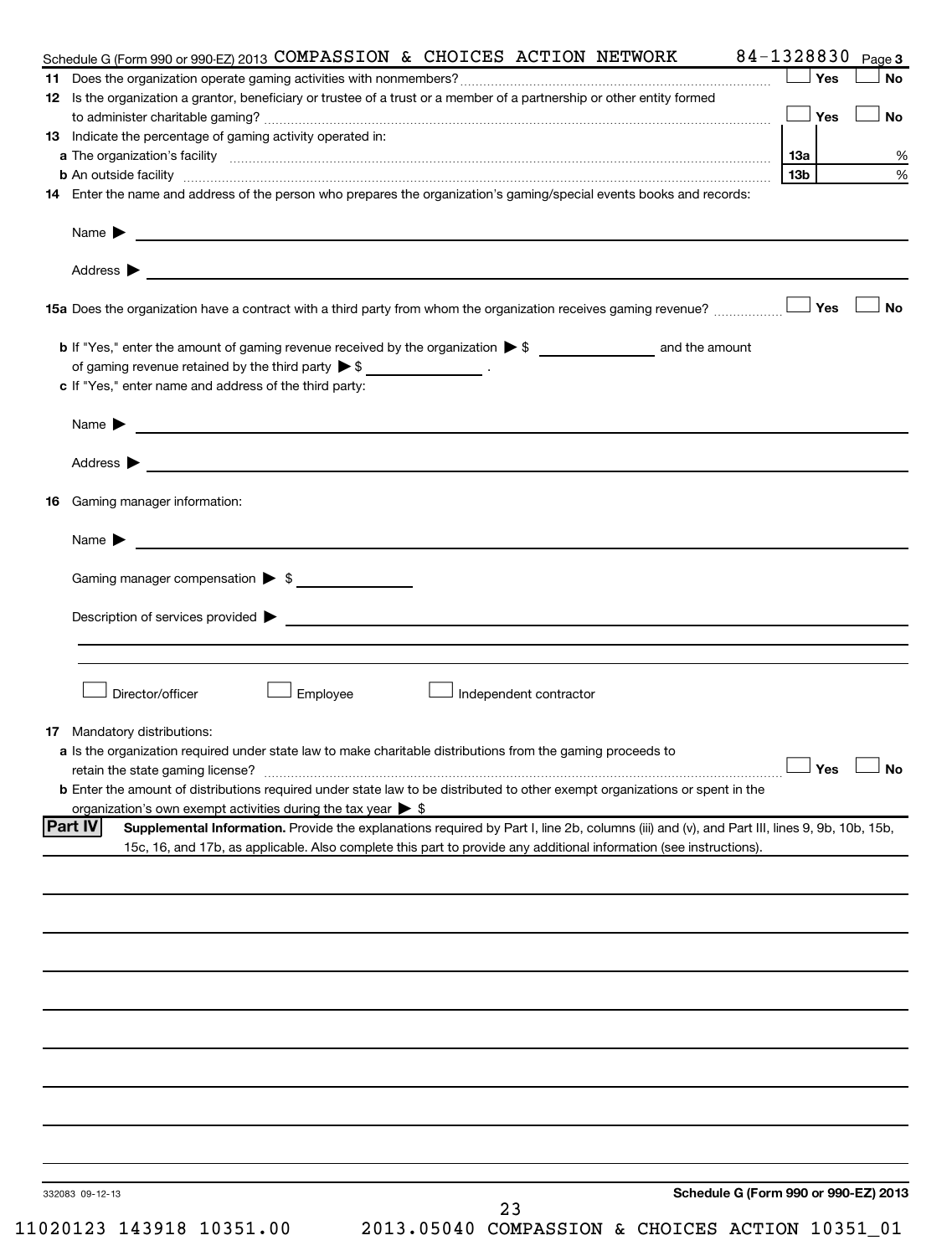|            | <b>Compensation Information</b><br>OMB No. 1545-0047<br><b>SCHEDULE J</b> |                                                                                                                                  |                                       |                |                       |                         |  |  |
|------------|---------------------------------------------------------------------------|----------------------------------------------------------------------------------------------------------------------------------|---------------------------------------|----------------|-----------------------|-------------------------|--|--|
| (Form 990) |                                                                           | For certain Officers, Directors, Trustees, Key Employees, and Highest                                                            |                                       | 2013           |                       |                         |  |  |
|            |                                                                           | <b>Compensated Employees</b><br>Complete if the organization answered "Yes" on Form 990, Part IV, line 23.                       |                                       |                |                       |                         |  |  |
|            | Department of the Treasury                                                | Attach to Form 990. See separate instructions.                                                                                   |                                       |                | <b>Open to Public</b> |                         |  |  |
|            | Internal Revenue Service                                                  | Information about Schedule J (Form 990) and its instructions is at www.jrs.gov/form990                                           |                                       |                | Inspection            |                         |  |  |
|            | Name of the organization                                                  |                                                                                                                                  | <b>Employer identification number</b> |                |                       |                         |  |  |
|            |                                                                           | COMPASSION & CHOICES ACTION NETWORK                                                                                              | 84-1328830                            |                |                       |                         |  |  |
| Part I     |                                                                           | <b>Questions Regarding Compensation</b>                                                                                          |                                       |                |                       |                         |  |  |
|            |                                                                           |                                                                                                                                  |                                       |                | <b>Yes</b>            | No                      |  |  |
|            |                                                                           | <b>1a</b> Check the appropriate box(es) if the organization provided any of the following to or for a person listed in Form 990, |                                       |                |                       |                         |  |  |
|            |                                                                           | Part VII, Section A, line 1a. Complete Part III to provide any relevant information regarding these items.                       |                                       |                |                       |                         |  |  |
|            | First-class or charter travel                                             | Housing allowance or residence for personal use                                                                                  |                                       |                |                       |                         |  |  |
|            | Travel for companions                                                     | Payments for business use of personal residence                                                                                  |                                       |                |                       |                         |  |  |
|            |                                                                           | Health or social club dues or initiation fees<br>Tax indemnification and gross-up payments                                       |                                       |                |                       |                         |  |  |
|            |                                                                           | Personal services (e.g., maid, chauffeur, chef)<br>Discretionary spending account                                                |                                       |                |                       |                         |  |  |
|            |                                                                           |                                                                                                                                  |                                       |                |                       |                         |  |  |
|            |                                                                           | <b>b</b> If any of the boxes on line 1a are checked, did the organization follow a written policy regarding payment or           |                                       |                |                       |                         |  |  |
| 2          |                                                                           | Did the organization require substantiation prior to reimbursing or allowing expenses incurred by all directors,                 |                                       | 1b             |                       |                         |  |  |
|            |                                                                           |                                                                                                                                  |                                       | $\mathbf{2}$   |                       |                         |  |  |
|            |                                                                           |                                                                                                                                  |                                       |                |                       |                         |  |  |
| з          |                                                                           | Indicate which, if any, of the following the filing organization used to establish the compensation of the organization's        |                                       |                |                       |                         |  |  |
|            |                                                                           | CEO/Executive Director. Check all that apply. Do not check any boxes for methods used by a related organization to               |                                       |                |                       |                         |  |  |
|            |                                                                           | establish compensation of the CEO/Executive Director, but explain in Part III.                                                   |                                       |                |                       |                         |  |  |
|            | Compensation committee                                                    | Written employment contract                                                                                                      |                                       |                |                       |                         |  |  |
|            |                                                                           | $ \mathbf{X} $ Compensation survey or study<br>Independent compensation consultant                                               |                                       |                |                       |                         |  |  |
|            |                                                                           | $\mathbf{X}$ Approval by the board or compensation committee<br>Form 990 of other organizations                                  |                                       |                |                       |                         |  |  |
|            |                                                                           |                                                                                                                                  |                                       |                |                       |                         |  |  |
| 4          |                                                                           | During the year, did any person listed in Form 990, Part VII, Section A, line 1a, with respect to the filing                     |                                       |                |                       |                         |  |  |
|            |                                                                           | organization or a related organization:                                                                                          |                                       |                |                       |                         |  |  |
| а          |                                                                           | Receive a severance payment or change-of-control payment?                                                                        |                                       | 4a             |                       | х                       |  |  |
| b          |                                                                           |                                                                                                                                  |                                       | 4b             |                       | $\overline{\texttt{x}}$ |  |  |
| с          |                                                                           |                                                                                                                                  |                                       | 4 <sub>c</sub> |                       | $\overline{\mathtt{x}}$ |  |  |
|            |                                                                           | If "Yes" to any of lines 4a-c, list the persons and provide the applicable amounts for each item in Part III.                    |                                       |                |                       |                         |  |  |
|            |                                                                           |                                                                                                                                  |                                       |                |                       |                         |  |  |
|            |                                                                           | Only section 501(c)(3) and 501(c)(4) organizations must complete lines 5-9.                                                      |                                       |                |                       |                         |  |  |
|            |                                                                           | For persons listed in Form 990, Part VII, Section A, line 1a, did the organization pay or accrue any compensation                |                                       |                |                       |                         |  |  |
|            | contingent on the revenues of:                                            |                                                                                                                                  |                                       |                |                       |                         |  |  |
|            |                                                                           |                                                                                                                                  |                                       | 5a             |                       | х                       |  |  |
|            |                                                                           |                                                                                                                                  |                                       | 5 <sub>b</sub> |                       | $\overline{\mathbf{x}}$ |  |  |
|            |                                                                           | If "Yes" to line 5a or 5b, describe in Part III.                                                                                 |                                       |                |                       |                         |  |  |
|            |                                                                           | 6 For persons listed in Form 990, Part VII, Section A, line 1a, did the organization pay or accrue any compensation              |                                       |                |                       |                         |  |  |
|            | contingent on the net earnings of:                                        |                                                                                                                                  |                                       |                |                       |                         |  |  |
|            |                                                                           |                                                                                                                                  |                                       | 6а             |                       | х                       |  |  |
|            |                                                                           |                                                                                                                                  |                                       | 6b             |                       | $\overline{\mathbf{x}}$ |  |  |
|            |                                                                           | If "Yes" to line 6a or 6b, describe in Part III.                                                                                 |                                       |                |                       |                         |  |  |
| 7.         |                                                                           | For persons listed in Form 990, Part VII, Section A, line 1a, did the organization provide any non-fixed payments                |                                       |                |                       |                         |  |  |
|            |                                                                           |                                                                                                                                  |                                       | 7              |                       | х                       |  |  |
| 8          |                                                                           | Were any amounts reported in Form 990, Part VII, paid or accrued pursuant to a contract that was subject to the                  |                                       |                |                       |                         |  |  |
|            |                                                                           |                                                                                                                                  |                                       | 8              |                       | х                       |  |  |
| 9          |                                                                           | If "Yes" to line 8, did the organization also follow the rebuttable presumption procedure described in                           |                                       |                |                       |                         |  |  |
|            |                                                                           |                                                                                                                                  |                                       | 9              |                       |                         |  |  |
|            |                                                                           | LHA For Paperwork Reduction Act Notice, see the Instructions for Form 990.                                                       | Schedule J (Form 990) 2013            |                |                       |                         |  |  |

332111 09-13-13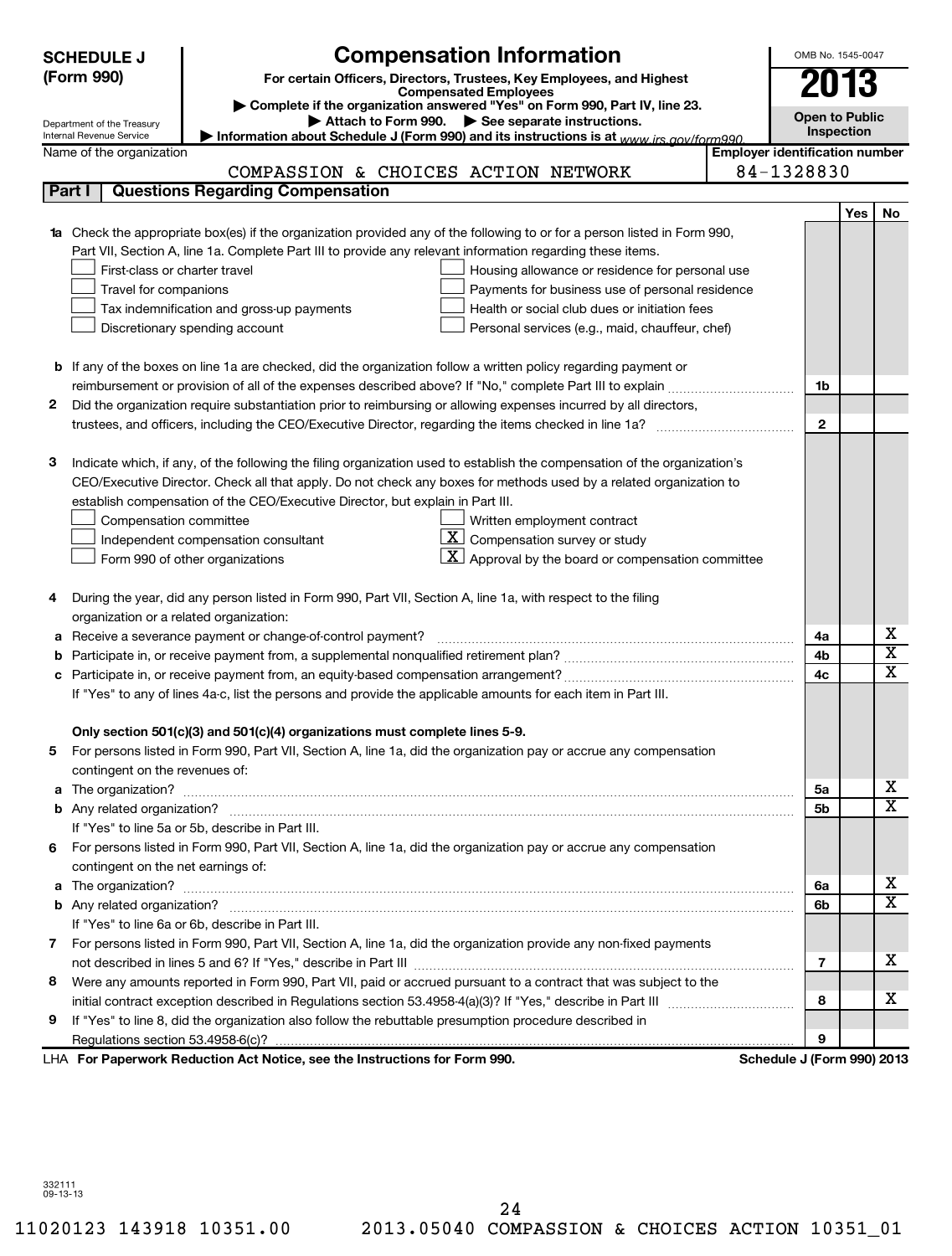#### Part II | Officers, Directors, Trustees, Key Employees, and Highest Compensated Employees. Use duplicate copies if additional space is needed.

For each individual whose compensation must be reported in Schedule J, report compensation from the organization on row (i) and from related organizations, described in the instructions, on row (ii). Do not list any individuals that are not listed on Form 990, Part VII.

Note. The sum of columns (B)(i)-(iii) for each listed individual must equal the total amount of Form 990, Part VII, Section A, line 1a, applicable column (D) and (E) amounts for that individual.

|                            |             |                                         | (B) Breakdown of W-2 and/or 1099-MISC compensation |                            | (C) Retirement and             | (D) Nontaxable   | (E) Total of columns | (F) Compensation                          |
|----------------------------|-------------|-----------------------------------------|----------------------------------------------------|----------------------------|--------------------------------|------------------|----------------------|-------------------------------------------|
| (A) Name and Title         |             | (i) Base<br>(ii) Bonus &<br>(iii) Other |                                                    |                            | other deferred<br>compensation | benefits         | $(B)(i)-(D)$         | reported as deferred<br>in prior Form 990 |
|                            |             | compensation                            | incentive<br>compensation                          | reportable<br>compensation |                                |                  |                      |                                           |
| BARBARA COOMBS LEE<br>(1)  | (i)         | $\overline{0}$ .                        | $\overline{0}$ .                                   | $\overline{0}$ .           | $\overline{0}$ .               | $\overline{0}$ . | $\mathbf{0}$ .       | $\overline{0}$ .                          |
| EX-OFFICIO MEMBER          | (ii)        | 176, 297.                               | $\overline{\mathfrak{o}}$ .                        | $\overline{0}$ .           | 8,873.                         | 9,156.           | 194,326.             | $\overline{0}$ .                          |
| FREDERICK MACINTYRE<br>(2) | (i)         | $\overline{0}$ .                        | $\overline{\mathfrak{o}}$ .                        | $\overline{0}$ .           | $\overline{0}$ .               | $\overline{0}$ . | $\overline{0}$ .     | $\overline{0}$ .                          |
| EX-OFFICIO MEMBER          | (ii)        | 166,691.                                | $\overline{0}$ .                                   | $\overline{0}$ .           | 4,504.                         | 6,873.           | 178,068.             | $\overline{0}$ .                          |
| MARCIA CAMPBELL<br>(3)     | (i)         | $\overline{0}$ .                        | $\overline{0}$ .                                   | $\overline{0}$ .           | 0.                             | $\overline{0}$ . | $\overline{0}$ .     | $\overline{0}$ .                          |
| EX-OFFICIO MEMBER          | (ii)        | 153,799.                                | $\overline{0}$ .                                   | $\overline{0}$ .           | 7,730.                         | 9,311.           | 170,840.             | $\overline{0}$ .                          |
|                            | (i)         |                                         |                                                    |                            |                                |                  |                      |                                           |
|                            | (ii)        |                                         |                                                    |                            |                                |                  |                      |                                           |
|                            | (i)         |                                         |                                                    |                            |                                |                  |                      |                                           |
|                            | (ii)        |                                         |                                                    |                            |                                |                  |                      |                                           |
|                            | (i)         |                                         |                                                    |                            |                                |                  |                      |                                           |
|                            | (ii)        |                                         |                                                    |                            |                                |                  |                      |                                           |
|                            | (i)         |                                         |                                                    |                            |                                |                  |                      |                                           |
|                            | (ii)        |                                         |                                                    |                            |                                |                  |                      |                                           |
|                            | $\vert$ (i) |                                         |                                                    |                            |                                |                  |                      |                                           |
|                            | (ii)        |                                         |                                                    |                            |                                |                  |                      |                                           |
|                            | (i)         |                                         |                                                    |                            |                                |                  |                      |                                           |
|                            | (ii)        |                                         |                                                    |                            |                                |                  |                      |                                           |
|                            | (i)         |                                         |                                                    |                            |                                |                  |                      |                                           |
|                            | (ii)        |                                         |                                                    |                            |                                |                  |                      |                                           |
|                            | (i)         |                                         |                                                    |                            |                                |                  |                      |                                           |
|                            | (ii)        |                                         |                                                    |                            |                                |                  |                      |                                           |
|                            | (i)         |                                         |                                                    |                            |                                |                  |                      |                                           |
|                            | (ii)        |                                         |                                                    |                            |                                |                  |                      |                                           |
|                            | (i)         |                                         |                                                    |                            |                                |                  |                      |                                           |
|                            | (ii)        |                                         |                                                    |                            |                                |                  |                      |                                           |
|                            | (i)         |                                         |                                                    |                            |                                |                  |                      |                                           |
|                            | (ii)        |                                         |                                                    |                            |                                |                  |                      |                                           |
|                            | (i)         |                                         |                                                    |                            |                                |                  |                      |                                           |
|                            | (ii)        |                                         |                                                    |                            |                                |                  |                      |                                           |
|                            | (i)         |                                         |                                                    |                            |                                |                  |                      |                                           |
|                            | (ii)        |                                         |                                                    |                            |                                |                  |                      |                                           |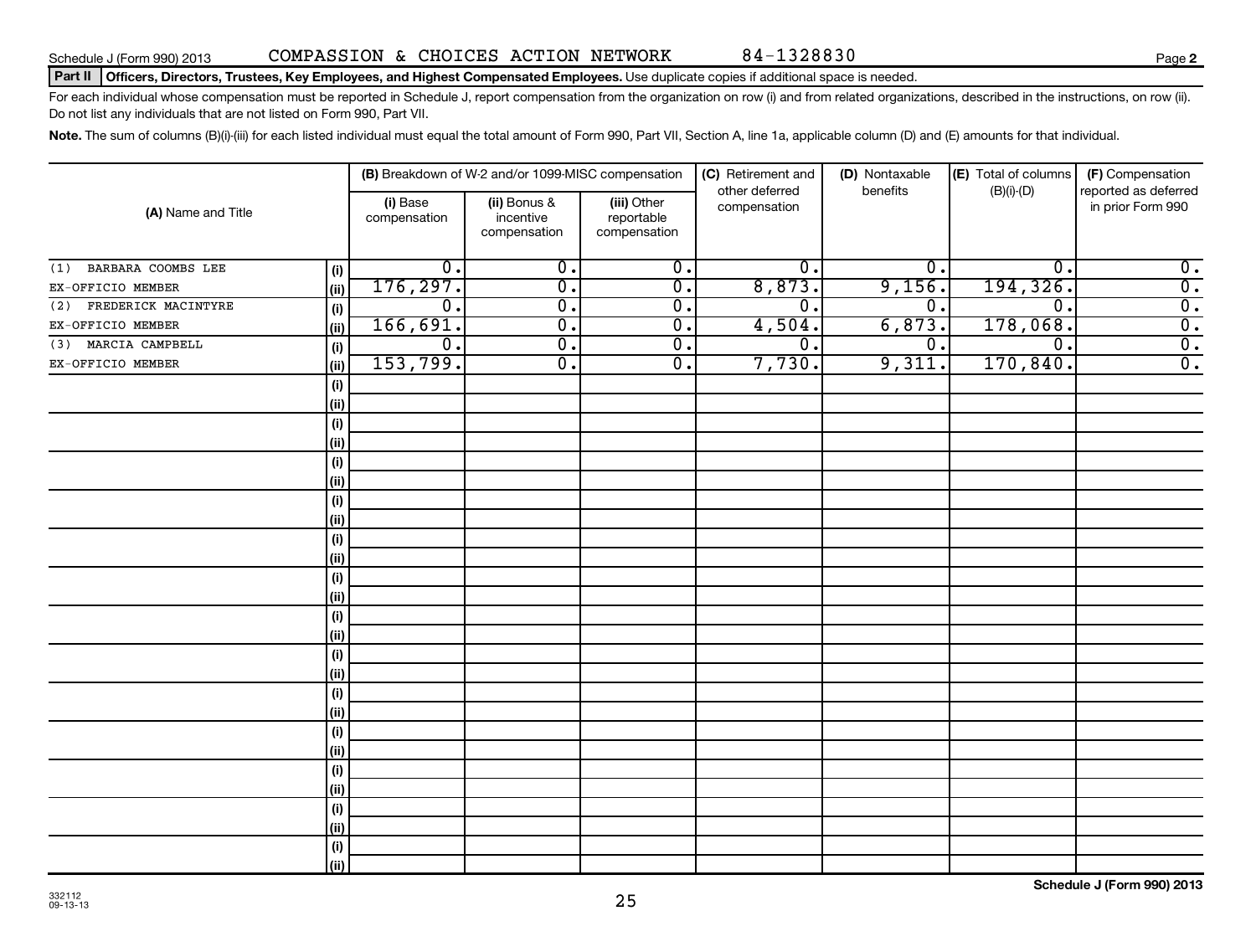#### Schedule J (Form 990) 2013 COMPASSION & CHOICES ACTION NETWORK 84-1328830 Page

#### **Part III Supplemental Information**

Provide the information, explanation, or descriptions required for Part I, lines 1a, 1b, 3, 4a, 4b, 4c, 5a, 5b, 6a, 6b, 7, and 8, and for Part II. Also complete this part for any additional information.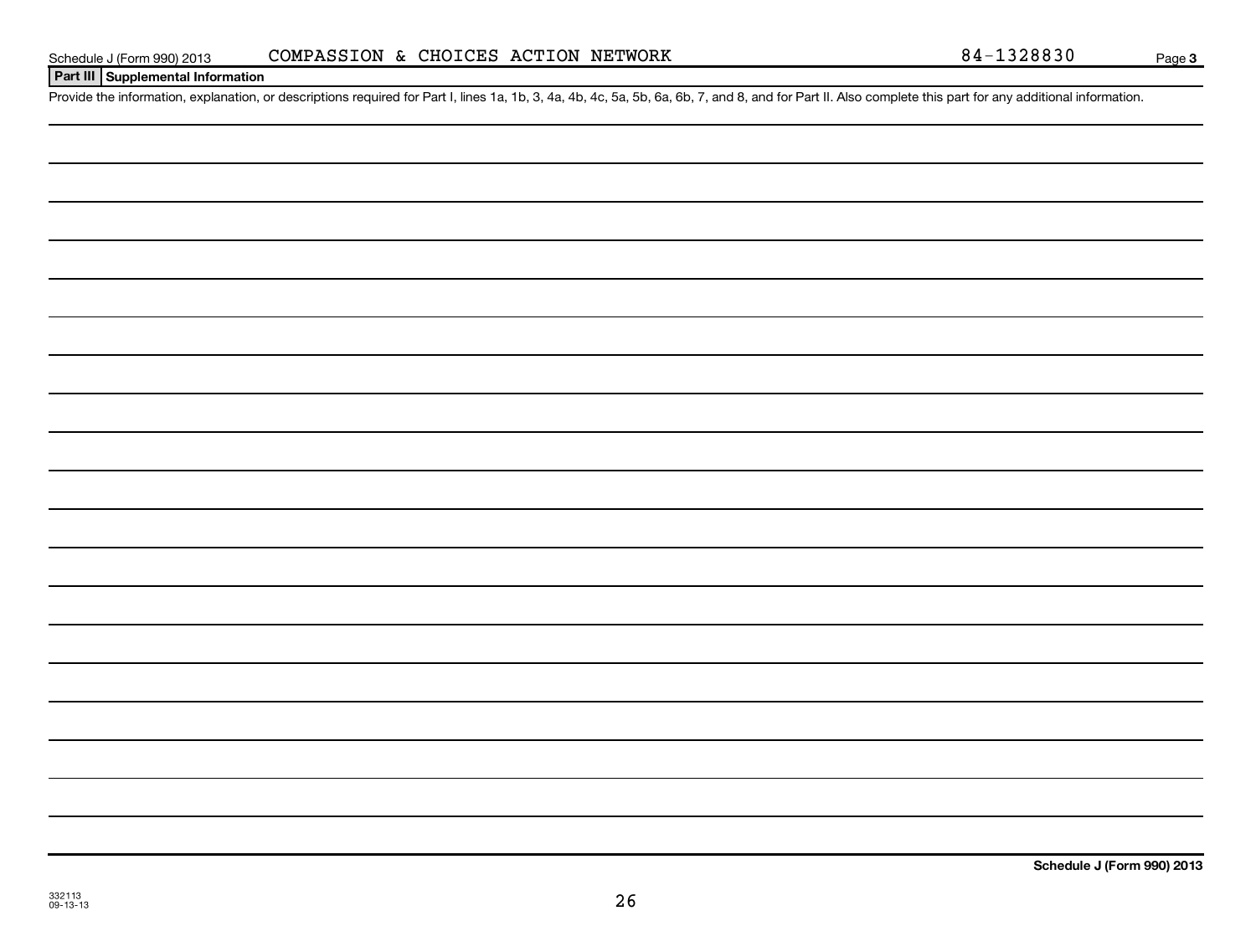| <b>SCHEDULE O</b><br>(Form 990 or 990-EZ)<br>Department of the Treasury<br>Internal Revenue Service | Supplemental Information to Form 990 or 990-EZ<br>Complete to provide information for responses to specific questions on<br>Form 990 or 990-EZ or to provide any additional information.<br>Attach to Form 990 or 990-EZ.<br>Information about Schedule O (Form 990 or 990-EZ) and its instructions is at www irs gov/form990 | OMB No. 1545-0047<br><b>Open to Public</b><br><b>Inspection</b> |  |  |  |  |
|-----------------------------------------------------------------------------------------------------|-------------------------------------------------------------------------------------------------------------------------------------------------------------------------------------------------------------------------------------------------------------------------------------------------------------------------------|-----------------------------------------------------------------|--|--|--|--|
| Name of the organization                                                                            | COMPASSION & CHOICES ACTION NETWORK                                                                                                                                                                                                                                                                                           | <b>Employer identification number</b><br>84-1328830             |  |  |  |  |
|                                                                                                     | FORM 990, PART VI, SECTION B, LINE 11:                                                                                                                                                                                                                                                                                        |                                                                 |  |  |  |  |
| EXPLANATION:                                                                                        | ORGANIZATION'S CHIEF<br>THE<br>FINANCIAL OFFICER                                                                                                                                                                                                                                                                              | TRANSMITS<br>THE                                                |  |  |  |  |
| ORGANIZATION'S FORM 990                                                                             | TO<br>THE BOARD OF DIRECTORS FOR REVIEW BY EACH MEMBER                                                                                                                                                                                                                                                                        |                                                                 |  |  |  |  |
| OF                                                                                                  | THE BOARD. ANY COMMENTS ARE CIRCULATED<br>TO.<br>THE<br><b>ENTIRE BOARD</b>                                                                                                                                                                                                                                                   | AND FINAL                                                       |  |  |  |  |
| VERSION WITH REVISIONS                                                                              | (IF ANY)<br>IS PROVIDED TO ALL BOARD MEMBERS                                                                                                                                                                                                                                                                                  | <b>BEFORE</b>                                                   |  |  |  |  |
| FILING.                                                                                             |                                                                                                                                                                                                                                                                                                                               |                                                                 |  |  |  |  |
|                                                                                                     |                                                                                                                                                                                                                                                                                                                               |                                                                 |  |  |  |  |
|                                                                                                     | FORM 990, PART VI, SECTION B, LINE 12C:                                                                                                                                                                                                                                                                                       |                                                                 |  |  |  |  |
| EXPLANATION:                                                                                        | ORGANIZATION'S CONFLICT OF<br>THE<br>INTEREST POLICY IS                                                                                                                                                                                                                                                                       |                                                                 |  |  |  |  |
| SELF-MONITORED BY THE                                                                               | INDIVIDUAL BOARD MEMBERS.                                                                                                                                                                                                                                                                                                     |                                                                 |  |  |  |  |
|                                                                                                     |                                                                                                                                                                                                                                                                                                                               |                                                                 |  |  |  |  |
|                                                                                                     | FORM 990, PART VI, SECTION B, LINE 15:                                                                                                                                                                                                                                                                                        |                                                                 |  |  |  |  |
| EXPLANATION:                                                                                        | ORGANIZATION'S BOARD OF DIRECTORS DETERMINES<br>THE                                                                                                                                                                                                                                                                           | THE<br>EXECUTIVE                                                |  |  |  |  |
|                                                                                                     | DIRECTOR'S SALARY BY LOOKING AT<br>COMPARABLE DATA AND BY RESEARCHING OUTSIDE                                                                                                                                                                                                                                                 |                                                                 |  |  |  |  |
| SOURCES.                                                                                            | THE EXECUTIVE DIRECTOR DETERMINES                                                                                                                                                                                                                                                                                             | THE CHIEF FINANCIAL OFFICER'S                                   |  |  |  |  |
|                                                                                                     | SALARY BY DOING MARKET RESEARCH.                                                                                                                                                                                                                                                                                              |                                                                 |  |  |  |  |
|                                                                                                     |                                                                                                                                                                                                                                                                                                                               |                                                                 |  |  |  |  |
|                                                                                                     | FORM 990, PART VI, LINE 17, LIST OF STATES RECEIVING COPY OF FORM 990:                                                                                                                                                                                                                                                        |                                                                 |  |  |  |  |
|                                                                                                     | DC, AL, AK, AR, CA, CO, CT, FL, GA, HI, IL, MN, MS, KS, KY, LA, ME, MD, MA, OH, NH, NJ, NM, NY, NV                                                                                                                                                                                                                            |                                                                 |  |  |  |  |
|                                                                                                     | ND, OK, OR, PA, RI, SC, TN, UT, VA, WA, WV, WI                                                                                                                                                                                                                                                                                |                                                                 |  |  |  |  |
|                                                                                                     |                                                                                                                                                                                                                                                                                                                               |                                                                 |  |  |  |  |
|                                                                                                     | FORM 990, PART VI, SECTION C, LINE 19:                                                                                                                                                                                                                                                                                        |                                                                 |  |  |  |  |
|                                                                                                     | EXPLANATION: THE ORGANIZATION'S FINANCIAL STATEMENTS, GOVERNING DOCUMENTS,                                                                                                                                                                                                                                                    |                                                                 |  |  |  |  |
| FORM 1023 AND FORM 990, ARE AVAILABLE UPON REQUEST AND ON THE                                       |                                                                                                                                                                                                                                                                                                                               |                                                                 |  |  |  |  |
| ORGANIZATION'S WEBSITE.                                                                             |                                                                                                                                                                                                                                                                                                                               |                                                                 |  |  |  |  |
|                                                                                                     |                                                                                                                                                                                                                                                                                                                               |                                                                 |  |  |  |  |

27

LHA For Paperwork Reduction Act Notice, see the Instructions for Form 990 or 990-EZ. Schedule O (Form 990 or 990-EZ) (2013)

332211 09-04-13

11020123 143918 10351.00 2013.05040 COMPASSION & CHOICES ACTION 10351\_01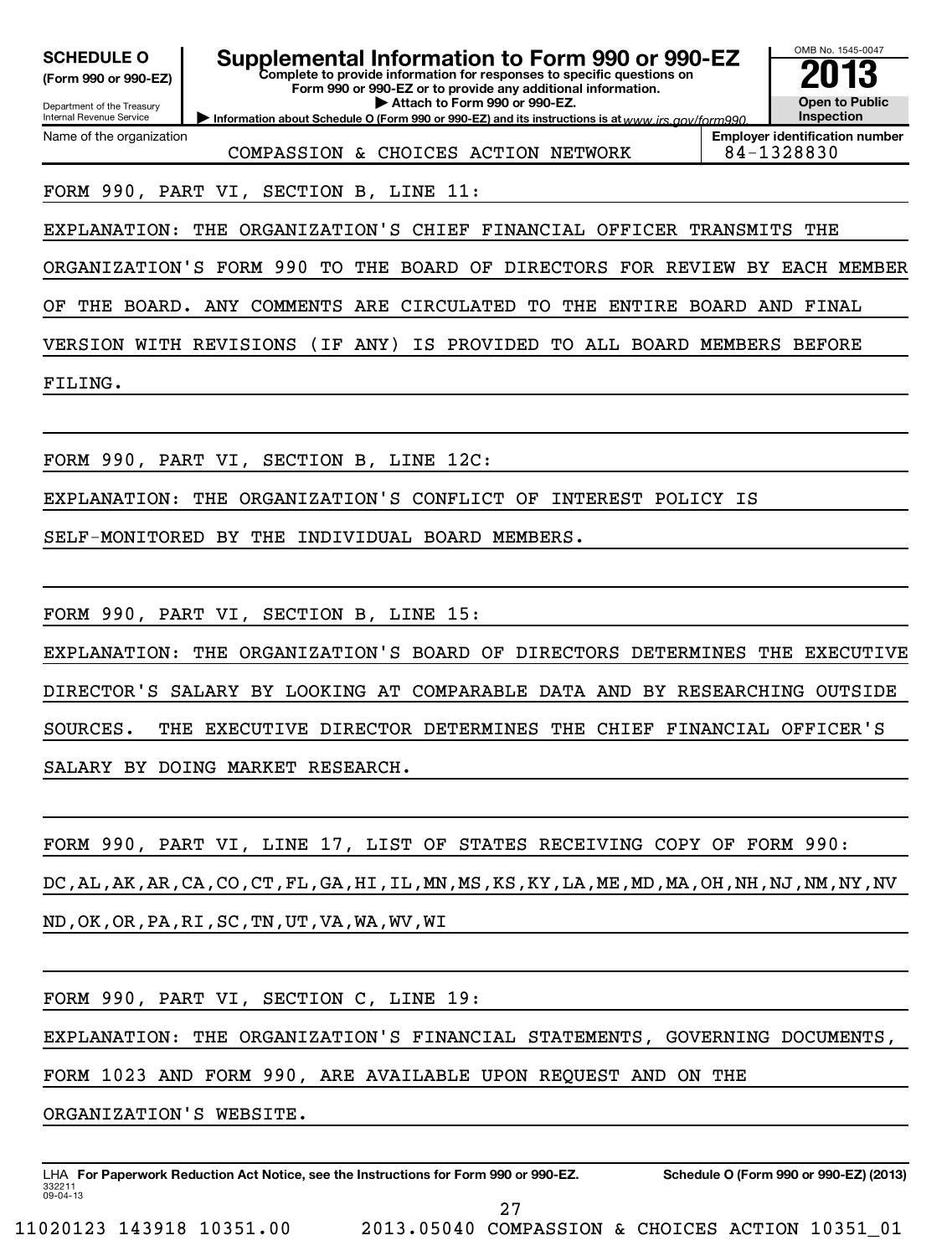| <b>SCHEDULE R</b>        |  |
|--------------------------|--|
| $T_{\text{max}}$ $0.001$ |  |

**(Form 990) Complete if the organizations and Unrelated Partnerships**<br> **Related Organization answered "Yes" on Form 990, Part IV, line 33, 34, 35b, 36, or 37.**<br>
■ 2013 ▶ See separate instructions.<br> **Attachment instructions is at unusuite and form 990. Contract instructions is at unusuite and form 990. Contract inspection** 

Attach to Form 990.

Department of the Treasury Internal Revenue Service

Name of the organization

COMPASSION & CHOICES ACTION NETWORK

Information about Schedule R (Form 990) and its instructions is at <sub>www</sub> irs.gov/form990. **Employer identification number**

OMB No. 1545-0047

Part I lentification of Disregarded Entities Complete if the organization answered "Yes" on Form 990, Part IV, line 33.

| (a)<br>Name, address, and EIN (if applicable)<br>of disregarded entity | (b)<br>Primary activity | (c)<br>Legal domicile (state or<br>foreign country) | (d)<br>Total income | (e)<br>End-of-year assets | (f)<br>Direct controlling<br>entity |
|------------------------------------------------------------------------|-------------------------|-----------------------------------------------------|---------------------|---------------------------|-------------------------------------|
|                                                                        |                         |                                                     |                     |                           |                                     |
|                                                                        |                         |                                                     |                     |                           |                                     |
|                                                                        |                         |                                                     |                     |                           |                                     |
|                                                                        |                         |                                                     |                     |                           |                                     |

Part II ldentification of Related Tax-Exempt Organizations Complete if the organization answered "Yes" on Form 990, Part IV, line 34 because it had one or more related tax-exempt<br>Complete it is a seminary way were presente organizations during the tax year.

| (a)<br>Name, address, and EIN<br>of related organization | (b)<br>Primary activity             | (c)<br>Legal domicile (state or<br>foreign country) | (d)<br>Exempt Code<br>section | (e)<br>Public charity<br>status (if section | (f)<br>Direct controlling<br>entity |     | $(g)$<br>Section 512(b)(13)<br>controlled<br>entity? |
|----------------------------------------------------------|-------------------------------------|-----------------------------------------------------|-------------------------------|---------------------------------------------|-------------------------------------|-----|------------------------------------------------------|
|                                                          |                                     |                                                     |                               | 501(c)(3))                                  |                                     | Yes | No                                                   |
| COMPASSION AND CHOICES - 84-1238829                      | TO EDUCATE, SUPPORT, AND            |                                                     |                               |                                             |                                     |     |                                                      |
| P.O. BOX 101810                                          | ADVOCATE FOR PATIENT                |                                                     |                               |                                             |                                     |     |                                                      |
| DENVER, CO 80250                                         | RIGHTS AT THE END OF LIFE. COLORADO |                                                     | 501(C)(3)                     | 509(A)(2)                                   |                                     |     | х                                                    |
|                                                          |                                     |                                                     |                               |                                             |                                     |     |                                                      |
|                                                          |                                     |                                                     |                               |                                             |                                     |     |                                                      |
|                                                          |                                     |                                                     |                               |                                             |                                     |     |                                                      |

**For Paperwork Reduction Act Notice, see the Instructions for Form 990. Schedule R (Form 990) 2013**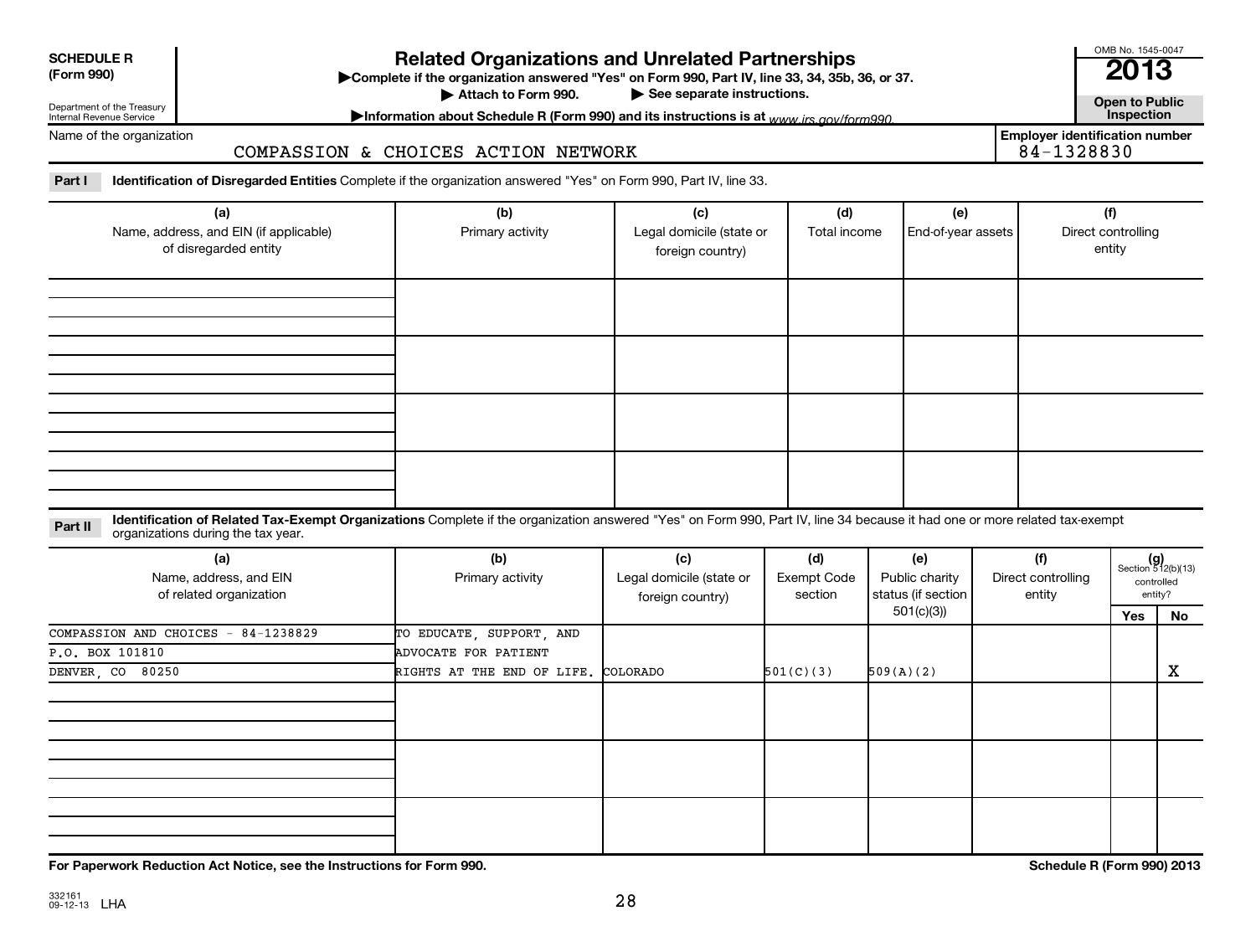#### Schedule R (Form 990) 2013 Page COMPASSION & CHOICES ACTION NETWORK 84-1328830

**2**

Part III Identification of Related Organizations Taxable as a Partnership Complete if the organization answered "Yes" on Form 990, Part IV, line 34 because it had one or more related<br>Read to consistions tracted as a partne organizations treated as a partnership during the tax year.

| (a)                                                                                                                                                                                                                                                                       | (b)              | (c)                                       | (d)                          |                            | (e)                                                                                        | (f)                                | (g)                               | (h)                              |           | (i)                                           |                         | (i)      | (k)                                                                                                                             |           |
|---------------------------------------------------------------------------------------------------------------------------------------------------------------------------------------------------------------------------------------------------------------------------|------------------|-------------------------------------------|------------------------------|----------------------------|--------------------------------------------------------------------------------------------|------------------------------------|-----------------------------------|----------------------------------|-----------|-----------------------------------------------|-------------------------|----------|---------------------------------------------------------------------------------------------------------------------------------|-----------|
| Name, address, and EIN<br>of related organization                                                                                                                                                                                                                         | Primary activity | Legal<br>domicile<br>(state or<br>foreign | Direct controlling<br>entity |                            | Predominant income<br>(related, unrelated,<br>excluded from tax under<br>sections 512-514) | Share of total<br>income           | Share of<br>end-of-year<br>assets | Disproportionate<br>allocations? |           | Code V-UBI<br>amount in box<br>20 of Schedule |                         | partner? | General or Percentage<br>managing ownership                                                                                     |           |
|                                                                                                                                                                                                                                                                           |                  | country)                                  |                              |                            |                                                                                            |                                    |                                   | Yes                              | <b>No</b> | K-1 (Form 1065) <b>Yes No</b>                 |                         |          |                                                                                                                                 |           |
|                                                                                                                                                                                                                                                                           |                  |                                           |                              |                            |                                                                                            |                                    |                                   |                                  |           |                                               |                         |          |                                                                                                                                 |           |
|                                                                                                                                                                                                                                                                           |                  |                                           |                              |                            |                                                                                            |                                    |                                   |                                  |           |                                               |                         |          |                                                                                                                                 |           |
|                                                                                                                                                                                                                                                                           |                  |                                           |                              |                            |                                                                                            |                                    |                                   |                                  |           |                                               |                         |          |                                                                                                                                 |           |
|                                                                                                                                                                                                                                                                           |                  |                                           |                              |                            |                                                                                            |                                    |                                   |                                  |           |                                               |                         |          |                                                                                                                                 |           |
|                                                                                                                                                                                                                                                                           |                  |                                           |                              |                            |                                                                                            |                                    |                                   |                                  |           |                                               |                         |          |                                                                                                                                 |           |
|                                                                                                                                                                                                                                                                           |                  |                                           |                              |                            |                                                                                            |                                    |                                   |                                  |           |                                               |                         |          |                                                                                                                                 |           |
|                                                                                                                                                                                                                                                                           |                  |                                           |                              |                            |                                                                                            |                                    |                                   |                                  |           |                                               |                         |          |                                                                                                                                 |           |
|                                                                                                                                                                                                                                                                           |                  |                                           |                              |                            |                                                                                            |                                    |                                   |                                  |           |                                               |                         |          |                                                                                                                                 |           |
|                                                                                                                                                                                                                                                                           |                  |                                           |                              |                            |                                                                                            |                                    |                                   |                                  |           |                                               |                         |          |                                                                                                                                 |           |
|                                                                                                                                                                                                                                                                           |                  |                                           |                              |                            |                                                                                            |                                    |                                   |                                  |           |                                               |                         |          |                                                                                                                                 |           |
|                                                                                                                                                                                                                                                                           |                  |                                           |                              |                            |                                                                                            |                                    |                                   |                                  |           |                                               |                         |          |                                                                                                                                 |           |
|                                                                                                                                                                                                                                                                           |                  |                                           |                              |                            |                                                                                            |                                    |                                   |                                  |           |                                               |                         |          |                                                                                                                                 |           |
|                                                                                                                                                                                                                                                                           |                  |                                           |                              |                            |                                                                                            |                                    |                                   |                                  |           |                                               |                         |          |                                                                                                                                 |           |
| Identification of Related Organizations Taxable as a Corporation or Trust Complete if the organization answered "Yes" on Form 990, Part IV, line 34 because it had one or more related<br>Part IV<br>organizations treated as a corporation or trust during the tax year. |                  |                                           |                              |                            |                                                                                            |                                    |                                   |                                  |           |                                               |                         |          |                                                                                                                                 |           |
| (a)                                                                                                                                                                                                                                                                       |                  |                                           | (b)                          | (c)                        | (d)                                                                                        | (e)                                | (f)                               |                                  |           | (g)                                           | (h)                     |          |                                                                                                                                 |           |
| Name, address, and EIN<br>of related organization                                                                                                                                                                                                                         |                  |                                           | Primary activity             | Legal domicile<br>state or | Direct controlling                                                                         | Type of entity<br>(C corp, S corp, | Share of total<br>income          |                                  |           | Share of<br>end-of-year                       | Percentage<br>ownership |          | $\begin{array}{c} \textbf{(i)}\\ \text{Section}\\ 512 \text{(b)} \text{(13)}\\ \text{controlled} \\ \text{entity?} \end{array}$ |           |
|                                                                                                                                                                                                                                                                           |                  |                                           |                              | foreign<br>country)        | entity                                                                                     | or trust)                          |                                   |                                  |           | assets                                        |                         |          |                                                                                                                                 |           |
|                                                                                                                                                                                                                                                                           |                  |                                           |                              |                            |                                                                                            |                                    |                                   |                                  |           |                                               |                         |          | Yes                                                                                                                             | <b>No</b> |
|                                                                                                                                                                                                                                                                           |                  |                                           |                              |                            |                                                                                            |                                    |                                   |                                  |           |                                               |                         |          |                                                                                                                                 |           |
|                                                                                                                                                                                                                                                                           |                  |                                           |                              |                            |                                                                                            |                                    |                                   |                                  |           |                                               |                         |          |                                                                                                                                 |           |
|                                                                                                                                                                                                                                                                           |                  |                                           |                              |                            |                                                                                            |                                    |                                   |                                  |           |                                               |                         |          |                                                                                                                                 |           |
|                                                                                                                                                                                                                                                                           |                  |                                           |                              |                            |                                                                                            |                                    |                                   |                                  |           |                                               |                         |          |                                                                                                                                 |           |
|                                                                                                                                                                                                                                                                           |                  |                                           |                              |                            |                                                                                            |                                    |                                   |                                  |           |                                               |                         |          |                                                                                                                                 |           |
|                                                                                                                                                                                                                                                                           |                  |                                           |                              |                            |                                                                                            |                                    |                                   |                                  |           |                                               |                         |          |                                                                                                                                 |           |
|                                                                                                                                                                                                                                                                           |                  |                                           |                              |                            |                                                                                            |                                    |                                   |                                  |           |                                               |                         |          |                                                                                                                                 |           |
|                                                                                                                                                                                                                                                                           |                  |                                           |                              |                            |                                                                                            |                                    |                                   |                                  |           |                                               |                         |          |                                                                                                                                 |           |
|                                                                                                                                                                                                                                                                           |                  |                                           |                              |                            |                                                                                            |                                    |                                   |                                  |           |                                               |                         |          |                                                                                                                                 |           |
|                                                                                                                                                                                                                                                                           |                  |                                           |                              |                            |                                                                                            |                                    |                                   |                                  |           |                                               |                         |          |                                                                                                                                 |           |
|                                                                                                                                                                                                                                                                           |                  |                                           |                              |                            |                                                                                            |                                    |                                   |                                  |           |                                               |                         |          |                                                                                                                                 |           |
|                                                                                                                                                                                                                                                                           |                  |                                           |                              |                            |                                                                                            |                                    |                                   |                                  |           |                                               |                         |          |                                                                                                                                 |           |
|                                                                                                                                                                                                                                                                           |                  |                                           |                              | $\overline{\mathcal{R}}$   |                                                                                            |                                    |                                   |                                  |           |                                               |                         |          |                                                                                                                                 |           |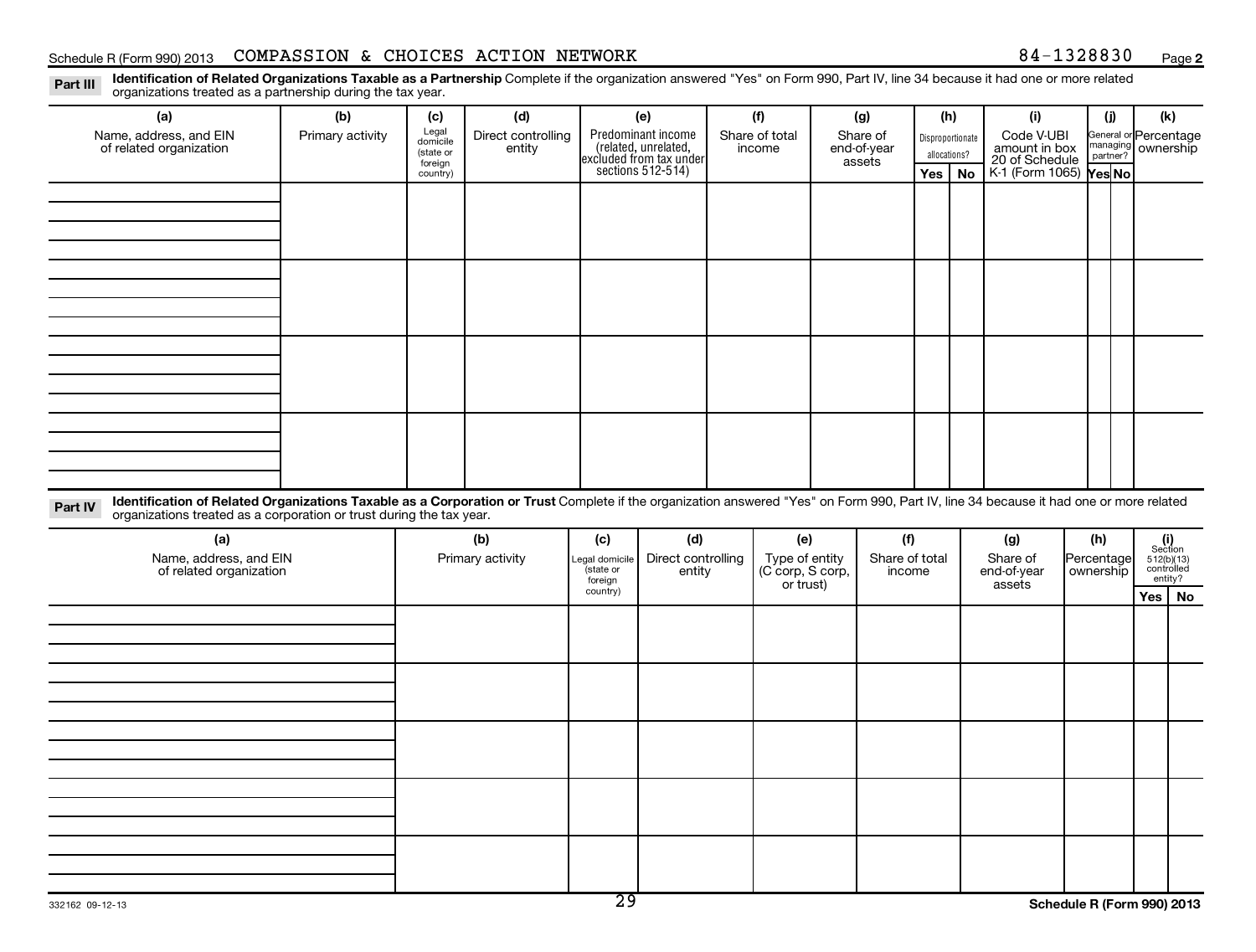### Schedule R (Form 990) 2013 Page COMPASSION & CHOICES ACTION NETWORK 84-1328830

X X X X X

X X X X X

X X X

X  $\overline{X}$ 

X X

| Part V | Transactions With Related Organizations Complete if the organization answered "Yes" on Form 990, Part IV, line 34, 35b, or 36.                                                                                                 |                                  |                        |                                              |                 |                         |                         |
|--------|--------------------------------------------------------------------------------------------------------------------------------------------------------------------------------------------------------------------------------|----------------------------------|------------------------|----------------------------------------------|-----------------|-------------------------|-------------------------|
|        | Note. Complete line 1 if any entity is listed in Parts II, III, or IV of this schedule.                                                                                                                                        |                                  |                        |                                              |                 | Yes   No                |                         |
| 1.     | During the tax year, did the organization engage in any of the following transactions with one or more related organizations listed in Parts II-IV?                                                                            |                                  |                        |                                              |                 |                         |                         |
|        |                                                                                                                                                                                                                                |                                  |                        |                                              | 1a              |                         | $\overline{\mathbf{x}}$ |
|        |                                                                                                                                                                                                                                |                                  |                        |                                              | 1 <sub>b</sub>  |                         | х                       |
|        |                                                                                                                                                                                                                                |                                  |                        |                                              | 1c              |                         | $\overline{\mathbf{x}}$ |
|        | d Loans or loan guarantees to or for related organization(s) www.communically.com/www.communically.com/www.communically.com/www.communically.com/www.communically.com/www.communically.com/www.communically.com/www.communical |                                  |                        |                                              | 1d              |                         | $\overline{\mathbf{x}}$ |
|        |                                                                                                                                                                                                                                |                                  |                        |                                              | 1e              |                         | х                       |
|        |                                                                                                                                                                                                                                |                                  |                        |                                              |                 |                         |                         |
|        | f Dividends from related organization(s) machinesis and content to the content of the content of the content of the content of the content of the content of the content of the content of the content of the content of the c |                                  |                        |                                              | 1f              |                         | X                       |
| g      |                                                                                                                                                                                                                                |                                  |                        |                                              | 1g              |                         | $\overline{\mathbf{x}}$ |
| h.     | Purchase of assets from related organization(s) www.assettion.com/www.assettion.com/www.assettion.com/www.assettion.com/www.assettion.com/www.assettion.com/www.assettion.com/www.assettion.com/www.assettion.com/www.assettio |                                  |                        |                                              | 1 <sub>h</sub>  |                         | $\overline{\mathbf{x}}$ |
|        |                                                                                                                                                                                                                                |                                  |                        |                                              | 1i.             |                         | $\overline{\textbf{x}}$ |
|        |                                                                                                                                                                                                                                |                                  |                        |                                              | 1i.             |                         | $\overline{\mathbf{x}}$ |
|        |                                                                                                                                                                                                                                |                                  |                        |                                              |                 |                         |                         |
|        |                                                                                                                                                                                                                                |                                  |                        |                                              | 1k              |                         | X                       |
|        |                                                                                                                                                                                                                                |                                  |                        |                                              | 11              |                         | $\overline{\textbf{x}}$ |
|        |                                                                                                                                                                                                                                |                                  |                        |                                              | 1 <sub>m</sub>  |                         | $\overline{\mathbf{x}}$ |
|        |                                                                                                                                                                                                                                |                                  |                        |                                              | 1n              | $\overline{\mathbf{X}}$ |                         |
|        | o Sharing of paid employees with related organization(s) manufaction(s) and all contracts are seen as a set of the state organization(s) and all contracts are seen as a set of the state organization(s) and all contracts ar |                                  |                        |                                              | 10 <sub>o</sub> | х                       |                         |
|        |                                                                                                                                                                                                                                |                                  |                        |                                              |                 |                         |                         |
|        |                                                                                                                                                                                                                                |                                  |                        |                                              | 1p              |                         | х                       |
|        |                                                                                                                                                                                                                                |                                  |                        |                                              | 1a              |                         | $\overline{\mathbf{x}}$ |
|        |                                                                                                                                                                                                                                |                                  |                        |                                              |                 |                         |                         |
|        |                                                                                                                                                                                                                                |                                  |                        |                                              | 1r              |                         | X                       |
|        |                                                                                                                                                                                                                                |                                  |                        |                                              | 1s              |                         | $\overline{\text{x}}$   |
|        | If the answer to any of the above is "Yes," see the instructions for information on who must complete this line, including covered relationships and transaction thresholds.                                                   |                                  |                        |                                              |                 |                         |                         |
|        | (a)<br>Name of related organization                                                                                                                                                                                            | (b)<br>Transaction<br>type (a-s) | (c)<br>Amount involved | (d)<br>Method of determining amount involved |                 |                         |                         |
|        | (1) COMPASSION AND CHOICES                                                                                                                                                                                                     | N                                |                        | 272. OFFICE SPACE ALLOCATION                 |                 |                         |                         |
|        | (2) COMPASSION AND CHOICES                                                                                                                                                                                                     | O                                |                        | 4,618. TIME CARDS                            |                 |                         |                         |
| (3)    |                                                                                                                                                                                                                                |                                  |                        |                                              |                 |                         |                         |
| (4)    |                                                                                                                                                                                                                                |                                  |                        |                                              |                 |                         |                         |
| (5)    |                                                                                                                                                                                                                                |                                  |                        |                                              |                 |                         |                         |
| (6)    |                                                                                                                                                                                                                                |                                  |                        |                                              |                 |                         |                         |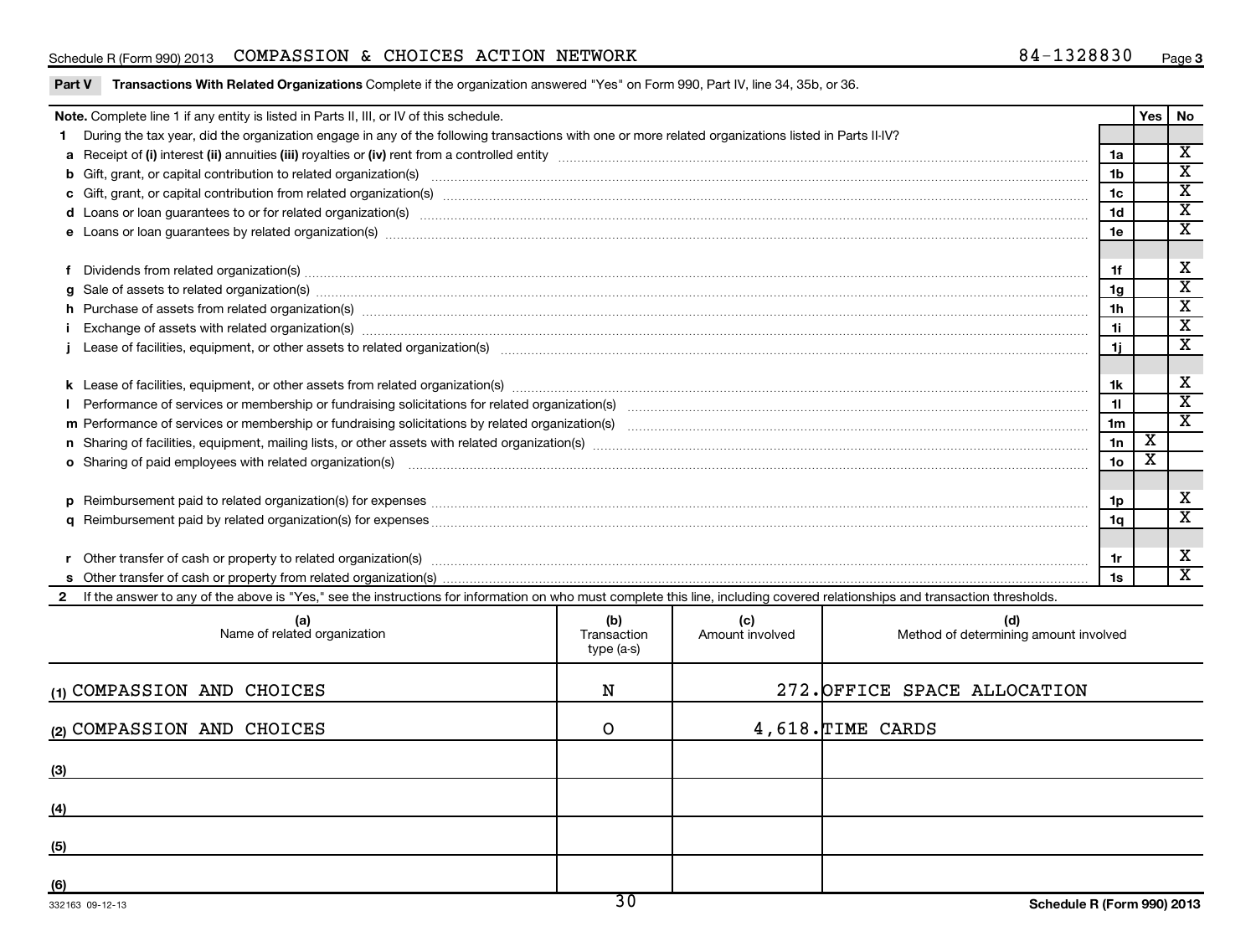#### Schedule R (Form 990) 2013 Page COMPASSION & CHOICES ACTION NETWORK 84-1328830

Part VI Unrelated Organizations Taxable as a Partnership Complete if the organization answered "Yes" on Form 990, Part IV, line 37.

Provide the following information for each entity taxed as a partnership through which the organization conducted more than five percent of its activities (measured by total assets or gross revenue) that was not a related organization. See instructions regarding exclusion for certain investment partnerships.

| (a)<br>Name, address, and EIN<br>of entity | (b)<br>Primary activity | (c)<br>Legal domicile<br>(state or foreign<br>country) | (d)<br>$\begin{array}{ l l } \hline \text{Predominant income} & \text{Area} \\ \hline \text{(related, unrelated,} & \text{501(c)(3)} \\ \text{excluded from tax} & \text{501(c)(3)} \\ \text{under section 512-514)} & \text{Yes. No} \\\hline \end{array}$ | $(e)$<br>Are all<br>partners sec.<br>$501(c)(3)$<br>orgs.? | (f)<br>Share of<br>total<br>income | (g)<br>Share of<br>end-of-year<br>assets | (h) | Yes No | (i)<br>Dispropor-<br>Code V-UBI<br>dionate amount in box 20 managing<br>allocations? of Schedule K-1<br>Yes No (Form 1065)<br>Yes No | (i)<br>Yes NO | (k) |
|--------------------------------------------|-------------------------|--------------------------------------------------------|-------------------------------------------------------------------------------------------------------------------------------------------------------------------------------------------------------------------------------------------------------------|------------------------------------------------------------|------------------------------------|------------------------------------------|-----|--------|--------------------------------------------------------------------------------------------------------------------------------------|---------------|-----|
|                                            |                         |                                                        |                                                                                                                                                                                                                                                             |                                                            |                                    |                                          |     |        |                                                                                                                                      |               |     |
|                                            |                         |                                                        |                                                                                                                                                                                                                                                             |                                                            |                                    |                                          |     |        |                                                                                                                                      |               |     |
|                                            |                         |                                                        |                                                                                                                                                                                                                                                             |                                                            |                                    |                                          |     |        |                                                                                                                                      |               |     |
|                                            |                         |                                                        |                                                                                                                                                                                                                                                             |                                                            |                                    |                                          |     |        |                                                                                                                                      |               |     |
|                                            |                         |                                                        |                                                                                                                                                                                                                                                             |                                                            |                                    |                                          |     |        |                                                                                                                                      |               |     |
|                                            |                         |                                                        |                                                                                                                                                                                                                                                             |                                                            |                                    |                                          |     |        |                                                                                                                                      |               |     |
|                                            |                         |                                                        |                                                                                                                                                                                                                                                             |                                                            |                                    |                                          |     |        |                                                                                                                                      |               |     |
|                                            |                         |                                                        |                                                                                                                                                                                                                                                             |                                                            |                                    |                                          |     |        |                                                                                                                                      |               |     |

**Schedule R (Form 990) 2013**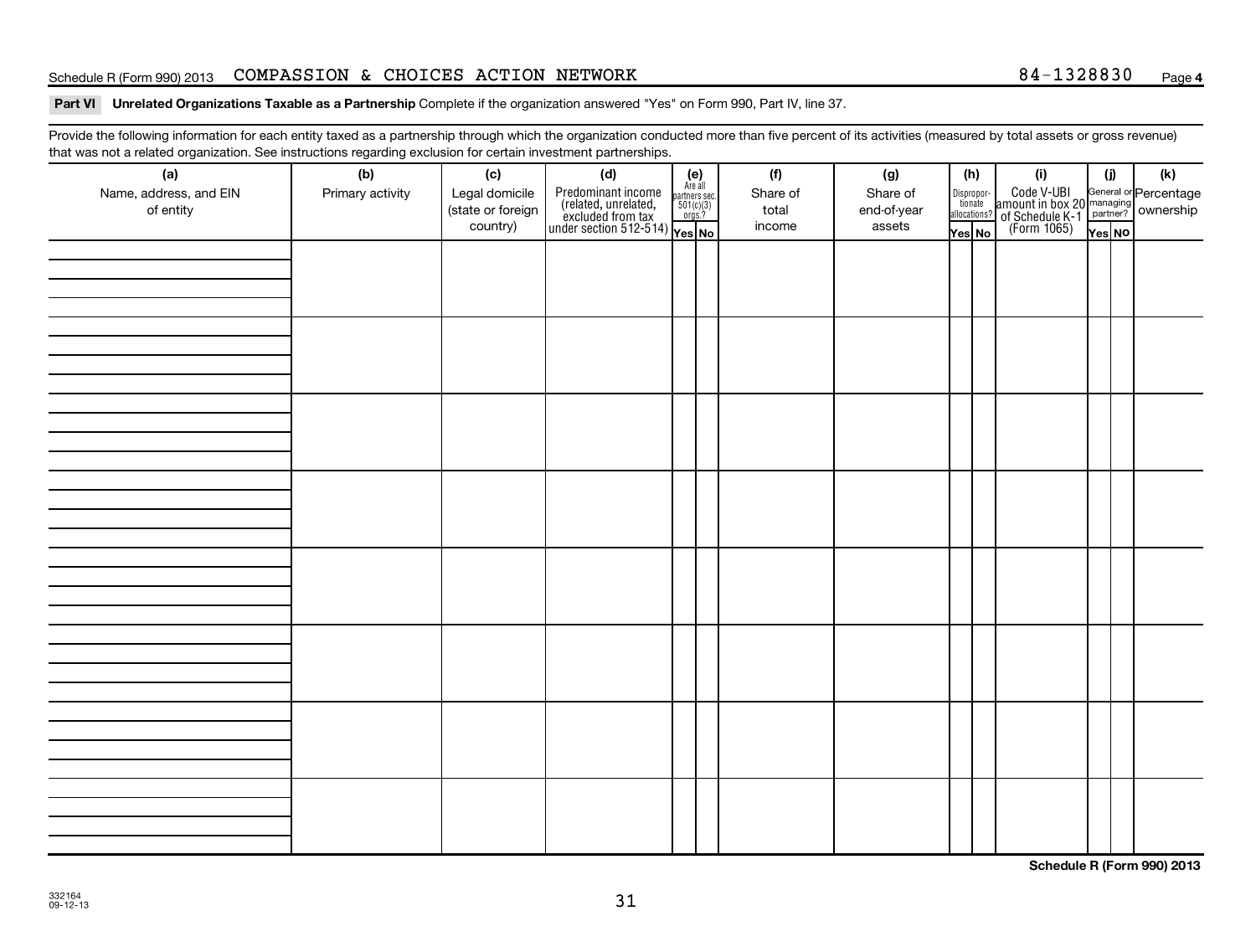|                 | Schedule R (Form 990) 2013                                                                  | COMPASSION & CHOICES ACTION NETWORK                                      |  |    | 84-1328830 Page 5          |
|-----------------|---------------------------------------------------------------------------------------------|--------------------------------------------------------------------------|--|----|----------------------------|
|                 | Part VII Supplemental Information                                                           |                                                                          |  |    |                            |
|                 | Provide additional information for responses to questions on Schedule R (see instructions). |                                                                          |  |    |                            |
|                 |                                                                                             |                                                                          |  |    |                            |
|                 |                                                                                             |                                                                          |  |    |                            |
|                 |                                                                                             |                                                                          |  |    |                            |
|                 |                                                                                             |                                                                          |  |    |                            |
|                 |                                                                                             |                                                                          |  |    |                            |
|                 |                                                                                             |                                                                          |  |    |                            |
|                 |                                                                                             |                                                                          |  |    |                            |
|                 |                                                                                             |                                                                          |  |    |                            |
|                 |                                                                                             |                                                                          |  |    |                            |
|                 |                                                                                             |                                                                          |  |    |                            |
|                 |                                                                                             |                                                                          |  |    |                            |
|                 |                                                                                             |                                                                          |  |    |                            |
|                 |                                                                                             |                                                                          |  |    |                            |
|                 |                                                                                             |                                                                          |  |    |                            |
|                 |                                                                                             |                                                                          |  |    |                            |
|                 |                                                                                             |                                                                          |  |    |                            |
|                 |                                                                                             |                                                                          |  |    |                            |
|                 |                                                                                             |                                                                          |  |    |                            |
|                 |                                                                                             |                                                                          |  |    |                            |
|                 |                                                                                             |                                                                          |  |    |                            |
|                 |                                                                                             |                                                                          |  |    |                            |
|                 |                                                                                             |                                                                          |  |    |                            |
|                 |                                                                                             |                                                                          |  |    |                            |
|                 |                                                                                             |                                                                          |  |    |                            |
|                 |                                                                                             |                                                                          |  |    |                            |
|                 |                                                                                             |                                                                          |  |    |                            |
|                 |                                                                                             |                                                                          |  |    |                            |
|                 |                                                                                             |                                                                          |  |    |                            |
|                 |                                                                                             |                                                                          |  |    |                            |
|                 |                                                                                             |                                                                          |  |    |                            |
|                 |                                                                                             |                                                                          |  |    |                            |
|                 |                                                                                             |                                                                          |  |    |                            |
|                 |                                                                                             |                                                                          |  |    |                            |
|                 |                                                                                             |                                                                          |  |    |                            |
|                 |                                                                                             |                                                                          |  |    |                            |
|                 |                                                                                             |                                                                          |  |    |                            |
|                 |                                                                                             |                                                                          |  |    |                            |
|                 |                                                                                             |                                                                          |  |    |                            |
| 332165 09-12-13 |                                                                                             |                                                                          |  |    | Schedule R (Form 990) 2013 |
|                 |                                                                                             | 11020123 143918 10351.00 2013.05040 COMPASSION & CHOICES ACTION 10351_01 |  | 32 |                            |